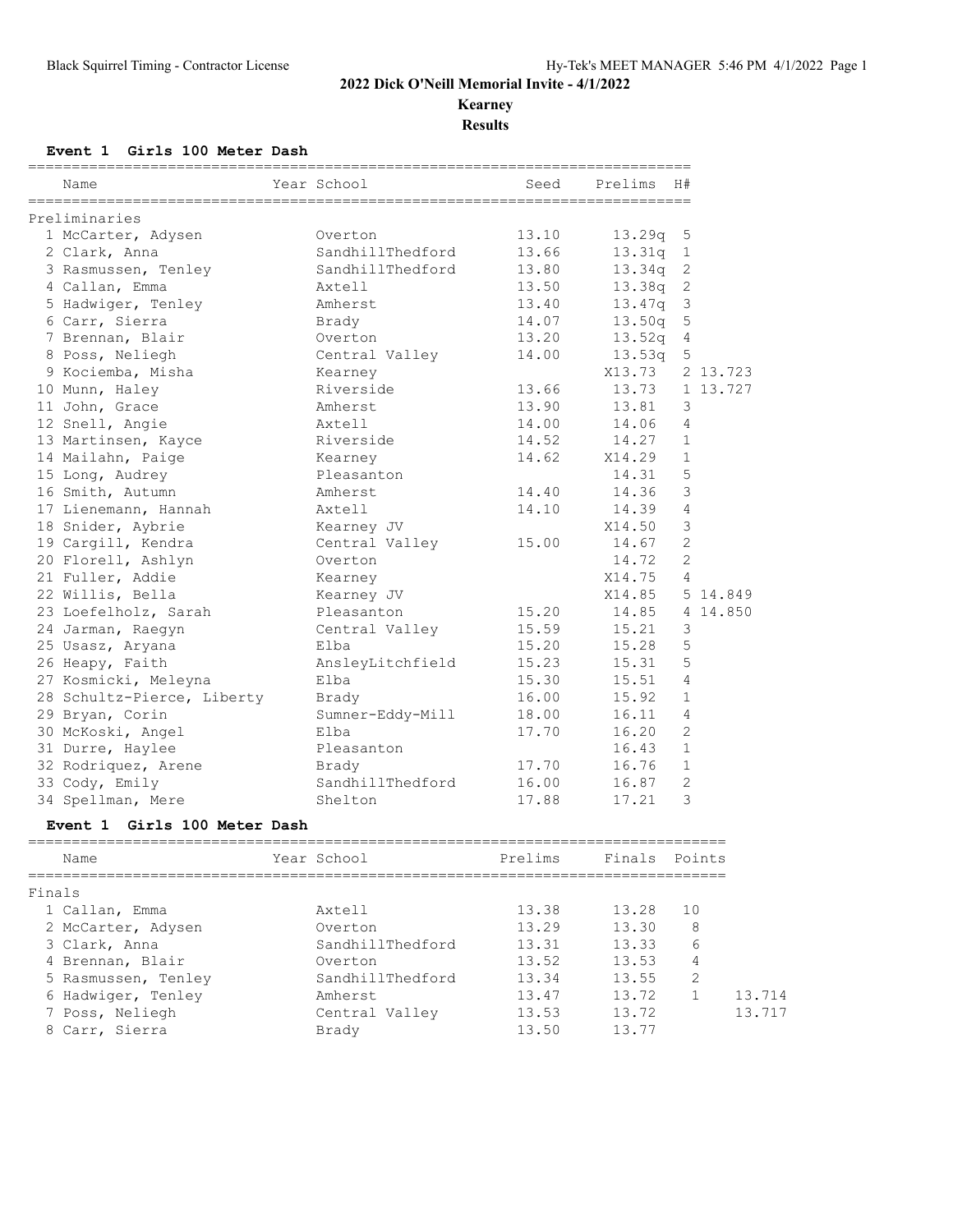**Kearney**

**Results**

# **Event 2 Boys 100 Meter Dash**

|        | Name                        | Year School      | Seed    | Prelims       | H#             |          |
|--------|-----------------------------|------------------|---------|---------------|----------------|----------|
|        | Preliminaries               |                  |         |               |                |          |
|        | 1 Bloom, Carson             | Riverside        | 11.85   | 11.40q        | 4              |          |
|        | 2 Lagrone-Miller, Zaire     | Kearney JV       | 12.00   | X11.50q       | $\mathbf{2}$   |          |
|        | 3 Miller, Dillon            | Brady            | 11.68   | 11.53q        | $\mathbf{1}$   |          |
|        | 4 Lusk, Blake               | Brady            | 11.95   | 11.54q        | $\mathsf S$    |          |
|        | 5 Nachtigal, Sam            | Kearney JV       | 11.80   | X11.55q       | 3              |          |
|        | 6 Molt, Jack                | Riverside        | 11.54   | 11.63q        |                | 4 11.619 |
|        | 7 John, Cayden              | Kearney JV       | 11.80   | X11.66q       | $\mathbf{2}$   |          |
|        | 8 Hickman, Trae             | SandhillThedford | 12.12   | 11.68q        | 5              |          |
|        | 9 Scranton, Seth            | SandhillThedford | 11.98   | 11.68         | $\overline{4}$ |          |
|        | 10 Molina, Able             | Kearney          | 11.90   | X11.69        | 5              |          |
|        | 11 Wolf, Zandar             | Central Valley   | 11.99   | 11.80         | $\mathcal{S}$  |          |
|        | 12 Zutavern, Reece          | SandhillThedford | 12.50   | 12.00         | $\mathbf{1}$   |          |
|        | 13 Cole, Gavend             | Axtell           | 11.70   | 12.03         | $\mathbf{1}$   |          |
|        | 14 Eggleston, Noah          | Sumner-Eddy-Mill | 12.00   | 12.04         | $\mathbf{2}$   |          |
|        | 15 Sanchez, Xander          | Amherst          | 12.10   | 12.07         | 3              |          |
|        | 16 Arner, Cody              | Axtell           | 12.10   | 12.09         | $\overline{4}$ |          |
|        | 17 Morales, Sam             | Shelton          | 12.16   | 12.12         | 5              |          |
|        | 18 Oakley, Kyle             | Central Valley   | 12.90   | 12.16         | $\mathfrak{Z}$ |          |
|        | 19 Berney, Ayden            | Elba             | 11.65   | 12.21         | $\mathfrak{Z}$ |          |
|        | 20 Ryan, Wyatt              | Overton          | 12.24   | 12.24         | $\overline{c}$ |          |
|        | 21 Svarvari, Caleb          | Overton          | 12.50   | 12.32         | $\mathbf{1}$   |          |
|        | 22 Bergstrom, Elijah        | Axtell           | 12.20   | 12.36         | 3              |          |
|        | 23 Tesmer, Jesse            | Amherst          | 12.00   | 12.38         |                | 1 12.378 |
|        | 24 Cole, Gavin              | AnsleyLitchfield | 12.93   | 12.57         | $\overline{4}$ |          |
|        | 25 Pedersen, Eli            | Central Valley   | 13.65   | 12.98         | $\mathbf{1}$   |          |
|        | 26 Bloom, Thomas            | Riverside        | 12.94   | 13.03         | 5              |          |
|        | 27 Dahlke, Andrew           | Kearney JV       | 12.20   | X13.08        |                | 4 11.616 |
|        | 28 Bourbon, Simon           | Shelton          | 13.01   | 13.08         | 4              |          |
|        | 29 Stearns, Triston         | Brady            | 13.40   | 13.17         | 2              |          |
|        | 30 Keene, Brendon           | Elba             | 12.90   | 13.18         |                | 2 13.175 |
|        | 31 Stark, Gavin             | Pleasanton       |         | 13.18         |                | 5 13.176 |
|        | 32 Behmerwohld, Ashton      | AnsleyLitchfield | 14.00   | 13.30         | 3              |          |
|        | 33 Ivey, Kamran             | Amherst          | 13.20   | 13.35         |                | 3 12.378 |
|        | 34 Atkins, Treu             | Sumner-Eddy-Mill | 14.00   | 13.41         | 2              |          |
|        | 35 Stunkel, Kaden           | AnsleyLitchfield | 13.95   | 13.47         | $\mathbf{1}$   |          |
|        | 36 Eacker, Reece            | Elba             |         | 13.77         | 5              |          |
|        | 37 Galdamez-Solis, Jeison   | Sumner-Eddy-Mill | 18.00   | 15.56         | $\overline{4}$ |          |
|        | -- Kulhanek, Will           | Overton          | 11.50   | FS            | 5              |          |
|        | Event 2 Boys 100 Meter Dash |                  |         |               |                |          |
|        | Name                        | Year School      | Prelims | Finals Points |                |          |
| Finals |                             |                  |         |               |                |          |
|        | 1 Miller, Dillon            | Brady            | 11.53   | 11.12         | 10             |          |
|        | 2 Lagrone-Miller, Zaire     | Kearney JV       | 11.50   | 11.38         |                | 8        |
|        | 3 Bloom, Carson             | Riverside        | 11.40   | 11.43         |                | 6        |
|        | 4 John, Cayden              | Kearney JV       | 11.66   | 11.49         |                | 4        |
|        | 5 Hickman, Trae             | SandhillThedford | 11.68   | 11.50         |                | 2        |
|        | 6 Lusk, Blake               | Brady            | 11.54   | 11.55         |                | 1        |
|        | 7 Nachtigal, Sam            | Kearney JV       | 11.55   | 11.64         |                |          |
|        | 8 Molt, Jack                | Riverside        | 11.63   | 11.66         |                |          |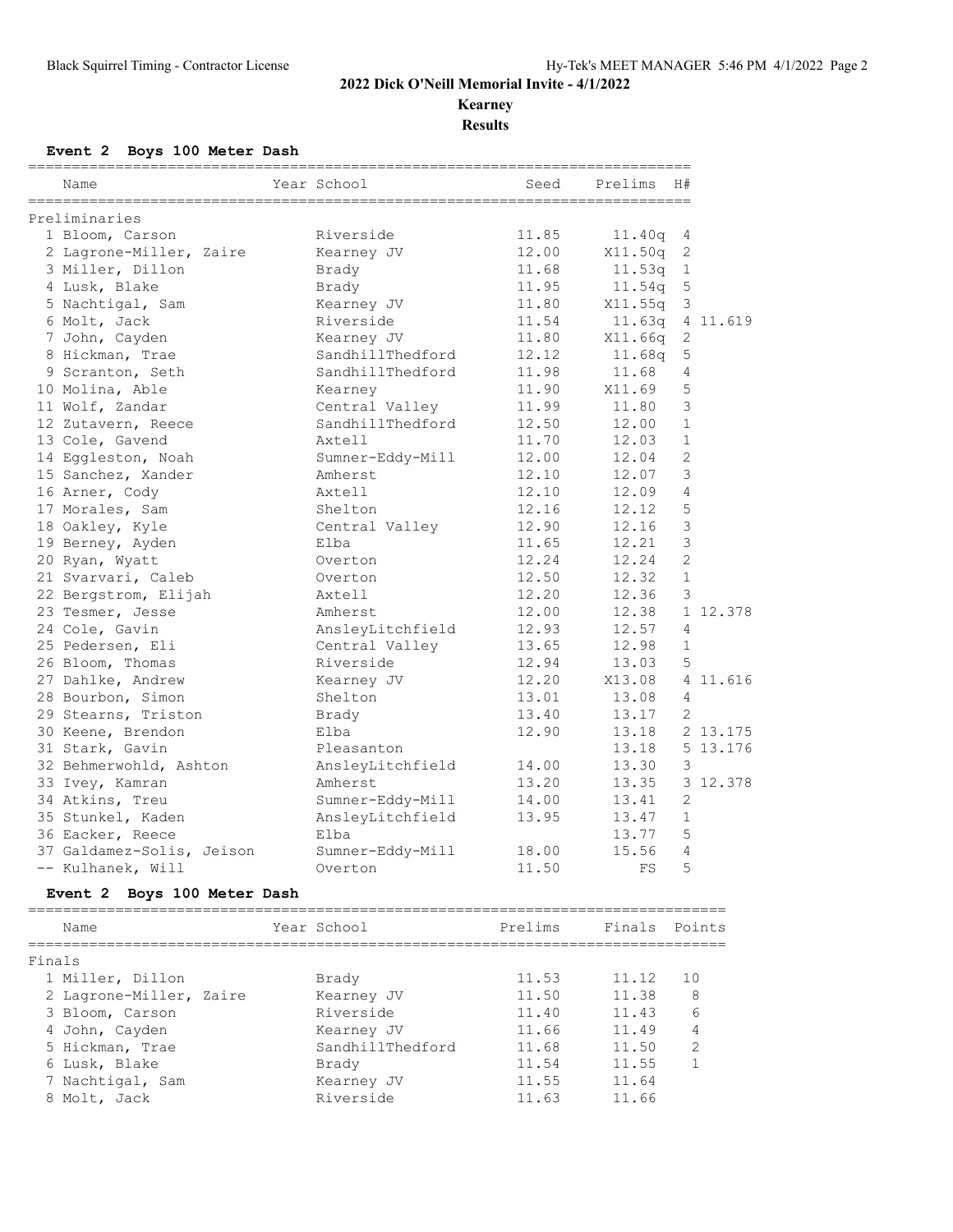## **Kearney**

**Results**

### **Event 3 Girls 200 Meter Dash**

|        | Name<br>======================  | Year School      | Seed    | Prelims | H#             |          |
|--------|---------------------------------|------------------|---------|---------|----------------|----------|
|        | Preliminaries                   |                  |         |         |                |          |
|        | 1 McCarter, Adysen              | Overton          | 28.30   | 27.59q  | 3              |          |
|        | 2 Callan, Emma                  | Axtell           | 27.60   | 28.03q  | 5              |          |
|        | 3 Haake, Karley                 | SandhillThedford | 28.50   | 28.04q  | $\mathbf{1}$   |          |
|        | 4 Hadwiger, Tenley              | Amherst          | 29.00   | 28.23q  | 3              |          |
|        | 5 Clark, Anna                   | SandhillThedford | 28.21   | 28.42q  | $\overline{4}$ |          |
|        | 6 Carr, Sierra                  | Brady            | 29.00   | 28.46q  | 5              |          |
|        | 7 Poss, Neliegh                 | Central Valley   | 28.50   | 28.52q  | $\mathbf 1$    |          |
|        | 8 Johnson, Alexis               | Central Valley   | 28.40   | 28.55q  |                | 2 28.544 |
|        | 9 Branic, Brea                  | SandhillThedford | 28.81   | 28.55   |                | 2 28.550 |
|        | 10 Lienemann, Hannah            | Axtell           | 29.00   | 29.49   | 4              |          |
|        | 11 Corman, Emma                 | Central Valley   | 30.10   | 29.63   | 3              |          |
|        | 12 Martinsen, Kayce             | Riverside        | 30.42   | 29.92   | $\overline{2}$ |          |
|        | 13 Luther, Addison              | Overton          | 30.50   | 30.21   | 4              |          |
|        | 14 Mailahn, Paige               | Kearney          | 30.03   | X30.44  | 4              |          |
|        | 15 Bivainis, Micaela            | Amherst          | 30.30   | 30.45   | $\mathbf 1$    |          |
|        | 16 Paitz, Cassidee              | Pleasanton       | 32.00   | 30.77   | 4              |          |
|        | 17 Long, Audrey                 | Pleasanton       | 32.21   | 30.78   | 2              |          |
|        | 18 Fulton, Averi                | Riverside        | 30.24   | 30.86   | $\mathbf{1}$   |          |
|        | 19 Ohlman, Jaylynn              | Shelton          | 31.32   | 31.08   | 5              |          |
|        | 20 Smith, Autumn                | Amherst          | 31.00   | 31.48   | 5              |          |
|        | 21 Reiter, Katelynn             | Sumner-Eddy-Mill |         | 31.51   | 5              |          |
|        | 22 Hurlbutt, Sydnie             | Kearney          |         | X31.68  | 3              |          |
|        | 23 Snider, Aybrie               | Kearney          | 32.67   | X31.78  | $\mathbf{1}$   |          |
|        | 24 Florell, Ashlyn              | Overton          | 30.50   | 31.81   | 3              |          |
|        | 25 Usasz, Aryana                | Elba             | 33.50   | 31.85   | 3              |          |
|        | 26 Rankin, Emma                 | Riverside        | 32.41   | 32.56   | $\mathbf{1}$   |          |
|        | 27 Heapy, Faith                 | AnsleyLitchfield |         | 32.98   | 3              |          |
|        | 28 Nickel, Cadie                | Axtell           | 33.00   | 33.91   | 2              |          |
|        | 29 Kosmicki, Meleyna            | Elba             | 33.60   | 34.35   | $\overline{4}$ |          |
|        | 30 Schultz-Pierce, Liberty      | Brady            | 35.00   | 34.49   | 5              |          |
|        | 31 Rodriquez, Arene             | Brady            | 37.03   | 36.51   | $\overline{4}$ |          |
|        | 32 Durre, Haylee                | Pleasanton       | 36.59   | 36.96   | 5              |          |
|        | Girls 200 Meter Dash<br>Event 3 |                  |         |         |                |          |
|        | Name                            | Year School      | Prelims | Finals  |                | Points   |
| Finals |                                 |                  |         |         |                |          |
|        | 1 Callan, Emma                  | Axtell           | 28.03   | 27.51   | 10             |          |
|        | 2 McCarter, Adysen              | Overton          | 27.59   | 27.59   | 8              |          |
|        | 3 Haake, Karley                 | SandhillThedford | 28.04   | 28.23   | 6              |          |

| 3 Haake, Karley    | SandhillThedford | 28.04 | 28.23 | h              |
|--------------------|------------------|-------|-------|----------------|
| 4 Carr, Sierra     | Brady            | 28.46 | 28.40 | $\overline{4}$ |
| 5 Hadwiger, Tenley | Amherst          | 28.23 | 28.47 | -2             |
| 6 Johnson, Alexis  | Central Valley   | 28.55 | 28.82 |                |
| 7 Clark, Anna      | SandhillThedford | 28.42 | 28.86 |                |
| 8 Poss, Neliegh    | Central Valley   | 28.52 | 28.90 |                |
|                    |                  |       |       |                |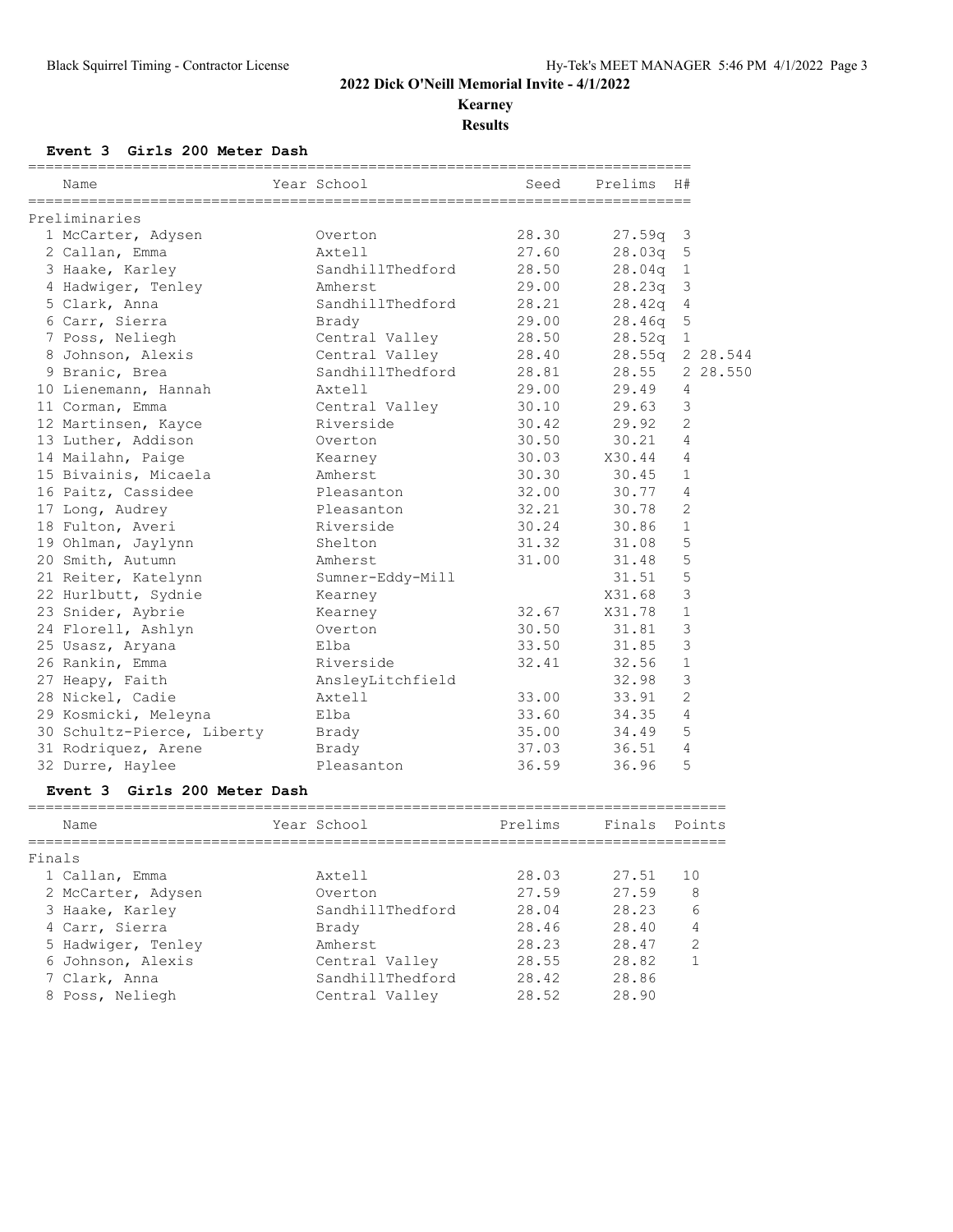**Kearney**

**Results**

## **Event 4 Boys 200 Meter Dash**

| Name                   | Year School      | Seed  | Prelims | H#             |
|------------------------|------------------|-------|---------|----------------|
| Preliminaries          |                  |       |         |                |
| 1 Lusk, Blake          | Brady            | 23.58 | 23.18q  | 2              |
| 2 Kulhanek, Will       | Overton          | 24.60 | 23.48q  | $\overline{c}$ |
| 3 Miller, Dillon       | Brady            | 23.36 | 23.51q  | $\overline{4}$ |
| 4 Bloom, Carson        | Riverside        | 23.50 | 23.58q  | $\mathcal{S}$  |
| 5 Molt, Jack           | Riverside        | 23.14 | 23.75q  | 5              |
| 6 Hickman, Trae        | SandhillThedford | 25.19 | 24.28q  | 5              |
| 7 Molina, Able         | Kearney          | 25.20 | X24.34q | 5              |
| 8 Meier, Ryan          | Kearney JV       | 26.00 | X24.35q | $\overline{4}$ |
| 9 Miller, Cooper       | Axtell           | 24.00 | 24.41   | $\mathbf{1}$   |
| 10 Arner, Cody         | Axtell           | 24.50 | 24.74   | $\mathbf{1}$   |
| 11 Taubenheim, Bryton  | Kearney          | 25.81 | X24.88  | $\mathbf{1}$   |
| 12 Zutavern, Reece     | SandhillThedford | 25.84 | 25.05   | $\overline{2}$ |
| 13 Cole, Gavin         | AnsleyLitchfield | 25.69 | 25.39   | $\mathbf{1}$   |
| 14 Sanchez, Xander     | Amherst          | 26.10 | 25.58   | 5              |
| 15 Cox, Kyle           | SandhillThedford | 26.12 | 25.68   | 5              |
| 16 McCready, Colten    | Riverside        | 25.04 | 25.76   | $\overline{4}$ |
| 17 Anderson, Grayden   | Sumner-Eddy-Mill | 27.00 | 26.11   | $\overline{2}$ |
| 18 Gegg, Kellen        | Shelton          | 25.43 | 26.12   | $\overline{4}$ |
| 19 Carr, Cameron       | Brady            | 25.50 | 26.34   | $\mathcal{S}$  |
| 20 Sanchez, Sammy      | Kearney JV       | 26.00 | X26.44  | 3              |
| 21 Stokebrand, Owen    | Amherst          | 26.50 | 26.46   | 3              |
| 22 Jensen, Taylor      | Central Valley   | 27.04 | 27.15   | $\overline{4}$ |
| 23 Kenton, Dylan       | Shelton          | 28.94 | 27.41   | 3              |
| 24 Rohde, Cohen        | Sumner-Eddy-Mill | 29.00 | 27.45   | $\overline{2}$ |
| 25 Keene, Brendon      | Elba             | 26.90 | 27.47   | 2              |
| 26 Pooschke, Dylan     | Overton          | 28.80 | 27.75   | $\overline{4}$ |
| 27 Stark, Gavin        | Pleasanton       | 29.68 | 27.83   | $\mathbf{1}$   |
| 28 Ivey, Kamran        | Amherst          | 28.40 | 28.25   | 5              |
| 29 Behmerwohld, Ashton | AnsleyLitchfield | 27.00 | 28.85   | $\mathbf{1}$   |
| 30 Eacker, Reece       | Elba             |       | 28.93   | 5              |
| 31 Shilley, Carter     | AnsleyLitchfield | 30.00 | 29.66   | 3              |
| 32 Freeman, Aiden      | Central Valley   | 29.83 | 30.14   | $\mathbf{1}$   |
| 33 Pierce, Josh        | Pleasanton       | 30.00 | 30.33   | 4              |

# **Event 4 Boys 200 Meter Dash**

|        | Name             | Year School      | Prelims | Finals Points |                |
|--------|------------------|------------------|---------|---------------|----------------|
| Finals |                  |                  |         |               |                |
|        | 1 Miller, Dillon | Brady            | 23.51   | 23.02         | 1 O            |
|        | 2 Lusk, Blake    | Brady            | 23.18   | 23.34         | 8              |
|        | 3 Kulhanek, Will | Overton          | 23.48   | 23.37         | 6              |
|        | 4 Bloom, Carson  | Riverside        | 23.58   | 23.71         | 4              |
|        | 5 Hickman, Trae  | SandhillThedford | 24.28   | 24.22         | $\mathfrak{D}$ |
|        | 6 Molt, Jack     | Riverside        | 23.75   | 24.38         |                |
|        | 7 Meier, Ryan    | Kearney JV       | 24.35   | 24.54         |                |
|        | 8 Molina, Able   | Kearney          | 24.34   | 24.58         |                |
|        |                  |                  |         |               |                |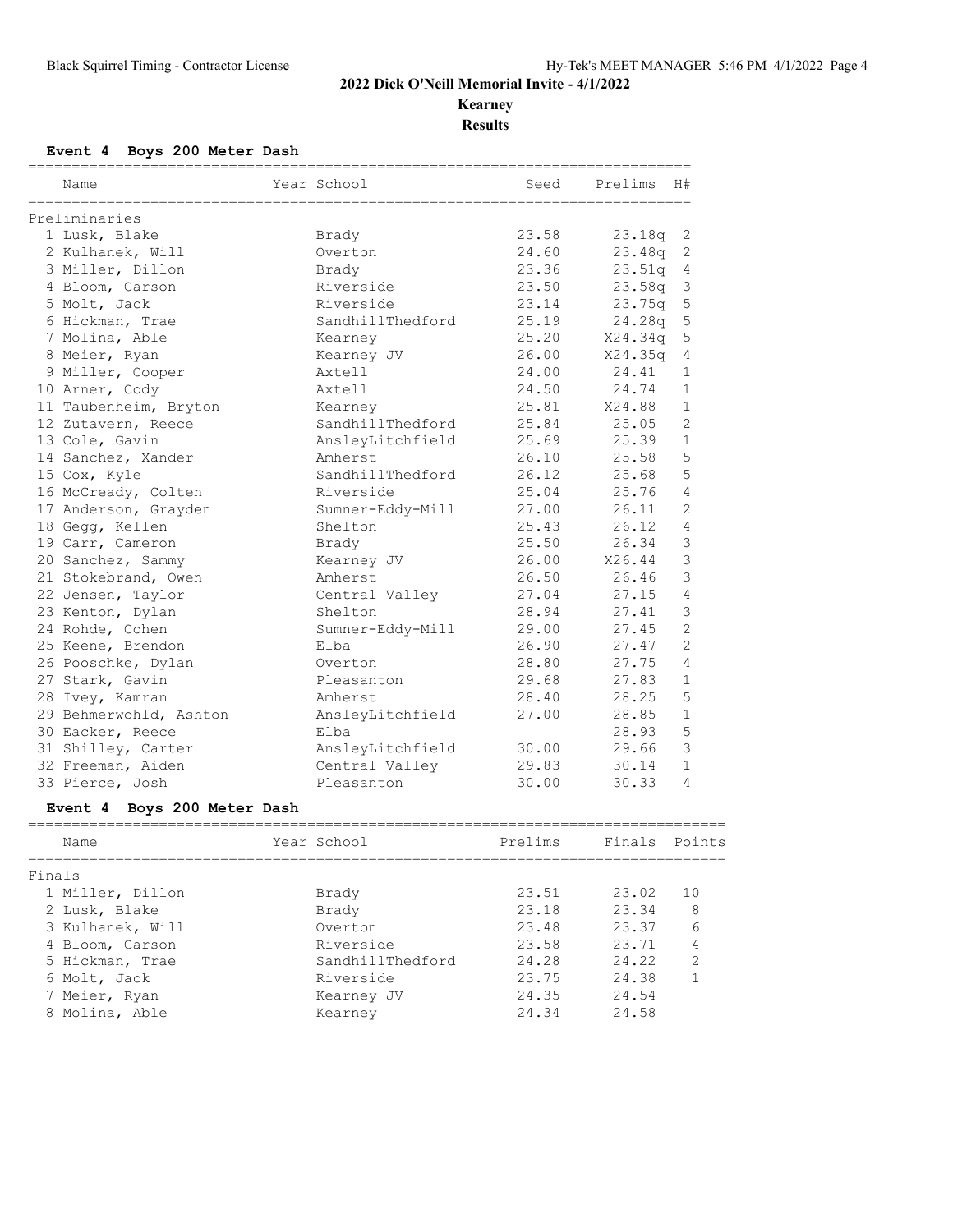# **Kearney**

**Results**

### **Event 5 Girls 400 Meter Dash**

|    | Name                   | Year School                      | Seed                 | Finals H# Points    |                |              |
|----|------------------------|----------------------------------|----------------------|---------------------|----------------|--------------|
|    | 1 Bailey, Carli        | AnsleyLitchfield                 | 1:01.00              | 1:02.02             | 3              | 10           |
|    | 2 Hadwiger, Tenley     | Amherst                          | 1:02.00              | 1:03.64             | 3              | 8            |
|    | 3 Johnson, Alexis      | Central Valley 1:05.00 1:05.80   |                      |                     | 3              | 6            |
|    | 4 Herrick, Hannah      | Amherst                          | 1:03.00              | 1:06.63             | 3              | 4            |
|    | 5 Nelms, Violet        | Overton                          |                      | $1:06.50$ $1:08.11$ | $\mathfrak{Z}$ | $\mathbf{2}$ |
|    | 6 Branic, Brea         | SandhillThedford 1:08.00 1:08.65 |                      |                     | 3              | $\mathbf{1}$ |
|    | 7 McGown, Ava          | Brady                            |                      | $1:07.20$ $1:09.07$ | 3              |              |
|    | 8 Recroft, Jazmin      | Kearney                          | $1:09.00$ $X1:10.81$ |                     | 3              |              |
|    | 9 Van Ranken, Lucy     | Amherst                          | 1:10.00              | 1:11.10             | $\overline{c}$ |              |
|    | 10 Paitz, Cassidee     | Pleasanton                       | $1:12.28$ $1:11.42$  |                     | $\overline{c}$ |              |
|    | 11 Robinson, LaTajanae | SandhillThedford                 | 1:12.88              | 1:12.92             | $\overline{c}$ |              |
|    | 12 Reiter, Katelynn    | Sumner-Eddy-Mill 1:12.00 1:13.19 |                      |                     | $\overline{2}$ |              |
|    | 13 Dahl, Lily          | Axtell                           | 1:15.00              | 1:13.80             | $\mathbf 1$    |              |
|    | 14 Anderson, Adalyn    | Kearney                          | $1:10.00$ $X1:15.21$ |                     | $\mathbf{2}$   |              |
|    | 15 Murphy, Addie       | Riverside                        |                      | $1:15.54$ $1:17.51$ | $\mathbf 1$    |              |
|    | 16 Heikes, Ashtyn      | Riverside                        | 1:13.34              | 1:17.58             | $\overline{2}$ |              |
| 17 | Jarmin, Alisha         | Overton                          | 1:15.00              | 1:19.44             | $\mathbf{1}$   |              |
| 18 | Samuelson, Taeylor     | Axtell                           | 1:19.00              | 1:19.71             | $\mathbf 1$    |              |
|    | 19 Walz, Jazmine       | Riverside                        | 1:20.84              | 1:23.31             | $\mathbf{1}$   |              |
|    | 20 Sliva, Taylor       | Central Valley                   | 1:22.00              | 1:25.11             | $\mathbf 1$    |              |
|    | 21 Nickel, Cadie       | Axtell                           |                      | 1:26.26             | $\overline{2}$ |              |
|    | 22 Chavez, Emily       | SandhillThedford                 | 1:19.00              | 1:30.26             | $\mathbf 1$    |              |
|    | 23 Lemus-Lopez, Emily  | Kearney                          | 1:38.62              | X1:30.36            | $\mathbf{1}$   |              |

#### **Event 6 Boys 400 Meter Dash**

| Name                                                  | Year School                      | Seed    | Finals H# Points     |                |                |
|-------------------------------------------------------|----------------------------------|---------|----------------------|----------------|----------------|
| 1 Wolf, Zandar                                        | Central Valley 54.71 54.87       |         |                      | 5              | 10             |
| 2 Lusk, Blake                                         | Brady                            |         | 54.48 55.29          | 5              | 8              |
| 3 Johnson, Calvin                                     | Axtell                           | 53.90   | 55.45                | 5              | 6              |
| 4 Finley, Calvin                                      | AnsleyLitchfield 53.27 55.65     |         |                      | 5              | $\overline{4}$ |
| 5 Miller, Cooper                                      | Axtell                           | 54.30   | 56.42                | 5              | $\overline{c}$ |
| 6 Shirk, Rylie                                        | <b>Brady</b>                     | 59.20   | 56.75                | 3              | $\mathbf{1}$   |
| 7 Reutzel, Coby                                       | Shelton                          |         | 55.82 57.84          | 5              |                |
| 8 Muirhead, Hayden                                    | Overton                          |         | 54.50 57.85          | 5              |                |
| 9 Bailey, Luke                                        | AnsleyLitchfield 56.60 59.22     |         |                      | 4              |                |
| 10 Donohue, Cody                                      | Elba                             |         | $1:02.00$ $1:00.04$  | $\mathbf{2}$   |                |
| 11 Franzen, Cooper                                    | Brady                            |         | 59.16 1:00.09        | 3              |                |
| 12 Wolf, Zaden                                        | Central Valley 58.99 1:00.22     |         |                      | 4              |                |
| 13 McElhinny, Kenton Kearney JV                       |                                  |         | 57.00 X1:00.30       | 4              |                |
| 14 Stokebrand, Owen                                   | Amherst                          |         | $1:00.90$ $1:00.47$  | $\overline{2}$ |                |
| 15 Schledwitz, Gage Sumner-Eddy-Mill 57.50 1:00.84    |                                  |         |                      | 4              |                |
| 16 Gegg, Kellen                                       | Shelton 1:00.00 1:00.87          |         |                      | 3              |                |
| 17 Schall, Ty                                         | Kearney                          |         | $1:02.00$ $X1:01.61$ | $\overline{c}$ |                |
| 18 Carstens, Copeland                                 | Pleasanton 1:00.00 1:01.90       |         |                      | $\mathsf 3$    |                |
| 19 Schaefer, Keghan                                   | SandhillThedford 1:01.72 1:01.91 |         |                      | $\mathbf{2}$   |                |
| 20 Reiser, Jacob                                      | SandhillThedford 1:00.36 1:02.23 |         |                      | $\overline{2}$ |                |
| 21 Evans, Karter                                      | Kearney JV                       | 57.00   | X1:02.90             | 4              |                |
| 22 Galacia, Elyin                                     | Kearney                          |         | 58.00 X1:02.95       | 4              |                |
| 23 Schmeits, Luke                                     | Riverside 1:01.24 1:03.68        |         |                      | $\overline{2}$ |                |
| 24 Schaefer, Brayden SandhillThedford 1:05.13 1:04.12 |                                  |         |                      | $\overline{2}$ |                |
| 25 Jeffries, Jace                                     | Overton                          | 1:08.00 | 1:06.05              | $\mathbf{1}$   |                |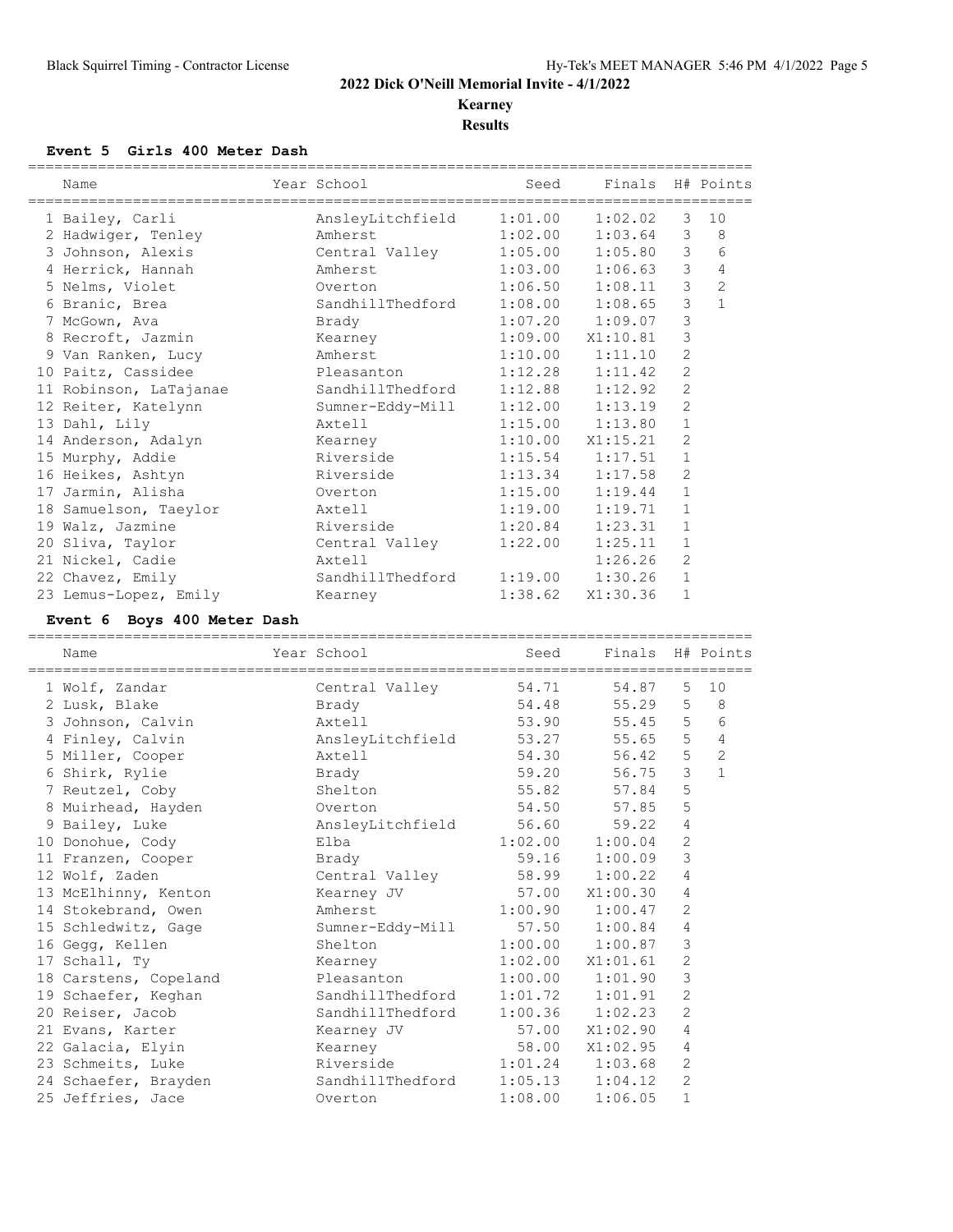**Kearney**

**Results**

## **....Event 6 Boys 400 Meter Dash**

|                  | 1:00.00                        | 1:06.13  | $\overline{\mathbf{3}}$ |
|------------------|--------------------------------|----------|-------------------------|
|                  | 1:00.00                        | X1:06.66 | $\overline{\mathbf{3}}$ |
| Axtell           | 1:08.20                        | 1:06.99  | -1                      |
| Amherst          | 1:07.20                        | 1:07.18  | $\overline{1}$          |
| Pleasanton       | 1:07.80                        | 1:07.40  | $\mathbf{1}$            |
| Sumner-Eddy-Mill | 1:10.00                        | 1:07.99  | -1                      |
| Kearney          | 1:00.00                        | X1:08.31 | - 3                     |
|                  | Sumner-Eddy-Mill<br>Kearney JV |          |                         |

#### **Event 7 Girls 800 Meter Run**

| Name                                              | Year School                                 | Seed    | Finals H# Points |                |                 |
|---------------------------------------------------|---------------------------------------------|---------|------------------|----------------|-----------------|
| 1 Meier, Maeli<br>$1:12.044$ $(1:12.044)$         | Overton<br>2:31.970(1:19.926)               | 2:29.90 | 2:31.97          | 2              | 10              |
| 2 Tesmer, Josee<br>$1:13.989$ $(1:13.989)$        | Amherst<br>2:39.347(1:25.358)               | 2:43.00 | 2:39.35          | 2              | 8               |
| 3 Houchin, Trinity<br>1:15.005(1:15.005)          | Axtell<br>$2:46.192$ $(1:31.187)$           | 2:39.00 | 2:46.20          | $\overline{2}$ | $6\overline{6}$ |
| 4 Poss, Natalie                                   | Central Valley                              | 2:45.00 | 2:49.02          | $\overline{2}$ | $\overline{4}$  |
| 1:18.060(1:18.060)<br>5 Nelms, Violet             | $2:49.012$ $(1:30.952)$<br>Overton          | 2:47.20 | 2:49.12          | $\overline{2}$ | 2               |
| 1:21.473(1:21.473)<br>6 Schledewitz, Rilyn        | 2:49.116(1:27.643)<br>Sumner-Eddy-Mill      | 2:54.00 | 2:50.30          | $\mathbf{1}$   | $\mathbf{1}$    |
| 1:23.117(1:23.117)<br>7 Erickson, Aubrie          | $2:50.291$ $(1:27.174)$<br>Axtell           | 2:45.00 | 2:50.81          | 2              |                 |
| $1:22.215$ $(1:22.215)$<br>8 Falcomer, Martina    | $2:50.806$ $(1:28.591)$<br>SandhillThedford | 2:45.28 | 2:53.47          | 2              |                 |
| $1:18.386$ $(1:18.386)$<br>9 Mitchell, Lainy      | $2:53.466$ $(1:35.080)$<br>Amherst          | 2:52.00 | 2:54.97          | $\overline{c}$ |                 |
| $1:21.963$ $(1:21.963)$<br>10 Gegg, Sidney        | $2:54.968$ $(1:33.005)$<br>Shelton          | 2:58.00 | 2:58.90          | $\mathbf{1}$   |                 |
| $1:27.254$ $(1:27.254)$<br>11 McGown, Ava         | $2:58.896$ $(1:31.642)$<br>Brady            | 2:46.78 | 2:59.17          | 2              |                 |
| $1:22.861$ $(1:22.861)$<br>12 Simmons, Brianna    | 2:59.170(1:36.309)<br>Shelton               | 2:58.00 | 3:00.62          | $\mathbf{1}$   |                 |
| 1:26.640(1:26.640)<br>13 Dowdy, Klarissa          | $3:00.614$ $(1:33.974)$<br>AnsleyLitchfield | 3:00.00 | 3:04.66          | $\mathbf{1}$   |                 |
| $1:26.265$ $(1:26.265)$<br>14 Rohde, Allie        | $3:04.658$ $(1:38.393)$<br>Sumner-Eddy-Mill | 3:05.00 | 3:07.85          | $\mathbf{1}$   |                 |
| $1:28.456$ $(1:28.456)$                           | $3:07.844$ $(1:39.388)$                     | 3:07.00 | 3:09.84          | $\mathbf{1}$   |                 |
| 15 Klein, Tamryn<br>$1:30.734$ $(1:30.734)$       | Central Valley<br>$3:09.833$ $(1:39.099)$   |         |                  |                |                 |
| 16 Walz, Jazmine<br>$1:37.758$ $(1:37.758)$       | Riverside<br>$3:21.446$ $(1:43.688)$        | 3:12.00 | 3:21.45          | $\mathbf{1}$   |                 |
| 17 Bennett, Kiersten<br>$1:40.281$ $(1:40.281)$   | Shelton<br>$3:28.409$ $(1:48.128)$          | 3:27.79 | 3:28.41          | $\mathbf{1}$   |                 |
| 18 Magnuson, Stephanie<br>$1:39.892$ $(1:39.892)$ | Overton<br>$3:30.214$ $(1:50.322)$          | 3:38.00 | 3:30.22          | $\mathbf{1}$   |                 |

#### **Event 8 Boys 800 Meter Run**

| Name                                            | Year School | Seed                     | Finals H# Points |
|-------------------------------------------------|-------------|--------------------------|------------------|
| 1 Johnson, Calvin                               | Axtell      | $2:09.10$ $2:12.75$ 2 10 |                  |
| $1:06.164$ $(1:06.164)$ $2:12.744$ $(1:06.580)$ |             |                          |                  |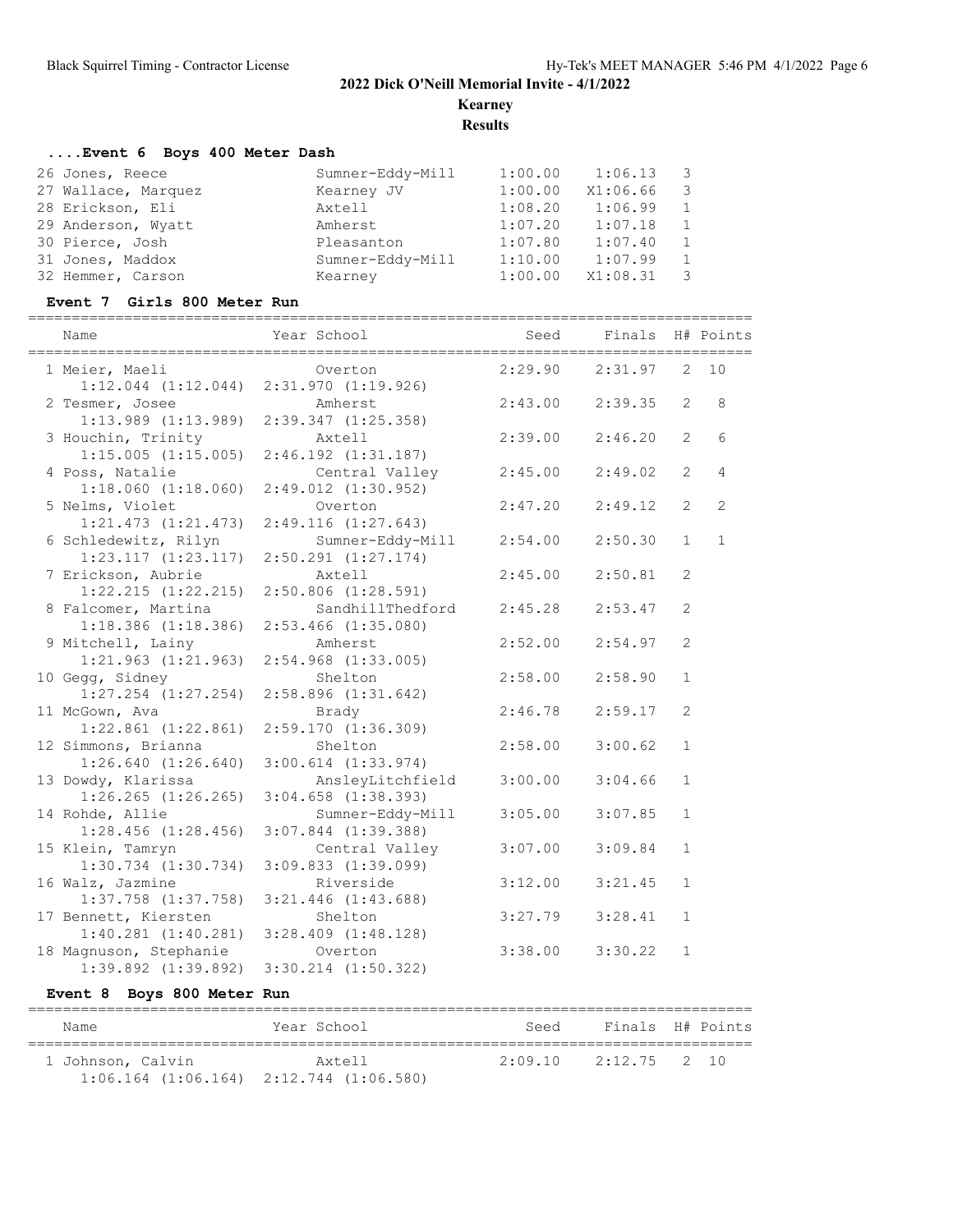**Kearney**

**Results**

| Event 8 Boys 800 Meter Run                   |                                             |         |          |                |                |  |  |  |  |  |  |
|----------------------------------------------|---------------------------------------------|---------|----------|----------------|----------------|--|--|--|--|--|--|
| 2 Finley, Calvin                             | AnsleyLitchfield                            | 2:03.47 | 2:13.54  | $\overline{2}$ | 8              |  |  |  |  |  |  |
| $1:05.846$ $(1:05.846)$                      | $2:13.533$ $(1:07.687)$                     |         |          |                |                |  |  |  |  |  |  |
| 3 Miller, Josh                               | Kearney                                     | 2:17.00 | X2:14.56 | $\mathcal{L}$  |                |  |  |  |  |  |  |
| $1:06.816$ $(1:06.816)$                      | $2:14.554$ $(1:07.738)$                     |         |          |                |                |  |  |  |  |  |  |
| 4 Franzen, Cooper                            | Brady                                       | 2:18.97 | 2:16.71  | 2              | 6              |  |  |  |  |  |  |
| $1:06.542$ $(1:06.542)$                      | $2:16.707$ $(1:10.165)$                     |         |          |                |                |  |  |  |  |  |  |
| 5 Lopez, Luc                                 | Axtell                                      | 2:14.80 | 2:19.04  | 2              | 4              |  |  |  |  |  |  |
| $1:07.126$ $(1:07.126)$                      | $2:19.038$ $(1:11.912)$                     |         |          |                |                |  |  |  |  |  |  |
| 6 Arner, Zach                                | Axtell                                      | 2:19.30 | 2:20.17  | $\overline{2}$ | $\overline{c}$ |  |  |  |  |  |  |
| $1:08.886$ $(1:08.886)$                      | $2:20.169$ $(1:11.283)$                     |         |          |                |                |  |  |  |  |  |  |
| 7 Haffener, Jackson                          | Kearney                                     | 2:27.68 | X2:21.26 | $\mathbf{1}$   |                |  |  |  |  |  |  |
| $1:08.247$ $(1:08.247)$                      | $2:21.254$ $(1:13.007)$                     |         |          |                |                |  |  |  |  |  |  |
| 8 Moats, Nick                                | Kearney JV                                  | 2:28.97 | X2:21.30 | $\mathbf{1}$   |                |  |  |  |  |  |  |
| $1:10.764$ $(1:10.764)$                      | $2:21.297$ $(1:10.533)$                     |         |          |                |                |  |  |  |  |  |  |
| 9 Bailey, Luke                               | AnsleyLitchfield                            | 2:24.97 | 2:21.60  | $\mathbf{1}$   | $\mathbf{1}$   |  |  |  |  |  |  |
| $1:12.593$ $(1:12.593)$                      | $2:21.592$ $(1:08.999)$                     |         |          |                |                |  |  |  |  |  |  |
| 10 Muirhead, Hayden                          | Overton                                     | 2:14.00 | 2:23.90  | 2              |                |  |  |  |  |  |  |
| $1:08.963$ $(1:08.963)$<br>11 O'Brien, Isaac | $2:23.891$ $(1:14.928)$<br>AnsleyLitchfield | 2:25.30 | 2:23.95  | $\mathbf{1}$   |                |  |  |  |  |  |  |
| 1:09.611(1:09.611)                           | 2:23.947(1:14.336)                          |         |          |                |                |  |  |  |  |  |  |
| 12 Hellerich, Xavier                         | Shelton                                     | 2:19.00 | 2:24.46  | 2              |                |  |  |  |  |  |  |
| $1:06.582$ $(1:06.582)$                      | $2:24.456$ $(1:17.874)$                     |         |          |                |                |  |  |  |  |  |  |
| 13 Drackley, Levi                            | Kearney                                     | 2:29.56 | X2:25.24 | $\mathbf{1}$   |                |  |  |  |  |  |  |
| $1:10.276$ $(1:10.276)$                      | $2:25.236$ $(1:14.960)$                     |         |          |                |                |  |  |  |  |  |  |
| 14 Riessland, Carter                         | Amherst                                     | 2:22.00 | 2:26.48  | 2              |                |  |  |  |  |  |  |
| 1:08.433(1:08.433)                           | $2:26.479$ $(1:18.046)$                     |         |          |                |                |  |  |  |  |  |  |
| 15 Salter, Austin                            | Amherst                                     | 2:24.00 | 2:28.55  | 2              |                |  |  |  |  |  |  |
| $1:07.752$ $(1:07.752)$                      | 2:28.550(1:20.798)                          |         |          |                |                |  |  |  |  |  |  |
| 16 Stengel, Brodie                           | SandhillThedford                            | 2:30.00 | 2:33.62  | $\mathbf{1}$   |                |  |  |  |  |  |  |
| $1:08.554$ $(1:08.554)$                      | $2:33.620$ $(1:25.066)$                     |         |          |                |                |  |  |  |  |  |  |
| 17 Schledwitz, Gage                          | Sumner-Eddy-Mill                            | 2:24.00 | 2:34.88  | 2              |                |  |  |  |  |  |  |
| 1:11.710(1:11.710)                           | 2:34.871(1:23.161)                          |         |          |                |                |  |  |  |  |  |  |
| 18 Hemmingsen, Ted                           | Riverside                                   | 2:31.10 | 2:36.51  | $\mathbf{1}$   |                |  |  |  |  |  |  |
| $1:13.821$ $(1:13.821)$                      | $2:36.501$ $(1:22.680)$                     |         |          |                |                |  |  |  |  |  |  |
| 19 Martindale, Ross                          | SandhillThedford                            | 2:38.82 | 2:38.61  | $\mathbf{1}$   |                |  |  |  |  |  |  |
| $1:11.099$ $(1:11.099)$                      | $2:38.602$ $(1:27.503)$                     |         |          |                |                |  |  |  |  |  |  |
| 20 Jones, Reece                              | Sumner-Eddy-Mill                            | 2:37.00 | 2:39.13  | $\mathbf{1}$   |                |  |  |  |  |  |  |
| $1:14.766$ $(1:14.766)$                      | $2:39.122$ $(1:24.356)$                     |         |          |                |                |  |  |  |  |  |  |
| 21 Donohue, Cody                             | Elba                                        | 2:21.00 | 2:39.52  | 2              |                |  |  |  |  |  |  |
| $1:10.616$ $(1:10.616)$                      | 2:39.513 (1:28.897)                         |         |          |                |                |  |  |  |  |  |  |
| 22 Atkins, Treu                              | Sumner-Eddy-Mill                            | 2:37.00 | 2:42.80  | $\mathbf{1}$   |                |  |  |  |  |  |  |
| $1:14.926$ $(1:14.926)$                      | $2:42.791$ $(1:27.865)$                     |         |          |                |                |  |  |  |  |  |  |
| 23 Soto, Taesian                             | Central Valley                              | 2:40.78 | 2:48.44  | $\mathbf{1}$   |                |  |  |  |  |  |  |
| 1:18.325(1:18.325)                           | 2:48.433(1:30.108)                          |         |          |                |                |  |  |  |  |  |  |
| 24 Schmeits, Brock                           | Riverside                                   | 2:57.70 | 3:03.32  | $\mathbf{1}$   |                |  |  |  |  |  |  |
| $1:24.483$ $(1:24.483)$                      | 3:03.316 (1:38.833)                         |         |          |                |                |  |  |  |  |  |  |

#### **Event 9 Girls 1600 Meter Run**

| Name                                            | Year School             | Seed                                            | Finals Points          |    |
|-------------------------------------------------|-------------------------|-------------------------------------------------|------------------------|----|
| 1 Houchin, Trinity                              | Axtell                  |                                                 | $6:24.00$ $6:18.50$ 10 |    |
| $1:32.039$ $(1:32.039)$                         | $3:11.439$ $(1:39.400)$ | $4:54.822$ $(1:43.383)$ $6:18.493$ $(1:23.671)$ |                        |    |
| 2 Franzen, Jocelyn                              | Brady                   |                                                 | $6:44.22$ $6:25.50$    | -8 |
| $1:31.181$ $(1:31.181)$ $3:12.217$ $(1:41.036)$ |                         | $4:56.397$ $(1:44.180)$ $6:25.495$ $(1:29.098)$ |                        |    |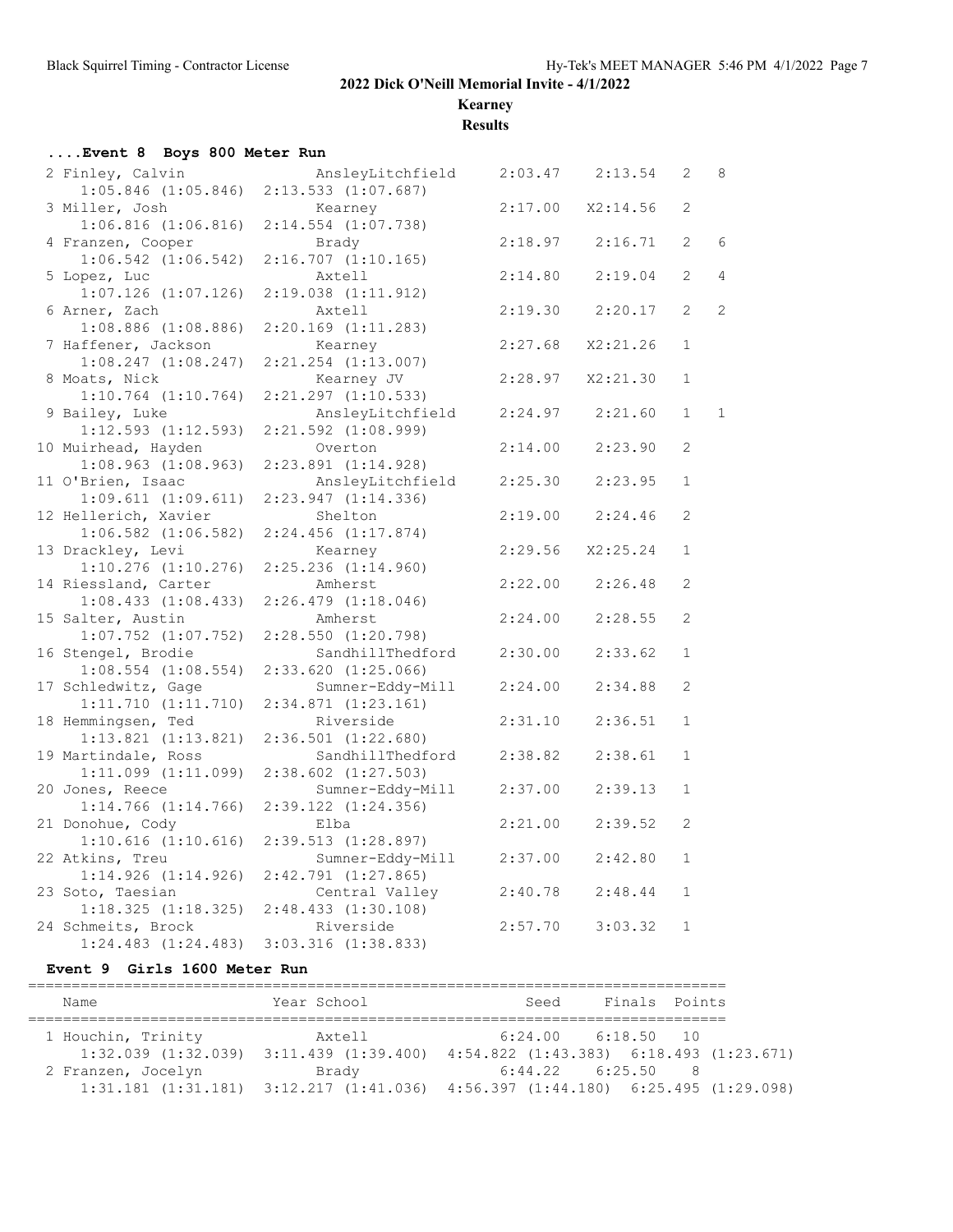## **Kearney**

### **Results**

#### **....Event 9 Girls 1600 Meter Run**

| 3 Smith, Josie                                         | Sumner-Eddy-Mill 6:30.00 6:27.08 6                                                                                                                                                                                             |                       |  |
|--------------------------------------------------------|--------------------------------------------------------------------------------------------------------------------------------------------------------------------------------------------------------------------------------|-----------------------|--|
|                                                        | $1:31.704$ $(1:31.704)$ $3:11.068$ $(1:39.364)$ $4:54.712$ $(1:43.644)$ $6:27.075$ $(1:32.363)$                                                                                                                                |                       |  |
| 4 Meza, Mayte                                          | Shelton 6:32.00 6:31.06 4                                                                                                                                                                                                      |                       |  |
|                                                        | $1:32.276$ $(1:32.276)$ $3:13.921$ $(1:41.645)$ $4:56.629$ $(1:42.708)$ $6:31.054$ $(1:34.425)$                                                                                                                                |                       |  |
| 5 Paitz, Katherine                                     | AnsleyLitchfield 6:48.00 6:33.57 2                                                                                                                                                                                             |                       |  |
|                                                        | $1:31.520$ $(1:31.520)$ $3:12.871$ $(1:41.351)$ $4:57.028$ $(1:44.157)$ $6:33.564$ $(1:36.536)$                                                                                                                                |                       |  |
| 6 Summers, Skyler                                      | Shelton                                                                                                                                                                                                                        | $6:50.98$ $6:33.60$ 1 |  |
|                                                        | $1:35.783$ $(1:35.783)$ $3:17.900$ $(1:42.117)$ $5:02.024$ $(1:44.124)$ $6:33.598$ $(1:31.574)$                                                                                                                                |                       |  |
| 7 Smidt, Jerzee                                        | Axtell and the state of the state of the state of the state of the state of the state of the state of the state of the state of the state of the state of the state of the state of the state of the state of the state of the | $6:36.00$ $6:36.08$   |  |
|                                                        | $1:31.860$ $(1:31.860)$ $3:13.760$ $(1:41.900)$ $4:58.988$ $(1:45.228)$ $6:36.075$ $(1:37.087)$                                                                                                                                |                       |  |
| 8 Stritt, Avery                                        | Axtell                                                                                                                                                                                                                         | $6:36.00$ $6:57.01$   |  |
|                                                        | $1:32.830$ $(1:32.830)$ $3:17.634$ $(1:44.804)$ $5:13.699$ $(1:56.065)$ $6:57.005$ $(1:43.306)$                                                                                                                                |                       |  |
| 9 Eby, Peyton                                          | Overton                                                                                                                                                                                                                        | $6:50.00$ $6:59.99$   |  |
|                                                        | $1:32.198$ $(1:32.198)$ $3:17.128$ $(1:44.930)$ $5:11.237$ $(1:54.109)$ $6:59.983$ $(1:48.746)$                                                                                                                                |                       |  |
| 10 Hemmingsen, Josie                                   | Riverside                                                                                                                                                                                                                      | $7:15.30$ $7:16.21$   |  |
| $1:38.024$ $(1:38.024)$                                | 3:32.953 (1:54.929) 5:31.705 (1:58.752) 7:16.208 (1:44.503)                                                                                                                                                                    |                       |  |
| 11 Rosander, Morgan                                    | Central Valley 7:20.00 7:16.45                                                                                                                                                                                                 |                       |  |
|                                                        | 1:35.528 (1:35.528) 3:25.652 (1:50.124) 5:23.736 (1:58.084) 7:16.443 (1:52.707)                                                                                                                                                |                       |  |
| 12 Kreutzer, Claire                                    | Amherst                                                                                                                                                                                                                        | $7:50.00$ $7:47.60$   |  |
|                                                        | $1:43.899$ $(1:43.899)$ $3:45.592$ $(2:01.693)$ $5:55.281$ $(2:09.689)$ $7:47.593$ $(1:52.312)$                                                                                                                                |                       |  |
| 13 Snyder, Samantha (1997) Shelton (1998:00.00 8:00.11 |                                                                                                                                                                                                                                |                       |  |
|                                                        | $1:49.503$ $(1:49.503)$ $3:53.082$ $(2:03.579)$ $6:02.042$ $(2:08.960)$ $8:00.109$ $(1:58.067)$                                                                                                                                |                       |  |

#### **Event 10 Boys 1600 Meter Run**

| Name                    | Year School                                                                     |                                                 | Seed                 | Finals Points          |                |  |
|-------------------------|---------------------------------------------------------------------------------|-------------------------------------------------|----------------------|------------------------|----------------|--|
| 1 Cole, Keyton          | Axtell                                                                          |                                                 |                      | $5:21.50$ $5:14.46$ 10 |                |  |
|                         | 1:16.314 (1:16.314) 2:38.851 (1:22.537) 4:01.415 (1:22.564) 5:14.459 (1:13.044) |                                                 |                      |                        |                |  |
| 2 Hanson, Tyler         | Axtell                                                                          |                                                 |                      | $5:03.10$ $5:14.65$ 8  |                |  |
|                         | 1:15.636 (1:15.636) 2:36.206 (1:20.570) 3:58.938 (1:22.732) 5:14.643 (1:15.705) |                                                 |                      |                        |                |  |
| 3 Frey, Cayden          | Kearney                                                                         |                                                 |                      | 5:35.41 X5:20.38       |                |  |
| 1:16.073(1:16.073)      | 2:39.805 (1:23.732) 4:01.644 (1:21.839) 5:20.380 (1:18.736)                     |                                                 |                      |                        |                |  |
| 4 Sauceda, Sebastian    | Shelton                                                                         |                                                 |                      | 5:33.13 5:23.35 6      |                |  |
| 1:15.420(1:15.420)      | 2:38.293(1:22.873)                                                              | $4:01.675$ $(1:23.382)$ $5:23.341$ $(1:21.666)$ |                      |                        |                |  |
| 5 Wood, Boston          | Central Valley                                                                  |                                                 |                      | $5:20.87$ $5:23.92$ 4  |                |  |
| $1:17.835$ $(1:17.835)$ | $2:43.021$ (1:25.186) $4:10.671$ (1:27.650) 5:23.918 (1:13.247)                 |                                                 |                      |                        |                |  |
| 6 Snyder, Steven        | Shelton                                                                         |                                                 |                      | $5:29.62$ $5:24.88$    | $\overline{2}$ |  |
| $1:17.736$ $(1:17.736)$ | 2:42.519 (1:24.783) 4:04.989 (1:22.470) 5:24.875 (1:19.886)                     |                                                 |                      |                        |                |  |
| 7 Lorenzo, Jonathan     | Axtell                                                                          |                                                 |                      | $5:26.40$ $5:31.09$    | $\sim$ 1       |  |
| $1:17.199$ $(1:17.199)$ | 2:41.814 (1:24.615) 4:06.857 (1:25.043) 5:31.088 (1:24.231)                     |                                                 |                      |                        |                |  |
| 8 Shirk, Rylie          | Brady                                                                           |                                                 |                      | $5:39.25$ $5:35.31$    |                |  |
| $1:15.783$ $(1:15.783)$ | $2:39.350$ $(1:23.567)$                                                         | $4:06.634$ $(1:27.284)$ $5:35.306$ $(1:28.672)$ |                      |                        |                |  |
| 9 Shaffer, Evan         | Kearney JV                                                                      |                                                 | 5:48.34 X5:38.78     |                        |                |  |
| $1:17.070$ $(1:17.070)$ | 2:44.165(1:27.095)                                                              | 4:13.672 (1:29.507) 5:38.777 (1:25.105)         |                      |                        |                |  |
| 10 Schnacker, Calvin    | Kearney                                                                         |                                                 |                      | $5:46.43$ $X5:41.77$   |                |  |
| 1:16.939(1:16.939)      | $2:43.104$ $(1:26.165)$                                                         | $4:15.323$ $(1:32.219)$ $5:41.766$ $(1:26.443)$ |                      |                        |                |  |
| 11 Dorn, Caleb          | Kearney                                                                         |                                                 | $5:50.00$ $X5:41.89$ |                        |                |  |
| $1:16.912$ $(1:16.912)$ | 2:44.429 (1:27.517) 4:16.502 (1:32.073) 5:41.883 (1:25.381)                     |                                                 |                      |                        |                |  |
| 12 Wroblewski, Owen     | Kearney JV                                                                      |                                                 |                      | 5:40.82 X5:47.89       |                |  |
| $1:17.979$ $(1:17.979)$ | 2:44.753 (1:26.774) 4:16.334 (1:31.581) 5:47.883 (1:31.549)                     |                                                 |                      |                        |                |  |
| 13 Skrdla, Gavin        | Amherst                                                                         |                                                 | $6:30.00$ $5:50.24$  |                        |                |  |
| $1:15.035$ $(1:15.035)$ | 2:42.190 (1:27.155) 4:17.339 (1:35.149) 5:50.239 (1:32.900)                     |                                                 |                      |                        |                |  |
| 14 Berger, Nicholas     | Riverside                                                                       |                                                 |                      | $5:40.00$ $5:51.83$    |                |  |
| 1:22.440(1:22.440)      | $2:57.419$ $(1:34.979)$ $4:31.405$ $(1:33.986)$ $5:51.828$ $(1:20.423)$         |                                                 |                      |                        |                |  |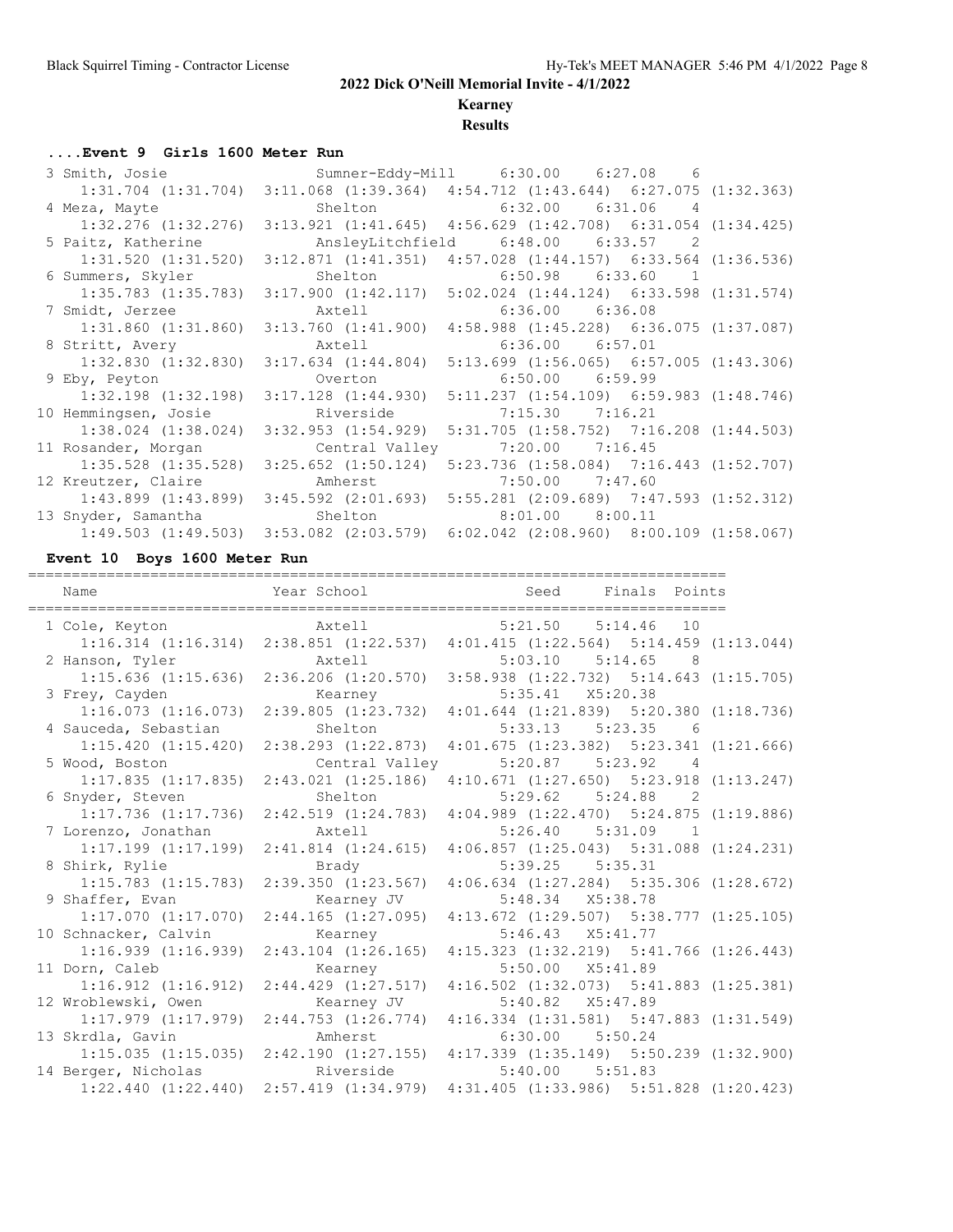**Kearney**

**Results**

#### **....Event 10 Boys 1600 Meter Run**

| 15 Roan, Damein                                 | Riverside      | $5:38.57$ $5:53.65$                                                                             |  |
|-------------------------------------------------|----------------|-------------------------------------------------------------------------------------------------|--|
|                                                 |                | $1:19.585$ $(1:19.585)$ $2:50.490$ $(1:30.905)$ $4:25.412$ $(1:34.922)$ $5:53.642$ $(1:28.230)$ |  |
| 16 Tillman, Jayden                              | Brady          | $5:59.62$ $5:54.57$                                                                             |  |
| $1:15.069$ $(1:15.069)$ $2:43.955$ $(1:28.886)$ |                | $4:20.070$ $(1:36.115)$ $5:54.561$ $(1:34.491)$                                                 |  |
| 17 Jurjens, Levi                                | Brady          | $6:05.11$ $5:57.26$                                                                             |  |
|                                                 |                | $1:19.308$ $(1:19.308)$ $2:53.899$ $(1:34.591)$ $4:31.207$ $(1:37.308)$ $5:57.254$ $(1:26.047)$ |  |
| 18 Thober, Harper                               | Shelton        | $5:50.00$ $6:08.05$                                                                             |  |
| $1:25.003$ $(1:25.003)$                         |                | $3:02.883$ $(1:37.880)$ $4:41.584$ $(1:38.701)$ $6:08.041$ $(1:26.457)$                         |  |
| 19 McTyque, Hunter                              | Amherst        | $6:45.00$ $6:10.78$                                                                             |  |
|                                                 |                | $1:19.571$ $(1:19.571)$ $2:57.563$ $(1:37.992)$ $4:38.367$ $(1:40.804)$ $6:10.775$ $(1:32.408)$ |  |
| -- Burns, Donovan                               | Central Valley | DNF                                                                                             |  |
| 1:17.635(1:17.635)                              |                |                                                                                                 |  |

#### **Event 11 Girls 3200 Meter Run**

================================================================================ Name Year School Seed Finals Points ================================================================================ 1 Smith, Josie Sumner-Eddy-Mill 13:50.00 13:37.26 10 1:26.457 (1:26.457) 3:07.798 (1:41.341) 4:56.624 (1:48.826) 6:45.972 (1:49.348) 8:34.958 (1:48.986) 10:15.027 (1:40.069) 12:02.894 (1:47.867) 13:37.255 (1:34.361) 2 Franzen, Jocelyn Brady 13:52.87 13:42.98 8 1:26.233 (1:26.233) 3:07.644 (1:41.411) 4:56.386 (1:48.742) 6:45.621 (1:49.235) 8:34.896 (1:49.275) 10:15.939 (1:41.043) 12:07.179 (1:51.240) 13:42.978 (1:35.799) 3 Meza, Mayte Shelton 14:00.00 14:05.98 6 1:32.206 (1:32.206) 3:19.006 (1:46.800) 5:04.780 (1:45.774) 6:53.281 (1:48.501) 8:45.782 (1:52.501) 10:38.186 (1:52.404) 12:28.456 (1:50.270) 14:05.977 (1:37.521) 4 Smidt, Jerzee Axtell 14:20.00 14:10.95 4 1:32.232 (1:32.232) 3:19.320 (1:47.088) 5:09.368 (1:50.048) 6:58.457 (1:49.089) 8:51.164 (1:52.707) 10:44.716 (1:53.552) 12:34.708 (1:49.992) 14:10.941 (1:36.233) 5 Poss, Natalie Central Valley 14:58.00 14:15.83 2 1:32.941 (1:32.941) 3:20.092 (1:47.151) 5:09.005 (1:48.913) 6:59.713 (1:50.708) 8:52.959 (1:53.246) 10:48.303 (1:55.344) 12:41.801 (1:53.498) 14:15.822 (1:34.021) 6 Summers, Skyler Shelton 14:41.80 14:19.53 1 1:32.568 (1:32.568) 3:19.228 (1:46.660) 5:05.060 (1:45.832) 6:53.593 (1:48.533) 8:46.089 (1:52.496) 10:38.411 (1:52.322) 12:32.973 (1:54.562) 14:19.523 (1:46.550)<br>ritt, Avery **hxtell** 14:25.00 14:26.48 7 Stritt, Avery Axtell 14:25.00 14:26.48 1:32.585 (1:32.585) 3:19.752 (1:47.167) 5:09.491 (1:49.739) 6:58.746 (1:49.255) 8:51.593 (1:52.847) 10:47.902 (1:56.309) 12:43.150 (1:55.248) 14:26.479 (1:43.329) 8 Eby, Peyton Overton 14:35.00 15:15.53 1:31.969 (1:31.969) 3:18.696 (1:46.727) 5:09.743 (1:51.047) 7:03.088 (1:53.345) 9:03.927 (2:00.839) 11:09.878 (2:05.951) 13:16.500 (2:06.622) 15:15.527 (1:59.027) 9 Hemmingsen, Josie Riverside 15:39.01 1:49.268 (1:49.268) 3:50.682 (2:01.414) 5:56.954 (2:06.272) 8:02.197 (2:05.243) 10:05.120 (2:02.923) 11:59.658 (1:54.538) 13:43.830 (1:44.172) 15:39.005 (1:55.175) 10 Luther, Emma Overton 15:00.00 16:01.06 1:33.075 (1:33.075) 3:23.418 (1:50.343) 5:28.001 (2:04.583) 7:38.743 (2:10.742) 9:50.616 (2:11.873) 11:56.101 (2:05.485) 14:04.522 (2:08.421) 16:01.055 (1:56.533) 11 Bandel, Olivia Amherst 16:20.00 16:25.29 1:43.222 (1:43.222) 3:47.245 (2:04.023) 5:53.896 (2:06.651) 8:03.042 (2:09.146) 10:15.151 (2:12.109) 12:23.524 (2:08.373) 14:30.979 (2:07.455) 16:25.282 (1:54.303) Amherst 16:00.00 16:31.33 1:42.647 (1:42.647) 3:46.680 (2:04.033) 5:54.790 (2:08.110) 8:04.015 (2:09.225) 10:15.885 (2:11.870) 12:25.251 (2:09.366) 14:33.840 (2:08.589) 16:31.321 (1:57.481)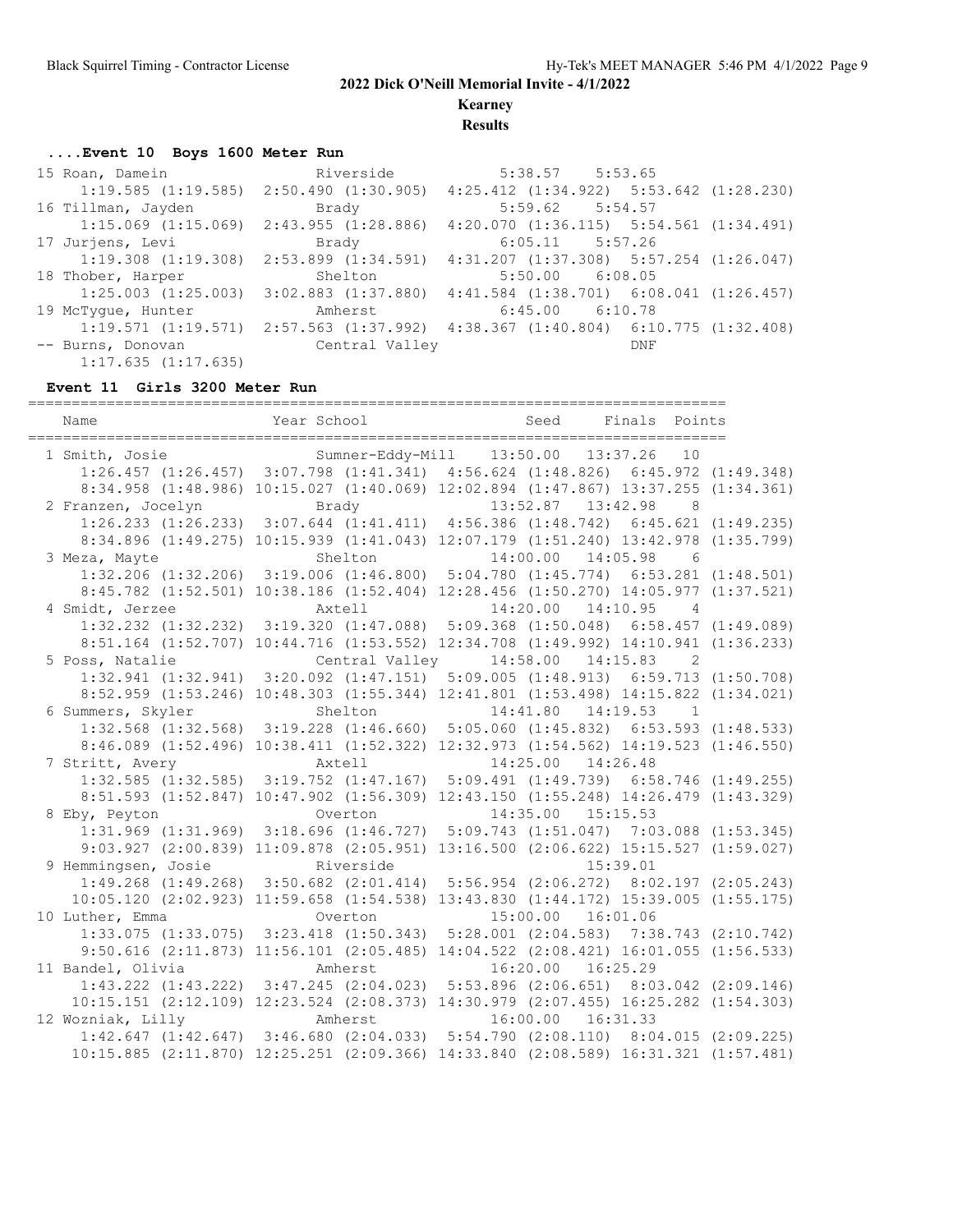**Kearney**

**Results**

### **....Event 11 Girls 3200 Meter Run**

 13 Plihal, Breanna Shelton 18:08.00 18:14.21 1:54.209 (1:54.209) 4:07.480 (2:13.271) 6:28.348 (2:20.868) 8:49.100 (2:20.752) 11:15.294 (2:26.194) 13:42.749 (2:27.455) 16:11.222 (2:28.473) 18:14.210 (2:02.988) 14 Adams, Reagan Elba 19:07.39 1:40.541 (1:40.541) 3:44.426 (2:03.885) 6:08.168 (2:23.742) 8:39.091 (2:30.923) 11:23.579 (2:44.488) 13:57.116 (2:33.537) 16:47.728 (2:50.612) 19:07.384 (2:19.656) Axtell 14:12.00 DNF 1:31.910 (1:31.910) 3:19.025 (1:47.115) 5:11.517 (1:52.492)

#### **Event 12 Boys 3200 Meter Run**

| Year School | Seed                                                                                                                                                                                                                                                                                                                                                                                                                                                                                                                                                                                                                                                                                                                                               | Finals Points                                                                 |                                                                                                                                                                                                                                                                                                                                                                                                                                                                                                                                                                                                                                                                                                                                                                                                                                                                                                                                                                                                                                                                                                                                                                                                                                                                                                                                                                                                                                                                                                                                                                                                                                                                                                                                                                                                                                                                                                                                                                                                                                                                                                                                  |
|-------------|----------------------------------------------------------------------------------------------------------------------------------------------------------------------------------------------------------------------------------------------------------------------------------------------------------------------------------------------------------------------------------------------------------------------------------------------------------------------------------------------------------------------------------------------------------------------------------------------------------------------------------------------------------------------------------------------------------------------------------------------------|-------------------------------------------------------------------------------|----------------------------------------------------------------------------------------------------------------------------------------------------------------------------------------------------------------------------------------------------------------------------------------------------------------------------------------------------------------------------------------------------------------------------------------------------------------------------------------------------------------------------------------------------------------------------------------------------------------------------------------------------------------------------------------------------------------------------------------------------------------------------------------------------------------------------------------------------------------------------------------------------------------------------------------------------------------------------------------------------------------------------------------------------------------------------------------------------------------------------------------------------------------------------------------------------------------------------------------------------------------------------------------------------------------------------------------------------------------------------------------------------------------------------------------------------------------------------------------------------------------------------------------------------------------------------------------------------------------------------------------------------------------------------------------------------------------------------------------------------------------------------------------------------------------------------------------------------------------------------------------------------------------------------------------------------------------------------------------------------------------------------------------------------------------------------------------------------------------------------------|
| Axtell      |                                                                                                                                                                                                                                                                                                                                                                                                                                                                                                                                                                                                                                                                                                                                                    |                                                                               | 10                                                                                                                                                                                                                                                                                                                                                                                                                                                                                                                                                                                                                                                                                                                                                                                                                                                                                                                                                                                                                                                                                                                                                                                                                                                                                                                                                                                                                                                                                                                                                                                                                                                                                                                                                                                                                                                                                                                                                                                                                                                                                                                               |
|             |                                                                                                                                                                                                                                                                                                                                                                                                                                                                                                                                                                                                                                                                                                                                                    |                                                                               |                                                                                                                                                                                                                                                                                                                                                                                                                                                                                                                                                                                                                                                                                                                                                                                                                                                                                                                                                                                                                                                                                                                                                                                                                                                                                                                                                                                                                                                                                                                                                                                                                                                                                                                                                                                                                                                                                                                                                                                                                                                                                                                                  |
|             |                                                                                                                                                                                                                                                                                                                                                                                                                                                                                                                                                                                                                                                                                                                                                    |                                                                               |                                                                                                                                                                                                                                                                                                                                                                                                                                                                                                                                                                                                                                                                                                                                                                                                                                                                                                                                                                                                                                                                                                                                                                                                                                                                                                                                                                                                                                                                                                                                                                                                                                                                                                                                                                                                                                                                                                                                                                                                                                                                                                                                  |
|             |                                                                                                                                                                                                                                                                                                                                                                                                                                                                                                                                                                                                                                                                                                                                                    |                                                                               |                                                                                                                                                                                                                                                                                                                                                                                                                                                                                                                                                                                                                                                                                                                                                                                                                                                                                                                                                                                                                                                                                                                                                                                                                                                                                                                                                                                                                                                                                                                                                                                                                                                                                                                                                                                                                                                                                                                                                                                                                                                                                                                                  |
|             |                                                                                                                                                                                                                                                                                                                                                                                                                                                                                                                                                                                                                                                                                                                                                    |                                                                               |                                                                                                                                                                                                                                                                                                                                                                                                                                                                                                                                                                                                                                                                                                                                                                                                                                                                                                                                                                                                                                                                                                                                                                                                                                                                                                                                                                                                                                                                                                                                                                                                                                                                                                                                                                                                                                                                                                                                                                                                                                                                                                                                  |
|             |                                                                                                                                                                                                                                                                                                                                                                                                                                                                                                                                                                                                                                                                                                                                                    |                                                                               |                                                                                                                                                                                                                                                                                                                                                                                                                                                                                                                                                                                                                                                                                                                                                                                                                                                                                                                                                                                                                                                                                                                                                                                                                                                                                                                                                                                                                                                                                                                                                                                                                                                                                                                                                                                                                                                                                                                                                                                                                                                                                                                                  |
| Kearney     |                                                                                                                                                                                                                                                                                                                                                                                                                                                                                                                                                                                                                                                                                                                                                    |                                                                               |                                                                                                                                                                                                                                                                                                                                                                                                                                                                                                                                                                                                                                                                                                                                                                                                                                                                                                                                                                                                                                                                                                                                                                                                                                                                                                                                                                                                                                                                                                                                                                                                                                                                                                                                                                                                                                                                                                                                                                                                                                                                                                                                  |
|             |                                                                                                                                                                                                                                                                                                                                                                                                                                                                                                                                                                                                                                                                                                                                                    |                                                                               |                                                                                                                                                                                                                                                                                                                                                                                                                                                                                                                                                                                                                                                                                                                                                                                                                                                                                                                                                                                                                                                                                                                                                                                                                                                                                                                                                                                                                                                                                                                                                                                                                                                                                                                                                                                                                                                                                                                                                                                                                                                                                                                                  |
|             |                                                                                                                                                                                                                                                                                                                                                                                                                                                                                                                                                                                                                                                                                                                                                    |                                                                               |                                                                                                                                                                                                                                                                                                                                                                                                                                                                                                                                                                                                                                                                                                                                                                                                                                                                                                                                                                                                                                                                                                                                                                                                                                                                                                                                                                                                                                                                                                                                                                                                                                                                                                                                                                                                                                                                                                                                                                                                                                                                                                                                  |
| Shelton     |                                                                                                                                                                                                                                                                                                                                                                                                                                                                                                                                                                                                                                                                                                                                                    |                                                                               | 8 <sup>8</sup>                                                                                                                                                                                                                                                                                                                                                                                                                                                                                                                                                                                                                                                                                                                                                                                                                                                                                                                                                                                                                                                                                                                                                                                                                                                                                                                                                                                                                                                                                                                                                                                                                                                                                                                                                                                                                                                                                                                                                                                                                                                                                                                   |
|             |                                                                                                                                                                                                                                                                                                                                                                                                                                                                                                                                                                                                                                                                                                                                                    |                                                                               |                                                                                                                                                                                                                                                                                                                                                                                                                                                                                                                                                                                                                                                                                                                                                                                                                                                                                                                                                                                                                                                                                                                                                                                                                                                                                                                                                                                                                                                                                                                                                                                                                                                                                                                                                                                                                                                                                                                                                                                                                                                                                                                                  |
|             |                                                                                                                                                                                                                                                                                                                                                                                                                                                                                                                                                                                                                                                                                                                                                    |                                                                               |                                                                                                                                                                                                                                                                                                                                                                                                                                                                                                                                                                                                                                                                                                                                                                                                                                                                                                                                                                                                                                                                                                                                                                                                                                                                                                                                                                                                                                                                                                                                                                                                                                                                                                                                                                                                                                                                                                                                                                                                                                                                                                                                  |
|             |                                                                                                                                                                                                                                                                                                                                                                                                                                                                                                                                                                                                                                                                                                                                                    |                                                                               | $6\overline{6}$                                                                                                                                                                                                                                                                                                                                                                                                                                                                                                                                                                                                                                                                                                                                                                                                                                                                                                                                                                                                                                                                                                                                                                                                                                                                                                                                                                                                                                                                                                                                                                                                                                                                                                                                                                                                                                                                                                                                                                                                                                                                                                                  |
|             |                                                                                                                                                                                                                                                                                                                                                                                                                                                                                                                                                                                                                                                                                                                                                    |                                                                               |                                                                                                                                                                                                                                                                                                                                                                                                                                                                                                                                                                                                                                                                                                                                                                                                                                                                                                                                                                                                                                                                                                                                                                                                                                                                                                                                                                                                                                                                                                                                                                                                                                                                                                                                                                                                                                                                                                                                                                                                                                                                                                                                  |
|             |                                                                                                                                                                                                                                                                                                                                                                                                                                                                                                                                                                                                                                                                                                                                                    |                                                                               |                                                                                                                                                                                                                                                                                                                                                                                                                                                                                                                                                                                                                                                                                                                                                                                                                                                                                                                                                                                                                                                                                                                                                                                                                                                                                                                                                                                                                                                                                                                                                                                                                                                                                                                                                                                                                                                                                                                                                                                                                                                                                                                                  |
|             |                                                                                                                                                                                                                                                                                                                                                                                                                                                                                                                                                                                                                                                                                                                                                    |                                                                               |                                                                                                                                                                                                                                                                                                                                                                                                                                                                                                                                                                                                                                                                                                                                                                                                                                                                                                                                                                                                                                                                                                                                                                                                                                                                                                                                                                                                                                                                                                                                                                                                                                                                                                                                                                                                                                                                                                                                                                                                                                                                                                                                  |
|             |                                                                                                                                                                                                                                                                                                                                                                                                                                                                                                                                                                                                                                                                                                                                                    |                                                                               |                                                                                                                                                                                                                                                                                                                                                                                                                                                                                                                                                                                                                                                                                                                                                                                                                                                                                                                                                                                                                                                                                                                                                                                                                                                                                                                                                                                                                                                                                                                                                                                                                                                                                                                                                                                                                                                                                                                                                                                                                                                                                                                                  |
|             |                                                                                                                                                                                                                                                                                                                                                                                                                                                                                                                                                                                                                                                                                                                                                    |                                                                               |                                                                                                                                                                                                                                                                                                                                                                                                                                                                                                                                                                                                                                                                                                                                                                                                                                                                                                                                                                                                                                                                                                                                                                                                                                                                                                                                                                                                                                                                                                                                                                                                                                                                                                                                                                                                                                                                                                                                                                                                                                                                                                                                  |
|             |                                                                                                                                                                                                                                                                                                                                                                                                                                                                                                                                                                                                                                                                                                                                                    |                                                                               |                                                                                                                                                                                                                                                                                                                                                                                                                                                                                                                                                                                                                                                                                                                                                                                                                                                                                                                                                                                                                                                                                                                                                                                                                                                                                                                                                                                                                                                                                                                                                                                                                                                                                                                                                                                                                                                                                                                                                                                                                                                                                                                                  |
|             |                                                                                                                                                                                                                                                                                                                                                                                                                                                                                                                                                                                                                                                                                                                                                    |                                                                               |                                                                                                                                                                                                                                                                                                                                                                                                                                                                                                                                                                                                                                                                                                                                                                                                                                                                                                                                                                                                                                                                                                                                                                                                                                                                                                                                                                                                                                                                                                                                                                                                                                                                                                                                                                                                                                                                                                                                                                                                                                                                                                                                  |
|             |                                                                                                                                                                                                                                                                                                                                                                                                                                                                                                                                                                                                                                                                                                                                                    |                                                                               |                                                                                                                                                                                                                                                                                                                                                                                                                                                                                                                                                                                                                                                                                                                                                                                                                                                                                                                                                                                                                                                                                                                                                                                                                                                                                                                                                                                                                                                                                                                                                                                                                                                                                                                                                                                                                                                                                                                                                                                                                                                                                                                                  |
| Shelton     |                                                                                                                                                                                                                                                                                                                                                                                                                                                                                                                                                                                                                                                                                                                                                    |                                                                               | $\overline{4}$                                                                                                                                                                                                                                                                                                                                                                                                                                                                                                                                                                                                                                                                                                                                                                                                                                                                                                                                                                                                                                                                                                                                                                                                                                                                                                                                                                                                                                                                                                                                                                                                                                                                                                                                                                                                                                                                                                                                                                                                                                                                                                                   |
|             |                                                                                                                                                                                                                                                                                                                                                                                                                                                                                                                                                                                                                                                                                                                                                    |                                                                               |                                                                                                                                                                                                                                                                                                                                                                                                                                                                                                                                                                                                                                                                                                                                                                                                                                                                                                                                                                                                                                                                                                                                                                                                                                                                                                                                                                                                                                                                                                                                                                                                                                                                                                                                                                                                                                                                                                                                                                                                                                                                                                                                  |
|             |                                                                                                                                                                                                                                                                                                                                                                                                                                                                                                                                                                                                                                                                                                                                                    |                                                                               |                                                                                                                                                                                                                                                                                                                                                                                                                                                                                                                                                                                                                                                                                                                                                                                                                                                                                                                                                                                                                                                                                                                                                                                                                                                                                                                                                                                                                                                                                                                                                                                                                                                                                                                                                                                                                                                                                                                                                                                                                                                                                                                                  |
|             |                                                                                                                                                                                                                                                                                                                                                                                                                                                                                                                                                                                                                                                                                                                                                    |                                                                               |                                                                                                                                                                                                                                                                                                                                                                                                                                                                                                                                                                                                                                                                                                                                                                                                                                                                                                                                                                                                                                                                                                                                                                                                                                                                                                                                                                                                                                                                                                                                                                                                                                                                                                                                                                                                                                                                                                                                                                                                                                                                                                                                  |
|             |                                                                                                                                                                                                                                                                                                                                                                                                                                                                                                                                                                                                                                                                                                                                                    |                                                                               |                                                                                                                                                                                                                                                                                                                                                                                                                                                                                                                                                                                                                                                                                                                                                                                                                                                                                                                                                                                                                                                                                                                                                                                                                                                                                                                                                                                                                                                                                                                                                                                                                                                                                                                                                                                                                                                                                                                                                                                                                                                                                                                                  |
|             |                                                                                                                                                                                                                                                                                                                                                                                                                                                                                                                                                                                                                                                                                                                                                    |                                                                               |                                                                                                                                                                                                                                                                                                                                                                                                                                                                                                                                                                                                                                                                                                                                                                                                                                                                                                                                                                                                                                                                                                                                                                                                                                                                                                                                                                                                                                                                                                                                                                                                                                                                                                                                                                                                                                                                                                                                                                                                                                                                                                                                  |
|             |                                                                                                                                                                                                                                                                                                                                                                                                                                                                                                                                                                                                                                                                                                                                                    |                                                                               | $\sim$ 1                                                                                                                                                                                                                                                                                                                                                                                                                                                                                                                                                                                                                                                                                                                                                                                                                                                                                                                                                                                                                                                                                                                                                                                                                                                                                                                                                                                                                                                                                                                                                                                                                                                                                                                                                                                                                                                                                                                                                                                                                                                                                                                         |
|             |                                                                                                                                                                                                                                                                                                                                                                                                                                                                                                                                                                                                                                                                                                                                                    |                                                                               |                                                                                                                                                                                                                                                                                                                                                                                                                                                                                                                                                                                                                                                                                                                                                                                                                                                                                                                                                                                                                                                                                                                                                                                                                                                                                                                                                                                                                                                                                                                                                                                                                                                                                                                                                                                                                                                                                                                                                                                                                                                                                                                                  |
|             |                                                                                                                                                                                                                                                                                                                                                                                                                                                                                                                                                                                                                                                                                                                                                    |                                                                               |                                                                                                                                                                                                                                                                                                                                                                                                                                                                                                                                                                                                                                                                                                                                                                                                                                                                                                                                                                                                                                                                                                                                                                                                                                                                                                                                                                                                                                                                                                                                                                                                                                                                                                                                                                                                                                                                                                                                                                                                                                                                                                                                  |
|             |                                                                                                                                                                                                                                                                                                                                                                                                                                                                                                                                                                                                                                                                                                                                                    |                                                                               |                                                                                                                                                                                                                                                                                                                                                                                                                                                                                                                                                                                                                                                                                                                                                                                                                                                                                                                                                                                                                                                                                                                                                                                                                                                                                                                                                                                                                                                                                                                                                                                                                                                                                                                                                                                                                                                                                                                                                                                                                                                                                                                                  |
|             |                                                                                                                                                                                                                                                                                                                                                                                                                                                                                                                                                                                                                                                                                                                                                    |                                                                               |                                                                                                                                                                                                                                                                                                                                                                                                                                                                                                                                                                                                                                                                                                                                                                                                                                                                                                                                                                                                                                                                                                                                                                                                                                                                                                                                                                                                                                                                                                                                                                                                                                                                                                                                                                                                                                                                                                                                                                                                                                                                                                                                  |
|             |                                                                                                                                                                                                                                                                                                                                                                                                                                                                                                                                                                                                                                                                                                                                                    |                                                                               |                                                                                                                                                                                                                                                                                                                                                                                                                                                                                                                                                                                                                                                                                                                                                                                                                                                                                                                                                                                                                                                                                                                                                                                                                                                                                                                                                                                                                                                                                                                                                                                                                                                                                                                                                                                                                                                                                                                                                                                                                                                                                                                                  |
|             |                                                                                                                                                                                                                                                                                                                                                                                                                                                                                                                                                                                                                                                                                                                                                    |                                                                               |                                                                                                                                                                                                                                                                                                                                                                                                                                                                                                                                                                                                                                                                                                                                                                                                                                                                                                                                                                                                                                                                                                                                                                                                                                                                                                                                                                                                                                                                                                                                                                                                                                                                                                                                                                                                                                                                                                                                                                                                                                                                                                                                  |
|             |                                                                                                                                                                                                                                                                                                                                                                                                                                                                                                                                                                                                                                                                                                                                                    |                                                                               |                                                                                                                                                                                                                                                                                                                                                                                                                                                                                                                                                                                                                                                                                                                                                                                                                                                                                                                                                                                                                                                                                                                                                                                                                                                                                                                                                                                                                                                                                                                                                                                                                                                                                                                                                                                                                                                                                                                                                                                                                                                                                                                                  |
|             |                                                                                                                                                                                                                                                                                                                                                                                                                                                                                                                                                                                                                                                                                                                                                    |                                                                               |                                                                                                                                                                                                                                                                                                                                                                                                                                                                                                                                                                                                                                                                                                                                                                                                                                                                                                                                                                                                                                                                                                                                                                                                                                                                                                                                                                                                                                                                                                                                                                                                                                                                                                                                                                                                                                                                                                                                                                                                                                                                                                                                  |
|             |                                                                                                                                                                                                                                                                                                                                                                                                                                                                                                                                                                                                                                                                                                                                                    |                                                                               |                                                                                                                                                                                                                                                                                                                                                                                                                                                                                                                                                                                                                                                                                                                                                                                                                                                                                                                                                                                                                                                                                                                                                                                                                                                                                                                                                                                                                                                                                                                                                                                                                                                                                                                                                                                                                                                                                                                                                                                                                                                                                                                                  |
|             |                                                                                                                                                                                                                                                                                                                                                                                                                                                                                                                                                                                                                                                                                                                                                    |                                                                               |                                                                                                                                                                                                                                                                                                                                                                                                                                                                                                                                                                                                                                                                                                                                                                                                                                                                                                                                                                                                                                                                                                                                                                                                                                                                                                                                                                                                                                                                                                                                                                                                                                                                                                                                                                                                                                                                                                                                                                                                                                                                                                                                  |
|             |                                                                                                                                                                                                                                                                                                                                                                                                                                                                                                                                                                                                                                                                                                                                                    |                                                                               |                                                                                                                                                                                                                                                                                                                                                                                                                                                                                                                                                                                                                                                                                                                                                                                                                                                                                                                                                                                                                                                                                                                                                                                                                                                                                                                                                                                                                                                                                                                                                                                                                                                                                                                                                                                                                                                                                                                                                                                                                                                                                                                                  |
|             |                                                                                                                                                                                                                                                                                                                                                                                                                                                                                                                                                                                                                                                                                                                                                    |                                                                               |                                                                                                                                                                                                                                                                                                                                                                                                                                                                                                                                                                                                                                                                                                                                                                                                                                                                                                                                                                                                                                                                                                                                                                                                                                                                                                                                                                                                                                                                                                                                                                                                                                                                                                                                                                                                                                                                                                                                                                                                                                                                                                                                  |
|             |                                                                                                                                                                                                                                                                                                                                                                                                                                                                                                                                                                                                                                                                                                                                                    |                                                                               |                                                                                                                                                                                                                                                                                                                                                                                                                                                                                                                                                                                                                                                                                                                                                                                                                                                                                                                                                                                                                                                                                                                                                                                                                                                                                                                                                                                                                                                                                                                                                                                                                                                                                                                                                                                                                                                                                                                                                                                                                                                                                                                                  |
|             | $1:18.235$ $(1:18.235)$<br>$7:07.727$ $(1:28.612)$<br>$1:18.099$ $(1:18.099)$<br>7:19.633(1:31.244)<br>$1:18.603$ $(1:18.603)$<br>7:19.976(1:31.239)<br>$1:20.321$ $(1:20.321)$<br>7:20.370(1:31.279)<br>$1:17.944$ $(1:17.944)$<br>$7:21.009$ $(1:31.574)$<br>$1:18.289$ $(1:18.289)$<br>7:19.996(1:31.268)<br>Kearney<br>$1:18.423$ $(1:18.423)$<br>7:19.840(1:31.341)<br>$1:19.942$ $(1:19.942)$<br>$7:21.687$ $(1:31.091)$<br>Brady<br>$1:18.788$ $(1:18.788)$<br>$7:39.098$ $(1:42.263)$<br>$1:18.248$ $(1:18.248)$<br>$7:35.658$ $(1:45.412)$<br>Riverside<br>$1:20.677$ $(1:20.677)$<br>$7:56.094$ $(1:42.645)$<br>Amherst<br>$1:19.581$ $(1:19.581)$<br>7:56.571(1:43.450)<br>Axtell<br>$1:18.764$ $(1:18.764)$<br>$2:53.424$ $(1:34.660)$ | Kearney<br>Central Valley<br>Kearney JV<br>12:45.00<br>Pleasanton<br>13:06.30 | 11:20.40  11:21.05<br>$2:44.068$ $(1:25.833)$ $4:11.220$ $(1:27.152)$ $5:39.115$ $(1:27.895)$<br>8:37.323 (1:29.596) 10:03.262 (1:25.939) 11:21.049 (1:17.787)<br>11:30.00 X11:38.07<br>2:47.153 (1:29.054) 4:18.796 (1:31.643) 5:48.389 (1:29.593)<br>8:53.402 (1:33.769) 10:23.084 (1:29.682) 11:38.069 (1:14.985)<br>11:54.00 X11:38.13<br>2:48.292 (1:29.689) 4:19.090 (1:30.798) 5:48.737 (1:29.647)<br>8:53.657 (1:33.681) 10:23.411 (1:29.754) 11:38.129 (1:14.718)<br>13:02.00 11:38.19<br>2:49.387 (1:29.066) 4:19.538 (1:30.151) 5:49.091 (1:29.553)<br>8:54.202 (1:33.832) 10:23.547 (1:29.345) 11:38.181 (1:14.634)<br>$11:57.00$ $11:42.92$<br>2:48.713 (1:30.769) 4:19.590 (1:30.877) 5:49.435 (1:29.845)<br>8:54.847 (1:33.838) 10:27.396 (1:32.549) 11:42.911 (1:15.515)<br>11:50.00 X11:42.96<br>2:47.722 (1:29.433) 4:19.142 (1:31.420) 5:48.728 (1:29.586)<br>8:53.881 (1:33.885) 10:24.042 (1:30.161) 11:42.957 (1:18.915)<br>11:51.94 X11:48.91<br>2:48.009 (1:29.586) 4:18.714 (1:30.705) 5:48.499 (1:29.785)<br>8:53.429 (1:33.589) 10:23.616 (1:30.187) 11:48.906 (1:25.290)<br>12:30.00 11:51.99<br>2:49.865 (1:29.923) 4:19.999 (1:30.134) 5:50.596 (1:30.597)<br>8:55.459 (1:33.772) 10:28.200 (1:32.741) 11:51.984 (1:23.784)<br>13:34.30 12:37.99 2<br>2:50.270 (1:31.482) 4:20.384 (1:30.114) 5:56.835 (1:36.451)<br>9:21.378 (1:42.280) 11:04.600 (1:43.222) 12:37.982 (1:33.382)<br>SandhillThedford 12:15.00 12:52.83<br>2:49.010 (1:30.762) 4:19.919 (1:30.909) 5:50.246 (1:30.327)<br>9:21.701 (1:46.043) 11:13.104 (1:51.403) 12:52.828 (1:39.724)<br>13:14.97  12:54.00<br>2:54.807 (1:34.130) 4:32.876 (1:38.069) 6:13.449 (1:40.573)<br>9:41.005 (1:44.911) 11:24.386 (1:43.381) 12:53.992 (1:29.606)<br>12:55.17<br>2:53.534 (1:33.953) 4:31.207 (1:37.673) 6:13.121 (1:41.914)<br>9:41.460 (1:44.889) 11:24.938 (1:43.478) 12:55.164 (1:30.226)<br>13:43.58  13:36.44<br>1:17.612 (1:17.612) 2:56.022 (1:38.410) 4:41.680 (1:45.658) 6:28.964 (1:47.284)<br>8:21.941 (1:52.977) 10:12.888 (1:50.947) 11:59.269 (1:46.381) 13:36.438 (1:37.169)<br><b>DNF</b><br>$4:41.439$ $(1:48.015)$ |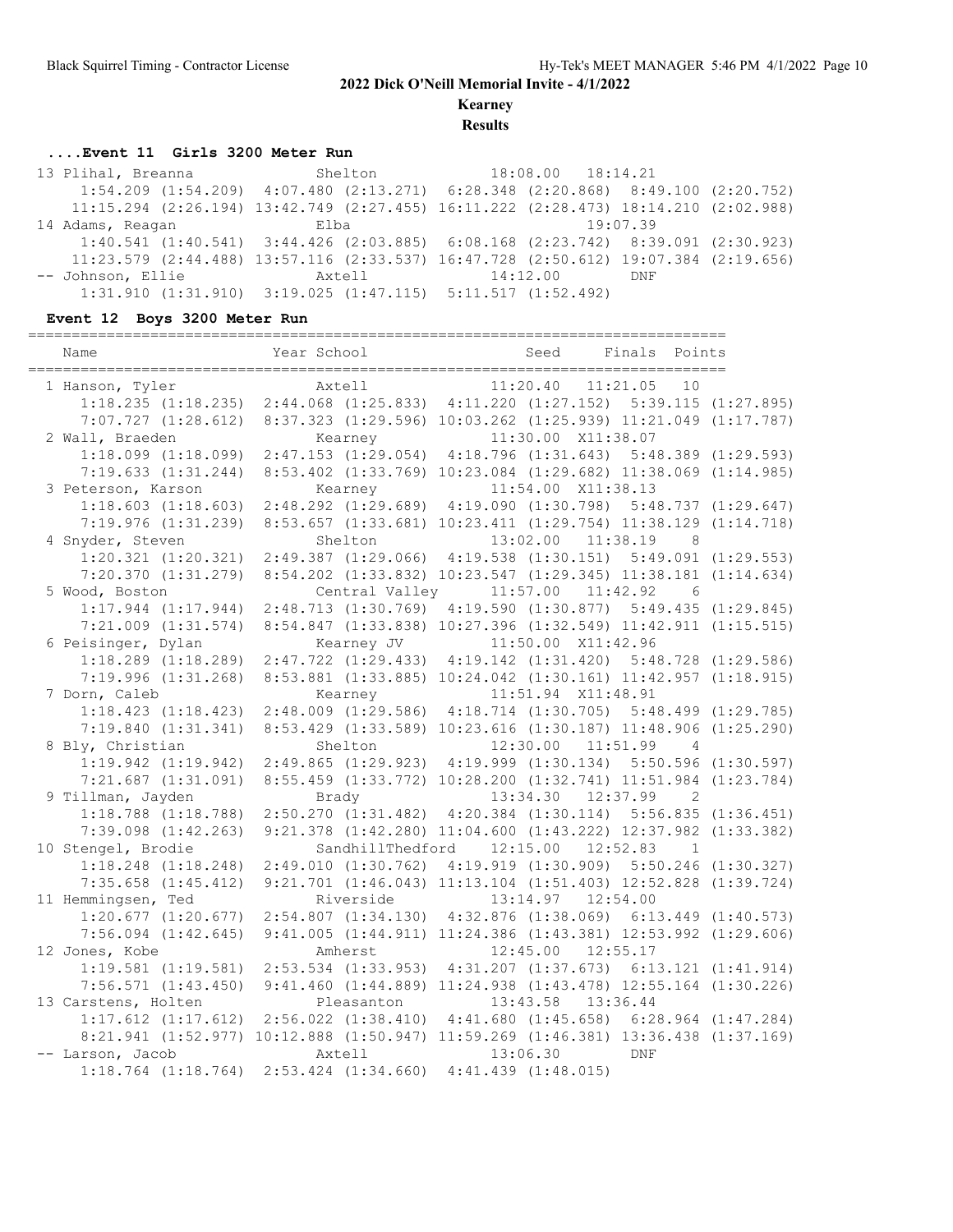# **Kearney**

**Results**

### **Event 13 Girls 100 Meter Hurdles**

|        | Name                                         |                     | Year School             | Seed                                         | Prelims | H#                       |
|--------|----------------------------------------------|---------------------|-------------------------|----------------------------------------------|---------|--------------------------|
|        | Preliminaries                                |                     |                         |                                              |         |                          |
|        | 1 Nordhausen, Reagan                         |                     | Axtell                  | 15.90                                        | 16.16q  | $\overline{\mathcal{L}}$ |
|        | 2 Haake, Dayle                               |                     | SandhillThedford        | 17.64                                        | 17.02q  | 2                        |
|        | 3 Bailey, Carli                              |                     | AnsleyLitchfield        | 17.10                                        | 17.39q  | 1                        |
|        | 4 Rohde, Makenna                             |                     | Amherst                 | 17.50                                        | 17.64q  | 1                        |
|        | 5 Haake, Karley                              |                     | SandhillThedford        | 17.66                                        | 18.01q  | 2                        |
|        | 6 Garcia, Vinna                              |                     | Shelton                 | 18.74                                        | 18.87q  | 2                        |
|        | 7 Marsh, Jenna                               |                     | Axtell                  | 18.50                                        | 19.07q  | $\mathbf{1}$             |
|        | 8 Fulton, Averi                              |                     | Riverside               | 18.54                                        | 19.16q  | 1                        |
|        | 9 Halvorsen, Kassidy                         |                     | Axtell                  | 18.90                                        | 19.17   | $\mathbf{1}$             |
|        | 10 Dowdy, Klarissa                           |                     | AnsleyLitchfield        | 18.90                                        | 19.40   | 2                        |
|        | 11 Luther, Gracyn                            |                     | Overton                 | 20.80                                        | 19.63   | 2                        |
|        | 12 Radkee, Maycee                            |                     | Elba                    | 20.90                                        | 20.11   | $\overline{2}$           |
|        | 13 Cave, Caddy                               |                     | Riverside               | 21.01                                        | 21.81   | $\mathbf 1$              |
|        | 14 Weltruski, Ashley                         |                     | Riverside               | 19.77                                        | 21.86   | 1                        |
|        | 15 Pope, Justine                             |                     | Shelton                 | 22.99                                        | 22.26   | $\mathbf{1}$             |
|        | Event 13<br>Girls 100 Meter Hurdles          |                     |                         |                                              |         |                          |
|        | Name                                         |                     | Year School             | Prelims                                      | Finals  | Points                   |
| Finals | =======================                      |                     | ======================= | -----------------------------------          |         |                          |
|        | 1 Nordhausen, Reagan                         |                     | Axtell                  | 16.16                                        | 15.81   | 10                       |
|        | 2 Haake, Dayle                               |                     | SandhillThedford        | 17.02                                        | 16.22   | 8                        |
|        | 3 Bailey, Carli                              |                     | AnsleyLitchfield        | 17.39                                        | 17.24   | 6                        |
|        | 4 Rohde, Makenna                             |                     | Amherst                 | 17.64                                        | 17.27   | 4                        |
|        | 5 Haake, Karley                              |                     | SandhillThedford        | 18.01                                        | 17.93   | $\overline{2}$           |
|        | 6 Garcia, Vinna                              |                     | Shelton                 | 18.87                                        | 18.54   | $\mathbf{1}$             |
|        | 7 Marsh, Jenna                               |                     | Axtell                  | 19.07                                        | 18.62   |                          |
|        | 8 Fulton, Averi                              |                     | Riverside               | 19.16                                        | 19.33   |                          |
|        |                                              |                     |                         |                                              |         |                          |
|        | Boys 110 Meter Hurdles<br><b>Event 14</b>    | =================== |                         |                                              |         |                          |
|        | Name<br>==================================== |                     | Year School             | Seed<br>==================================== | Prelims | H#                       |
|        | Preliminaries                                |                     |                         |                                              |         |                          |
|        | 1 Berger, Tony                               |                     | Riverside               | 15.14                                        | 16.01q  | 2                        |
|        | 2 Halvorsen, Jacob                           |                     | Axtell                  | 16.90                                        | 17.12q  | 1                        |
|        | 3 Bertrand, Quinn                            |                     | Axtell                  | 16.70                                        | 17.24q  | 1                        |
|        | 4 Krick, Andrew                              |                     | Riverside               | 18.84                                        | 17.64q  | $\overline{\mathcal{L}}$ |
|        | 5 Draper, Luke                               |                     | Kearney                 | 17.50                                        | X17.98q | 2                        |
|        | 6 Miller, Maddox                             |                     | Kearney                 | 17.50                                        | X18.37q | $\mathbf{2}$             |
|        | 7 Smith, Mike                                |                     | AnsleyLitchfield        | 18.10                                        | 18.88q  | $\mathbf{1}$             |
|        | 8 Bailey, Ryan                               |                     | AnsleyLitchfield        | 18.00                                        | 19.41q  | $\mathbf{1}$             |
|        | 9 Baker, Carson                              |                     | Kearney                 | 18.50                                        | X19.58  | $\sqrt{2}$               |
|        | 10 Dahlberg, Brady                           |                     | SandhillThedford        | 21.31                                        | 20.38   | 1                        |
|        | 11 Berger, Nicholas                          |                     |                         |                                              |         |                          |
|        |                                              |                     | Riverside               | 21.04                                        | 20.51   | 1                        |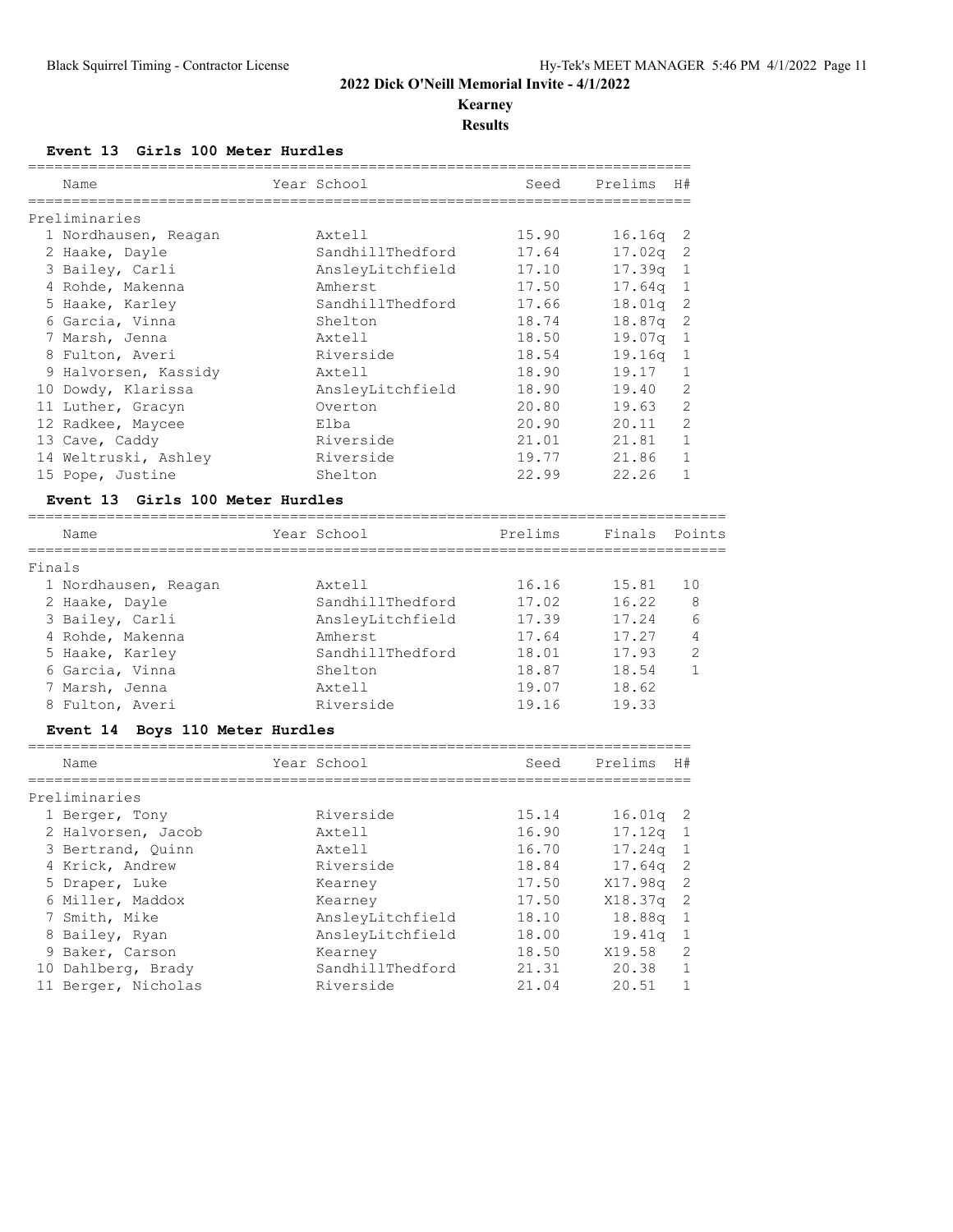### **Kearney**

**Results**

#### **Event 14 Boys 110 Meter Hurdles**

|        | Name               | Year School      | Prelims | Finals | Points         |
|--------|--------------------|------------------|---------|--------|----------------|
| Finals |                    |                  |         |        |                |
|        | 1 Berger, Tony     | Riverside        | 16.01   | 15.46  | 10             |
|        | 2 Bertrand, Quinn  | Axtell           | 17.24   | 16.68  | 8              |
|        | 3 Miller, Maddox   | Kearney          | 18.37   | 17.46  | 6              |
|        | 4 Draper, Luke     | Kearney          | 17.98   | 17.49  | 4              |
|        | 5 Krick, Andrew    | Riverside        | 17.64   | 17.61  | $\mathfrak{D}$ |
|        | 6 Smith, Mike      | AnsleyLitchfield | 18.88   | 18.12  |                |
|        | 7 Halvorsen, Jacob | Axtell           | 17.12   | 18.31  |                |
|        | 8 Bailey, Ryan     | AnsleyLitchfield | 19.41   | 18.85  |                |

#### **Event 15 Girls 300 Meter Hurdles**

=================================================================================== Name Year School Seed Finals H# Points =================================================================================== 1 Bailey, Carli AnsleyLitchfield 46.30 50.64 3 10 2 Rasmussen, Tenley SandhillThedford 50.13 51.89 3 8 3 Haake, Dayle SandhillThedford 50.79 52.48 3 6 4 Garcia, Vinna Shelton 1:00.65 56.18 2 4 5 Rohde, Makenna Amherst 54.00 56.55 3 2 6 Chavez, Mya Kearney X57.20 1 7 Benner, Corsa Kearney X57.33 1 8 Halvorsen, Kassidy Axtell 58.40 58.14 2 1 9 Luther, Gracyn Overton 57.90 58.66 3 10 Willis, Bella Kearney JV X58.76 1 11 Hagan, Keelie Amherst 59.00 58.90 2 12 John, Grace Amherst 58.00 59.79 3 13 Marsh, Jenna Axtell 58.20 1:01.10 3 14 Weltruski, Ashley Riverside 59.04 1:01.70 2 15 Pope, Justine Shelton 1:06.77 1:03.93 1 16 Dietz, Laura Kearney 1:01.08 X1:04.29 2 17 Cave, Caddy Riverside 1:00.44 1:04.38 2 18 Schukei, Shelby SandhillThedford 1:04.55 1:16.20 1 19 Baykal, Basak Central Valley 1:00.00 1:20.86 2 -- Loefelholz, Sarah Pleasanton 1:02.00 DNF 2

#### **Event 16 Boys 300 Meter Hurdles**

| Name               | Year School      | Seed  | Finals |                | H# Points      |
|--------------------|------------------|-------|--------|----------------|----------------|
|                    |                  |       |        |                |                |
| 1 Bertrand, Quinn  | Axtell           | 44.50 | 45.01  | 2              | 1 O            |
| 2 Bailey, Ryan     | AnsleyLitchfield | 45.38 | 46.17  | $\mathcal{L}$  | 8              |
| 3 John, Cayden     | Kearney JV       | 43.00 | X46.18 | $\mathfrak{D}$ |                |
| 4 Halvorsen, Jacob | Axtell           | 45.80 | 47.30  | 2              | 6              |
| 5 Landers, Tanner  | Central Valley   | 47.46 | 47.62  | $\mathbf{1}$   | 4              |
| 6 Krick, Andrew    | Riverside        | 44.86 | 48.37  | $\mathcal{L}$  | $\overline{2}$ |
| 7 Wolf, Zaden      | Central Valley   | 50.20 | 49.67  |                | 1              |
| 8 Miller, Maddox   | Kearney          | 44.00 | X51.64 | $\mathfrak{D}$ |                |
| 9 Dahlberg, Brady  | SandhillThedford | 54.00 | 51.98  | $\mathbf{1}$   |                |
| 10 Baker, Carson   | Kearney          | 46.00 | X52.83 | $\mathfrak{D}$ |                |
| 11 Carraher, Drew  | Riverside        | 51.14 | 53.12  | $\mathbf{1}$   |                |
| 12 Reiser, Jacob   | SandhillThedford | 55.00 | 54.68  |                |                |
|                    |                  |       |        |                |                |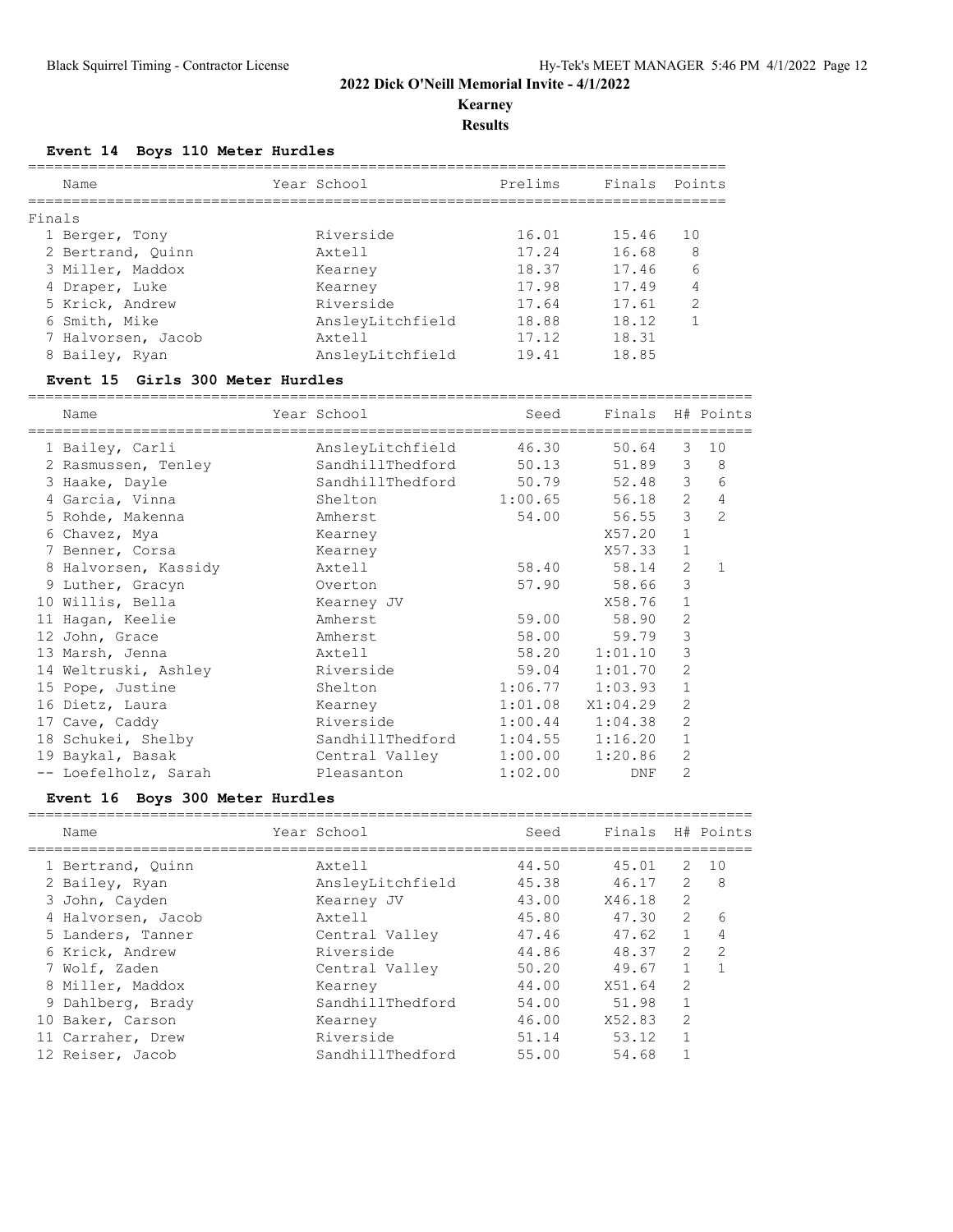### **Kearney**

#### **Results**

#### **Event 17 Girls 4x100 Meter Relay**

| School                     | Seed                 | Finals H# Points |   |   |
|----------------------------|----------------------|------------------|---|---|
| 1 SandhillThedford 'A'     | 53.20                | 53.31 2 10       |   |   |
| 1) Haake, Karley           | 2) Haake, Dayle      |                  |   |   |
| 3) Rasmussen, Tenley       | 4) Clark, Anna       |                  |   |   |
| 2 Axtell 'A'               | 53.50                | 53.96 2          |   | 8 |
| 1) Snell, Angie            | 2) Lienemann, Hannah |                  |   |   |
| 3) Wehrer, Kassie          | 4) Callan, Emma      |                  |   |   |
| 3 Amherst 'A'              | 57.40                | 57.38 2          |   | 6 |
| 1) Smith, Autumn           | 2) Houser, Aliza     |                  |   |   |
| 3) Bivainis, Micaela       | 4) John, Grace       |                  |   |   |
| 4 Kearney 'A'              | 53.66                | 57.53            | 2 | 4 |
| 1) King, Madysen           | 2) Kociemba, Misha   |                  |   |   |
| 3) Recroft, Jazmin         | 4) Fuller, Addie     |                  |   |   |
| 5 Shelton 'A'              | 57.49                | $57.93$ 1        |   | 2 |
| 1) Garcia, Vinna           | 2) Gegg, Sidney      |                  |   |   |
| 3) Ohlman, Jaylynn         | 4) Berglund, Emmilly |                  |   |   |
| 6 Brady 'A'                | 57.10                | 58.49 2          |   | 1 |
| 1) Carr, Sierra            | 2) Pearson, Trina    |                  |   |   |
| 3) Schultz-Pierce, Liberty | 4) McGown, Ava       |                  |   |   |
| 7 Elba 'A'                 | 1:02.10              | 1:02.75          | 1 |   |
| 1) Kosmicki, Meleyna       | 2) Wysocki, Jamie    |                  |   |   |
| 3) McKoski, Angel          | 4) Radkee, Maycee    |                  |   |   |
| -- Central Valley 'A'      | 54.00                | DNF              | 2 |   |
| 1) Cargill, Kendra         | 2) Wadas, Callie     |                  |   |   |
| 3) Corman, Emma            | 4) Engel, Taya       |                  |   |   |
| -- Riverside 'A'           | 57.04                | DO.              | 2 |   |
| 1) Rankin, Emma            | 2) Fulton, Averi     |                  |   |   |
| 3) Martinsen, Kayce        | 4) Munn, Haley       |                  |   |   |

## **Event 18 Boys 4x100 Meter Relay**

| School                 | Seed               | Finals H# Points |               |                |
|------------------------|--------------------|------------------|---------------|----------------|
| 1 SandhillThedford 'A' | 46.11              | 45.82            |               | $2 \quad 10$   |
| 1) Zutavern, Reece     | 2) Scranton, Seth  |                  |               |                |
| 3) Cox, Kyle           | 4) Hickman, Trae   |                  |               |                |
| 2 Brady 'A'            | 46.18              | 46.16            | 2             | 8              |
| 1) Miller, Dillon      | 2) Most, Shane     |                  |               |                |
| 3) Shirk, Rylie        | 4) Lusk, Blake     |                  |               |                |
| 3 Kearney 'A'          | 48.00              | 46.65            | 2             | 6              |
| 1) Taubenheim, Bryton  | 2) Miller, Maddox  |                  |               |                |
| 3) Baker, Carson       | 4) Moats, Nick     |                  |               |                |
| 4 Amherst 'A'          | 47.01              | 47.35            | 2             | 4              |
| 1) Fisher, Reilly      | 2) Sanchez, Xander |                  |               |                |
| 3) Eloe, Ethan         | 4) Eloe, Nolan     |                  |               |                |
| 5 Axtell 'A'           | 46.08              | 47.84            | $\mathcal{L}$ | $\mathcal{L}$  |
| 1) Arner, Cody         | 2) Miller, Cooper  |                  |               |                |
| 3) Bergstrom, Elijah   | 4) Cole, Gavend    |                  |               |                |
| 6 Elba 'A'             | 50.70              | 51.42            | $\mathbf{1}$  | $\overline{1}$ |
| 1) Eacker, Reece       | 2) Donohue, Cody   |                  |               |                |
| 3) Keene, Brendon      | 4) Berney, Ayden   |                  |               |                |
| 7 Central Valley 'A'   | 50.81              | 51.57            | 1             |                |
| 1) Burns, Donovan      | 2) Benson, Keean   |                  |               |                |
| 3) Jensen, Taylor      | 4) Landers, Tanner |                  |               |                |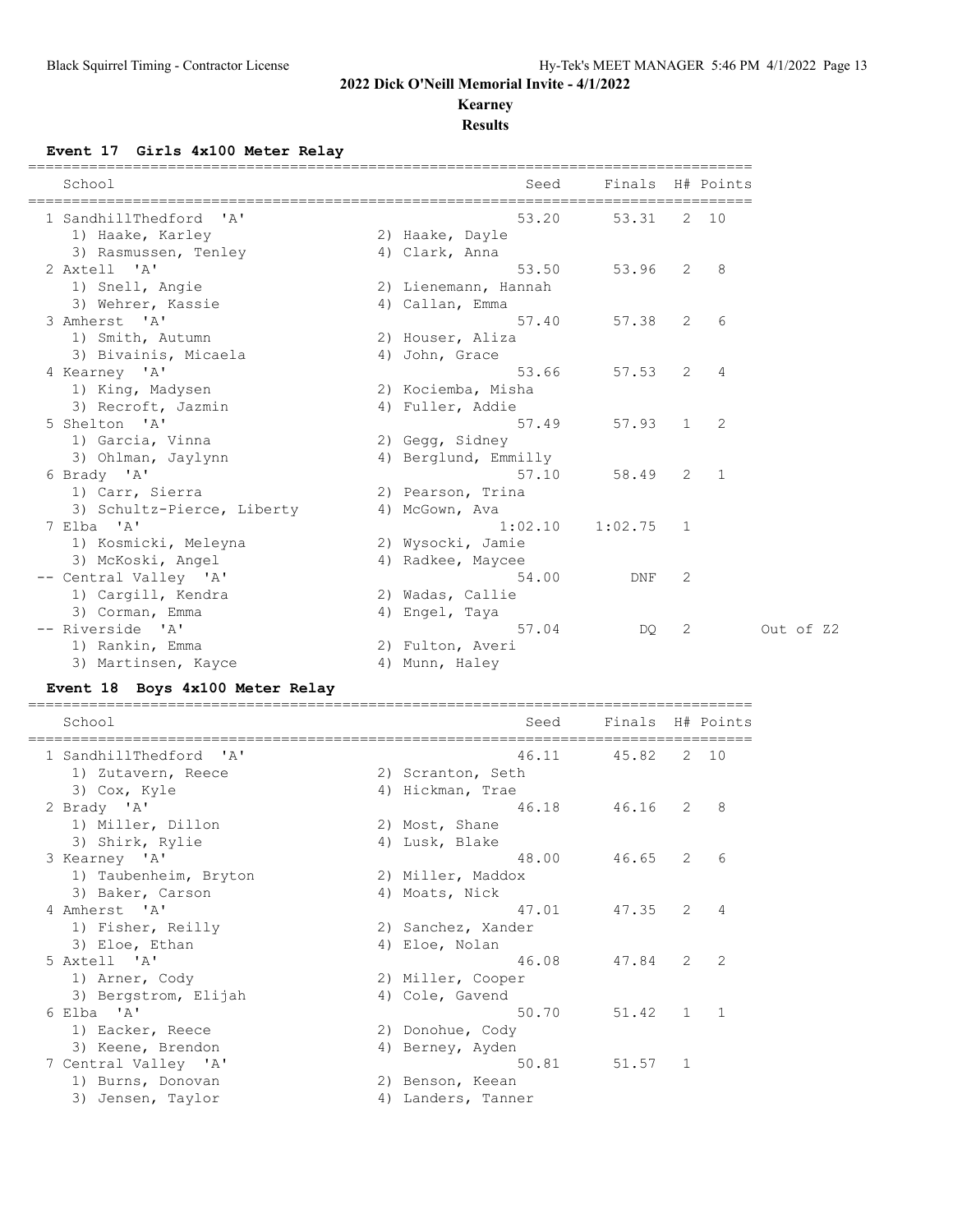#### **Kearney**

#### **Results**

#### **....Event 18 Boys 4x100 Meter Relay**

| -- Riverside 'A'        | 46.17             | $\overline{2}$<br>FS |    |
|-------------------------|-------------------|----------------------|----|
| 1) Berger, Tony         | 2) Krick, Andrew  |                      |    |
| 3) Molt, Jack           | 4) Bloom, Carson  |                      |    |
| -- AnsleyLitchfield 'A' | 50.00             | DNF                  | -2 |
| 1) Cole, Gavin          | 2) Stunkel, Kaden |                      |    |
| 3) Behmerwohld, Ashton  | 4) Smith, Mike    |                      |    |
| -- Sumner-Eddy-Mill 'A' | 55.00             | DNF                  |    |
| 1) Atkins, Treu         | 2) Rohde, Cohen   |                      |    |
| 3) Schroeder, Darren    | 4) Jones, Maddox  |                      |    |

#### **Event 19 Girls 4x400 Meter Relay**

=================================================================================== School Seed Finals H# Points =================================================================================== 4:30.00 4:26.39 2 10<br>2) Bivainis, Micaela 1) Herrick, Hannah 2) Bivainis, Micaela 3) Tesmer, Josee 1988 (2008) 4) Hadwiger, Tenley 2:17.444 (2:17.444) 3:22.318 (1:04.874) 4:26.390 (1:04.072) 2 SandhillThedford 'A' 4:30.09 4:33.71 2 8 1) Weber, Taylor 2) Rasmussen, Tenley 3) Teahon, Charlsie (4) Haake, Dayle 2:18.243 (2:18.243) 3:25.300 (1:07.057) 4:33.710 (1:08.410)<br>entral Valley 'A' 4:37.00 4:39.14 2 6 3 Central Valley 'A' 4:37.00 4:39.14 2 6 1) Poss, Neliegh 2) Poss, Natalie 3) Engel, Taya (4) Johnson, Alexis 2:23.741 (2:23.741) 3:31.656 (1:07.915) 4:39.135 (1:07.479) 4 AnsleyLitchfield 'A' 4:40.00 4:43.40 2 4 1) Henry, Peyton 2) Rohde, Kaylee 3) Ryan, Kerri 1988 (1988) 4) Bailey, Carli 2:29.167 (2:29.167) 3:42.022 (1:12.855) 4:43.397 (1:01.375) 5 Axtell 'A' 4:40.00 4:44.16 2 2 1) Callan, Emma 2) Wehrer, Kassie 3) Lienemann, Hannah 4) Dahl, Lily 2:21.794 (2:21.794) 3:34.715 (1:12.921) 4:44.158 (1:09.443)<br>6 Overton 'A' 5:02.00 4:54.85 1 1 6 Overton 'A' 5:02.00 4:54.85 1 1 1) Nelms, Violet 2) Wood, Natalie 3) Florell, Ashlyn (4) Ryan, Jolee 2:28.482 (2:28.482) 3:43.466 (1:14.984) 4:54.849 (1:11.383) 7 Kearney 'A' 4:27.54 5:04.83 2 1) Chavez, Mya 2) Willis, Bella 3) Anderson, Adalyn 1988 (4) Hurlbutt, Sydnie 2:33.305 (2:33.305) 3:50.823 (1:17.518) 5:04.830 (1:14.007) 8 Sumner-Eddy-Mill 'A' 5:00.00 5:07.01 1 1) Reiter, Katelynn 2) Schledewitz, Rilyn 3) Rohde, Allie 4) Smith, Josie 2:30.420 (2:30.420) 3:49.709 (1:19.289) 5:07.008 (1:17.299)<br>9 Riverside 'B' 5:15.92 5: 5:15.92 5:15.72 1 1) Heikes, Ashtyn 2) Murphy, Addie 3) Weltruski, Ashley (4) Rankin, Emma 2:37.536 (2:37.536) 3:58.392 (1:20.856) 5:15.714 (1:17.322)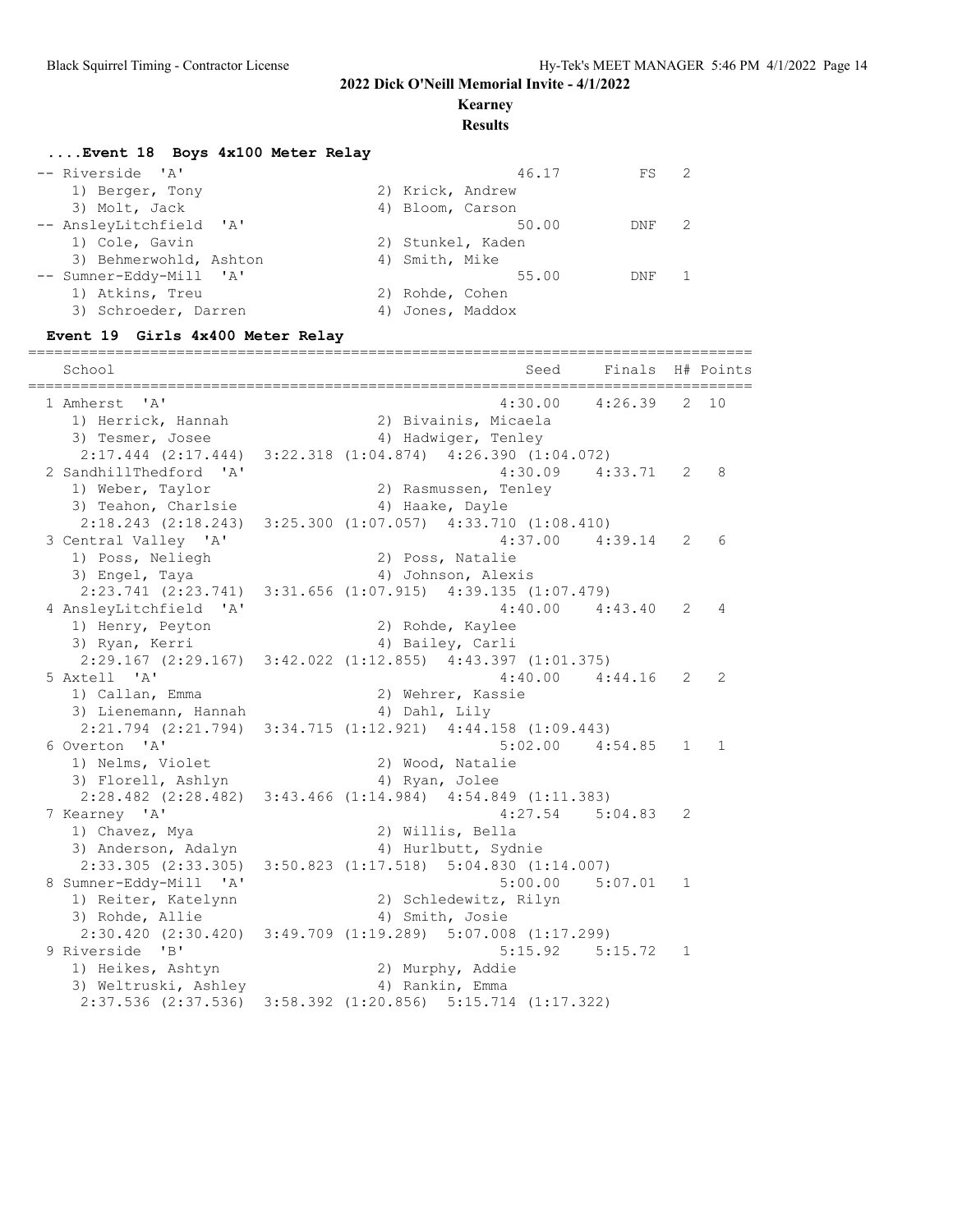#### **Kearney**

**Results**

# **Event 20 Boys 4x400 Meter Relay**

|                        | ==================                                                      |              |
|------------------------|-------------------------------------------------------------------------|--------------|
| School                 | Seed Finals Points                                                      |              |
| 1 Axtell 'A'           | $3:43.50$ $3:46.33$ 10                                                  |              |
| 1) Bertrand, Quinn     | 2) Miller, Cooper                                                       |              |
| 3) Lopez, Luc          | 4) Johnson, Calvin                                                      |              |
|                        | $1:53.582$ (1:53.582) $2:48.720$ (55.138) $3:46.325$ (57.605)           |              |
| 2 Central Valley 'A'   | $3:49.91$ $3:48.94$                                                     | 8            |
| 1) Wolf, Zaden         | 2) Oakley, Kyle                                                         |              |
| 3) Wood, Boston        | 4) Wolf, Zandar                                                         |              |
|                        | 1:55.384 (1:55.384) 2:54.728 (59.344) 3:48.932 (54.204)                 |              |
| 3 Shelton 'A'          | $3:57.00$ $3:55.47$                                                     | 6            |
| 1) Reutzel, Coby       | 2) Bombeck, Riley                                                       |              |
| 3) Gegg, Kellen        | 4) Myers, Ben                                                           |              |
|                        | $1:55.093$ $(1:55.093)$ $2:56.313$ $(1:01.220)$ $3:55.467$ $(59.154)$   |              |
| 4 Kearney 'A'          | $3:45.00$ $3:57.99$                                                     | 4            |
|                        | 1) Taubenheim, Bryton and 2) Miller, Maddox                             |              |
| 3) Baker, Carson       | 4) Moats, Nick                                                          |              |
|                        | 1:57.871 (1:57.871) 2:56.748 (58.877) 3:57.986 (1:01.238)               |              |
| 5 Riverside 'A'        | $4:08.02$ $4:00.59$                                                     | 2            |
| 1) Carraher, Connor    | 2) McCready, Colten                                                     |              |
| 3) Schmeits, Luke      | 4) Carraher, Trent                                                      |              |
|                        | $2:01.431$ $(2:01.431)$ $3:03.165$ $(1:01.734)$ $4:00.586$ $(57.421)$   |              |
| 6 Amherst 'A'          | $4:12.00$ $4:08.27$                                                     | $\mathbf{1}$ |
| 1) Stokebrand, Owen    | 2) Sanchez, Xander                                                      |              |
| 3) Salter, Austin      | 4) Riessland, Carter                                                    |              |
|                        | 2:08.388 (2:08.388) 3:08.659 (1:00.271) 4:08.263 (59.604)               |              |
| 7 Sumner-Eddy-Mill 'A' | $4:10.00$ $4:12.02$                                                     |              |
| 1) Eggleston, Noah     | 2) Schledwitz, Gage                                                     |              |
| 3) Eggleston, Kellen   | 4) Anderson, Grayden                                                    |              |
|                        | $2:02.731$ $(2:02.731)$ $3:11.223$ $(1:08.492)$ $4:12.012$ $(1:00.789)$ |              |
| 8 SandhillThedford 'A' | $4:17.71$ $4:15.66$                                                     |              |
| 1) Schaefer, Keghan    | 2) Martindale, Ross                                                     |              |
|                        | 3) Schaefer, Brayden (4) Reiser, Jacob                                  |              |
|                        | 2:09.344 (2:09.344) 3:13.611 (1:04.267) 4:15.656 (1:02.045)             |              |

## **Event 21 Girls 4x800 Meter Relay**

| School                    |    | Seed                | Finals                | Points        |
|---------------------------|----|---------------------|-----------------------|---------------|
| 1 SandhillThedford 'A'    |    |                     | $11:15.00$ $11:46.89$ | 10            |
| 1) Falcomer, Martina      |    | 2) Teahon, Charlsie |                       |               |
| 3) Robinson, LaTajanae    | 4) | Weber, Taylor       |                       |               |
| 2 AnsleyLitchfield 'A'    |    |                     | $13:11.00$ $12:25.14$ | 8             |
| 1) Dowdy, Klarissa        |    | 2) Henry, Peyton    |                       |               |
| 3) Hobbln Bittner, Chancy |    | 4) Paitz, Katherine |                       |               |
| 3 Axtell 'A'              |    |                     | $11:30.00$ $12:33.78$ | 6             |
| 1) Erickson, Aubrie       |    | 2) Beck, Nicole     |                       |               |
| 3) Dahl, Lily             |    | 4) Beck, Sandra     |                       |               |
| 4 Amherst 'A'             |    |                     | $12:28.00$ $12:44.18$ | 4             |
| 1) Kreutzer, Claire       |    | 2) Wozniak, Lilly   |                       |               |
| 3) Bandel, Olivia         | 4) | Mitchell, Lainy     |                       |               |
| 5 Shelton 'A'             |    |                     | $14:00.00$ $13:42.95$ | $\mathcal{L}$ |
| 1) Bennett, Kiersten      |    | 2) Carman, Callee   |                       |               |
| 3) Plihal, Breanna        | 4) | Snyder, Samantha    |                       |               |
| 6 Riverside 'A'           |    |                     | $13:11.10$ $13:50.93$ |               |
|                           |    |                     |                       |               |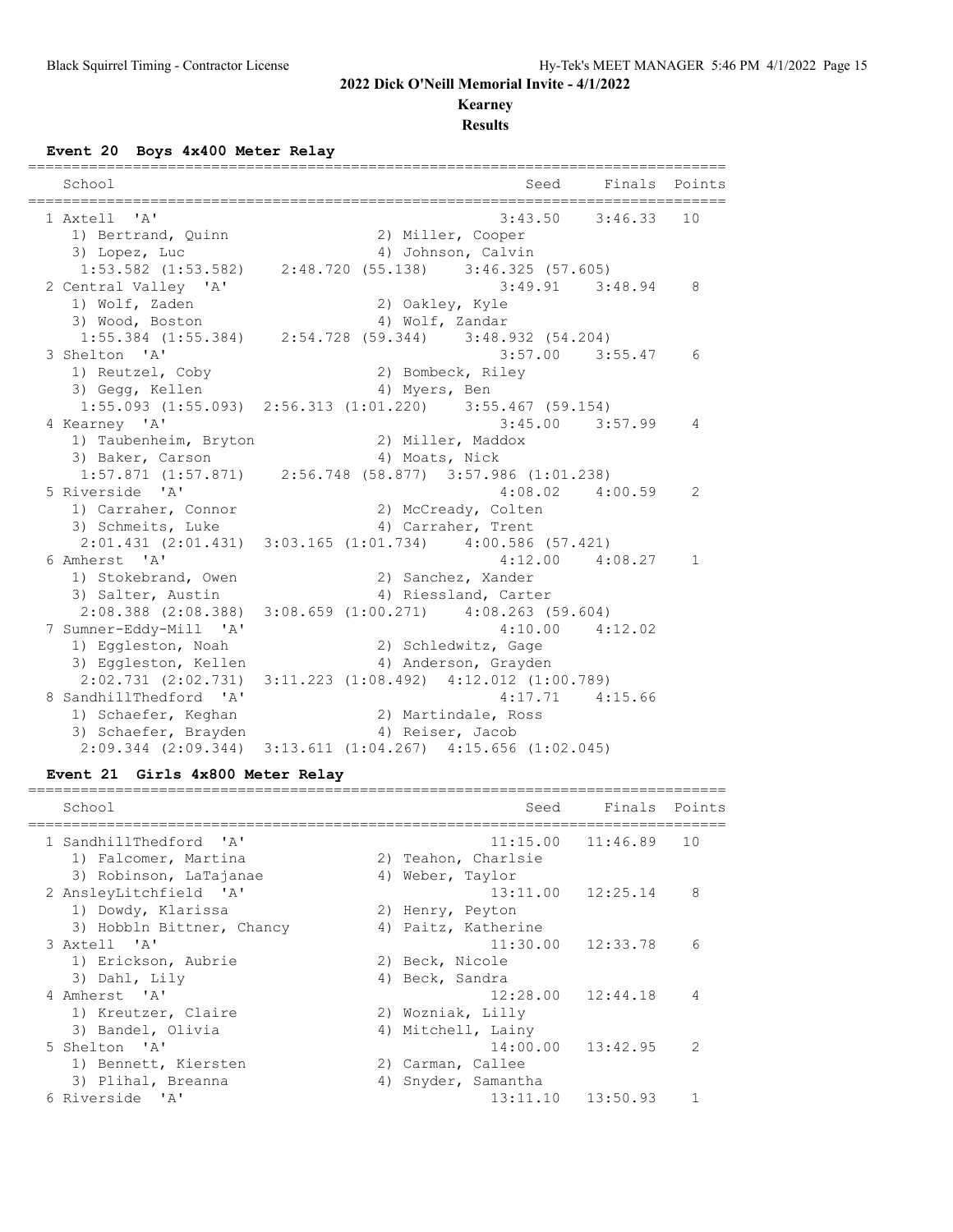### **Kearney**

**Results**

#### **....Event 21 Girls 4x800 Meter Relay**

| 1) Schalk, Hope      |  | 2) Rutten, Kaimyn |
|----------------------|--|-------------------|
| 3) Hemmingsen, Josie |  | 4) Walz, Jazmine  |

#### **Event 22 Boys 4x800 Meter Relay**

| School               | Seed                  | Finals                | Points       |
|----------------------|-----------------------|-----------------------|--------------|
| 1 Axtell 'A'         | 9:21.20               | 9:12.26               | 10           |
| 1) Cole, Keyton      | 2) Lopez, Luc         |                       |              |
| 3) Arner, Zach       | 4) Lorenzo, Jonathan  |                       |              |
| 2 Shelton 'A'        | 9:19.00               | 9:24.15               | 8            |
| 1) Bly, Christian    | 2) Simmons, Ashton    |                       |              |
| 3) Hellerich, Xavier | 4) Sauceda, Sebastian |                       |              |
| 3 Brady 'A'          | 9:59.94               | 9:33.79               | 6            |
| 1) Franzen, Cooper   | 2) Jurjens, Levi      |                       |              |
| 3) Tillman, Jayden   | 4) Shirk, Rylie       |                       |              |
| 4 Kearney 'A'        | 9:10.00               | 9:39.89               | 4            |
| 1) Miller, Josh      | 2) Haffener, Jackson  |                       |              |
| 3) Schnacker, Calvin | 4) Frey, Cayden       |                       |              |
| 5 Central Valley 'A' | 9:40.60               | 9:45.86               | 2            |
| 1) Landers, Tanner   | 2) Jacobsen, Gabriel  |                       |              |
| 3) Jensen, Taylor    | 4) Wood, Boston       |                       |              |
| 6 Amherst 'A'        | 10:30.00              | 10:20.73              | $\mathbf{1}$ |
| 1) Jones, Kobe       | 2) McTyque, Hunter    |                       |              |
| 3) Salter, Austin    | 4) Skrdla, Gavin      |                       |              |
| 7 Riverside 'A'      |                       | $10:34.43$ $10:34.63$ |              |
| 1) Berger, Nicholas  | 2) Schmeits, Brock    |                       |              |
| 3) Hemmingsen, Ted   | 4) Roan, Damein       |                       |              |

#### **Event 23 Girls High Jump**

================================================================================ Name **Year School** Seed Finals Points ================================================================================ 1 Nordhausen, Reagan Axtell 5-01.00 5-02.00 10 4-00 4-02 4-04 4-06 4-08 4-10 5-00 5-02 5-03 P P O O O O O O XXX<br>1992 - Interst Amherst 2 Houser, Aliza 2 2 Amherst 4-06.00 4-08.00 8 4-00 4-02 4-04 4-06 4-08 4-10 O O O O O XXX 3 Wysocki, Jamie Elba 4-08.00 J4-08.00 6 4-00 4-02 4-04 4-06 4-08 4-10 XO O O O XO XXX 4 Johnson, Alexis Central Valley 4-08.00 J4-08.00 4 4-00 4-02 4-04 4-06 4-08 4-10 P P XO XO XO XXX 5 Poss, Neliegh Central Valley 4-08.00 J4-08.00 2 4-00 4-02 4-04 4-06 4-08 4-10 P P XO O XXO XXX<br>6 Paitz, Cassidee P Pleasanton 4-06.00 4-06.00 1 4-00 4-02 4-04 4-06 4-08 XXO O O XO XXX 7 Ryan, Kerri AnsleyLitchfield 4-08.00 J4-06.00 4-00 4-02 4-04 4-06 4-08 XO XO XO XO XXX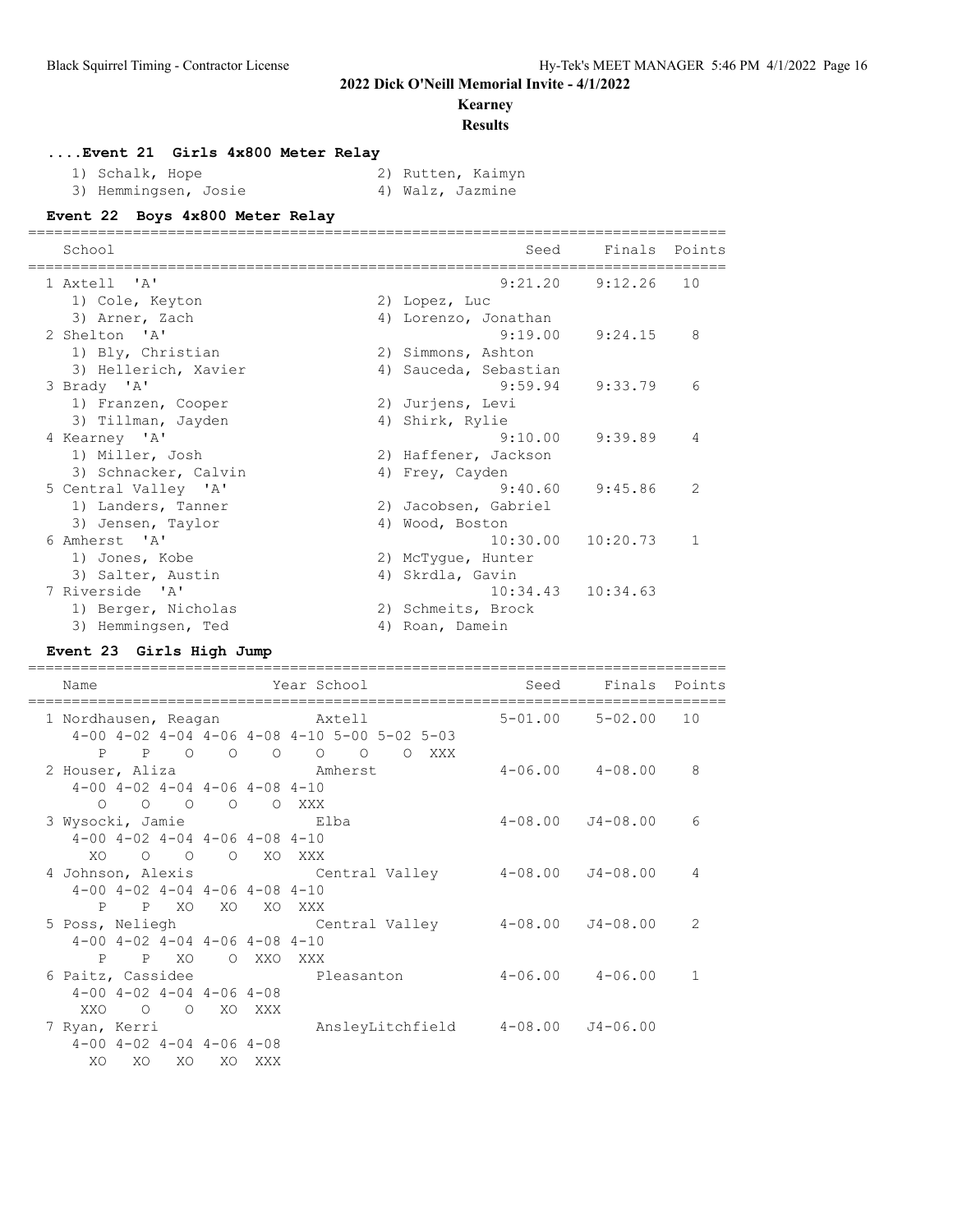## **Kearney**

**Results**

| Event 23 Girls High Jump                                      |                  |                      |                      |
|---------------------------------------------------------------|------------------|----------------------|----------------------|
| 8 Marsh, Jenna<br>$4-00$ $4-02$ $4-04$ $4-06$ $4-08$          | Axtell           | $4-04.00$ $J4-06.00$ |                      |
| O XXO XXO XXO XXX<br>9 Martinsen, Kayce                       | Riverside        | $4-04.00$ $4-04.00$  |                      |
| $4 - 00$ $4 - 02$ $4 - 04$ $4 - 06$<br>XO XO XO XXX           |                  |                      |                      |
| 10 Heapy, Faith<br>$4 - 00$ $4 - 02$ $4 - 04$                 | AnsleyLitchfield | $4 - 04.00$          | $4 - 02.00$          |
| O O XXX<br>11 Wood, Natalie                                   | Overton          |                      | $4-02.00$ $J4-02.00$ |
| $4 - 00$ $4 - 02$ $4 - 04$<br>XO XO XXX<br>12 Cave, Caddy     | Riverside        |                      | $4-04.00$ $4-00.00$  |
| $4 - 00$ $4 - 02$<br>O XXX                                    |                  |                      |                      |
| 12 Dietz, Laura<br>$4 - 00$ $4 - 02$                          | Kearney          |                      | $4-02.00$ $X4-00.00$ |
| O XXX<br>12 Pope, Justine<br>$4 - 00$ $4 - 02$                | Shelton          |                      | $4-02.00$ $4-00.00$  |
| O XXX<br>15 Wadas, Callie<br>$4 - 00$ $4 - 02$                | Central Valley   |                      | $J4 - 00.00$         |
| XO XXX<br>-- Falcomer, Martina<br>$4 - 00$                    | SandhillThedford | $4 - 00.00$          | NH                   |
| XXX<br>-- Branic, Brea<br>$4 - 00$ $4 - 02$ $4 - 04$ $4 - 06$ | SandhillThedford | $4 - 10.00$          | NH                   |
| P<br>P P XXX<br>-- Magnuson, Stephanie                        | Overton          | $4 - 00.00$          | NH                   |
| $4 - 00$<br>XXX<br>-- Cody, Emily                             | SandhillThedford | $4 - 00.00$          | NH                   |
| $4 - 00$<br>XXX                                               |                  |                      |                      |

## **Event 24 Boys High Jump**

|  | Name             |   |         |            |         | Year School                                                           |            |          |            | Seed        | Finals      | Points |
|--|------------------|---|---------|------------|---------|-----------------------------------------------------------------------|------------|----------|------------|-------------|-------------|--------|
|  | 1 Eloe, Ethan    |   |         |            |         |                                                                       | Amherst    |          |            | $5 - 08.00$ | 6-04.00     | 9      |
|  |                  |   |         |            |         | $5-00$ $5-02$ $5-04$ $5-06$ $5-08$ $5-10$ $6-00$ $6-02$ $6-04$ $6-06$ |            |          |            |             |             |        |
|  | P                | P | ∩       | $\bigcirc$ | $\circ$ | $\bigcirc$                                                            | $\bigcirc$ | $\Omega$ | XO         | XXX         |             |        |
|  | 1 Myers, Zach    |   |         |            |         |                                                                       | Shelton    |          |            | $6 - 02.00$ | 6-04.00     | 9      |
|  |                  |   |         |            |         | $5-00$ $5-02$ $5-04$ $5-06$ $5-08$ $5-10$ $6-00$ $6-02$ $6-04$ $6-06$ |            |          |            |             |             |        |
|  | P                | P | P       | $\bigcirc$ | $\circ$ | XO.                                                                   | $\circ$    | $\Omega$ | $\bigcirc$ | XXP         |             |        |
|  | 3 Eloe, Nolan    |   |         |            |         |                                                                       | Amherst    |          |            | $5 - 08.00$ | $6 - 02.00$ | 6      |
|  |                  |   |         |            |         | $5-00$ $5-02$ $5-04$ $5-06$ $5-08$ $5-10$ $6-00$ $6-02$ $6-04$        |            |          |            |             |             |        |
|  | P                | P | $\circ$ | $\bigcirc$ | $\circ$ | $\Omega$                                                              | $\bigcirc$ | XXO      | XXX        |             |             |        |
|  | 4 Bombeck, Riley |   |         |            |         |                                                                       | Shelton    |          |            | $5 - 10.00$ | 6-00.00     | 3      |
|  |                  |   |         |            |         | $5-00$ $5-02$ $5-04$ $5-06$ $5-08$ $5-10$ $6-00$ $6-02$               |            |          |            |             |             |        |
|  | P                | P | XO      | XO         | ∩       | XXO                                                                   | XO         | XXX      |            |             |             |        |
|  |                  |   |         |            |         |                                                                       |            |          |            |             |             |        |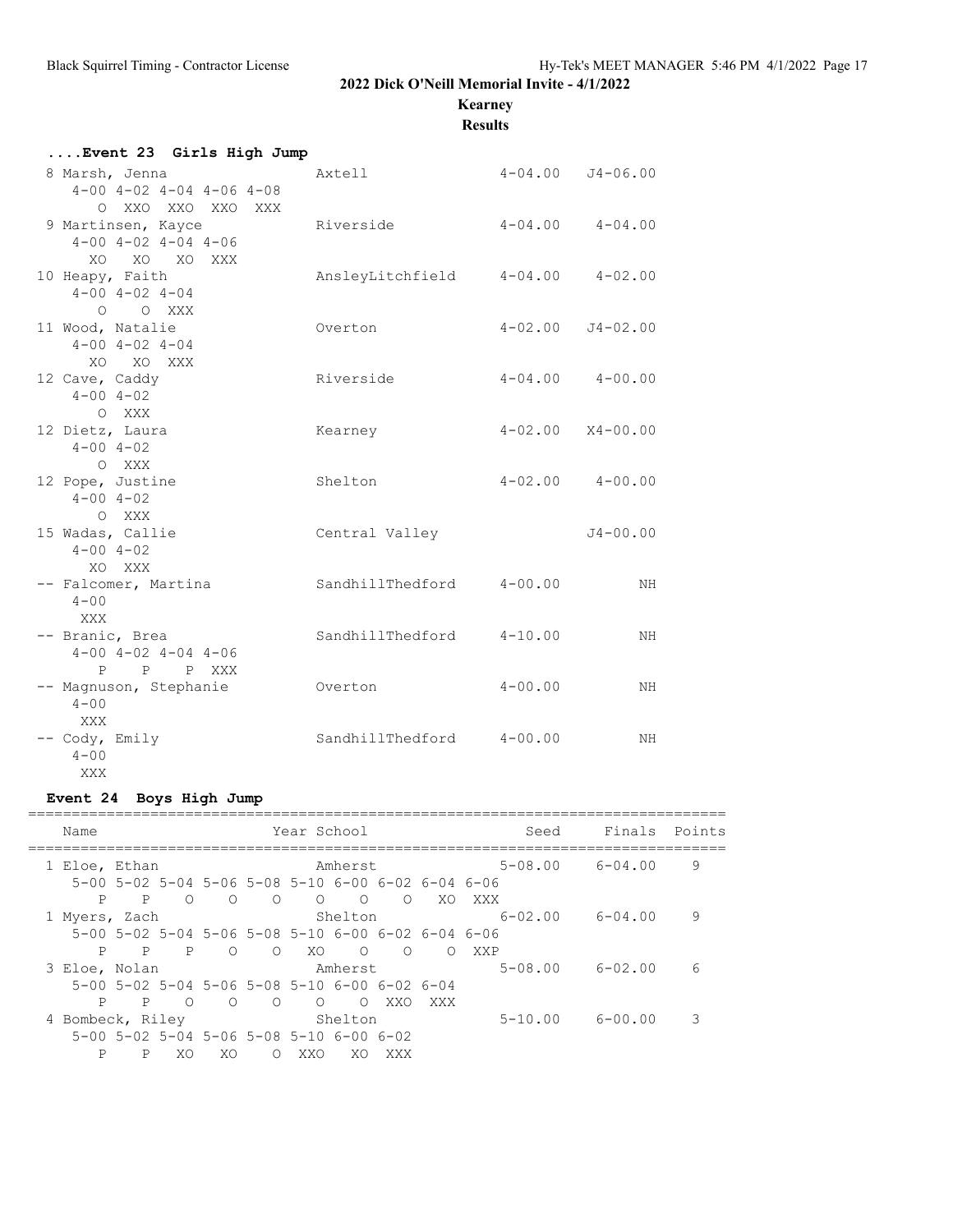**Kearney**

**Results**

| Event 24 Boys High Jump                                                                   |                                  |                         |                          |              |
|-------------------------------------------------------------------------------------------|----------------------------------|-------------------------|--------------------------|--------------|
| 4 Most, Shane<br>5-00 5-02 5-04 5-06 5-08 5-10 6-00 6-02                                  | <b>Brady</b>                     |                         | $6 - 00.00$ $6 - 00.00$  | 3            |
| P P O O O XO O XXX<br>6 Myers, Ben<br>$5-00$ $5-02$ $5-04$ $5-06$ $5-08$ $5-10$           | Shelton                          |                         | $5 - 10.00$ $5 - 08.00$  | $\mathbf{1}$ |
| P O O O O XXX<br>7 Bloom, Carson<br>$5 - 00$ $5 - 02$ $5 - 04$ $5 - 06$ $5 - 08$          | Riverside                        | $5 - 08.00$ $5 - 06.00$ |                          |              |
| P O XO XO XXX<br>7 Bailey, Ryan<br>$5 - 00$ $5 - 02$ $5 - 04$ $5 - 06$ $5 - 08$           | AnsleyLitchfield                 |                         | $5 - 04.00$ $5 - 06.00$  |              |
| O O O XO XXX<br>9 Lagrone-Miller, Zaire Kearney JV<br>$5 - 00$ $5 - 02$ $5 - 04$ $5 - 06$ |                                  |                         | $5 - 04.00$ $X5 - 04.00$ |              |
| O XXO XO XXX<br>9 Carraher, Trent<br>$5 - 00$ $5 - 02$ $5 - 04$ $5 - 06$                  | Riverside                        |                         | $5 - 04.00$ $5 - 04.00$  |              |
| XO XO XXO XXX<br>11 Carraher, Connor<br>$5 - 00$ $5 - 02$ $5 - 04$                        | Riverside                        | $5 - 02.00$ $5 - 02.00$ |                          |              |
| XO O XXX<br>11 Schledwitz, Gage<br>$5 - 00$ $5 - 02$ $5 - 04$                             | Sumner-Eddy-Mill 5-06.00 5-02.00 |                         |                          |              |
| XO XO XXX<br>13 Soto, Taesian<br>$5 - 00$ $5 - 02$<br>XXO XXX                             | Central Valley                   |                         | $5 - 00.00$              |              |
| 13 Draper, Luke<br>$5 - 00$ $5 - 02$<br>O XXX                                             | Kearney                          |                         | $X5 - 00.00$             |              |
| 13 Haines, Dillon<br>$5 - 00$ $5 - 02$<br>O XXX                                           | AnsleyLitchfield 5-08.00 5-00.00 |                         |                          |              |
| 13 Jacobsen, Lane<br>$5 - 00$ $5 - 02$<br>O XXX                                           | Kearney                          |                         | $5 - 00.00$ $X5 - 00.00$ |              |
| 13 Muirhead, Hayden<br>$5 - 00$ $5 - 02$<br>O XXX                                         | Overton                          |                         | $5 - 00.00$ $5 - 00.00$  |              |
| -- Schaefer, Keghan<br>$5 - 00$<br>XXX                                                    | SandhillThedford                 | $5 - 00.00$             | ΝH                       |              |
| -- Furrow, Andrew<br>$5 - 00$<br>XXX                                                      | SandhillThedford                 | $5 - 02.00$             | NH                       |              |
| -- Stepanek, Toby<br>$5 - 00$                                                             | Axtell                           | $4 - 06.00$             | ΝH                       |              |
| XXX<br>-- Eberle, Colby<br>$5 - 00$                                                       | Kearney JV                       | $5 - 00.00$             | XNH                      |              |
| XXX<br>-- Anderson, Grayden<br>$5 - 00$ $5 - 02$<br>P XXX                                 | Sumner-Eddy-Mill                 | $5 - 06.00$             | NH                       |              |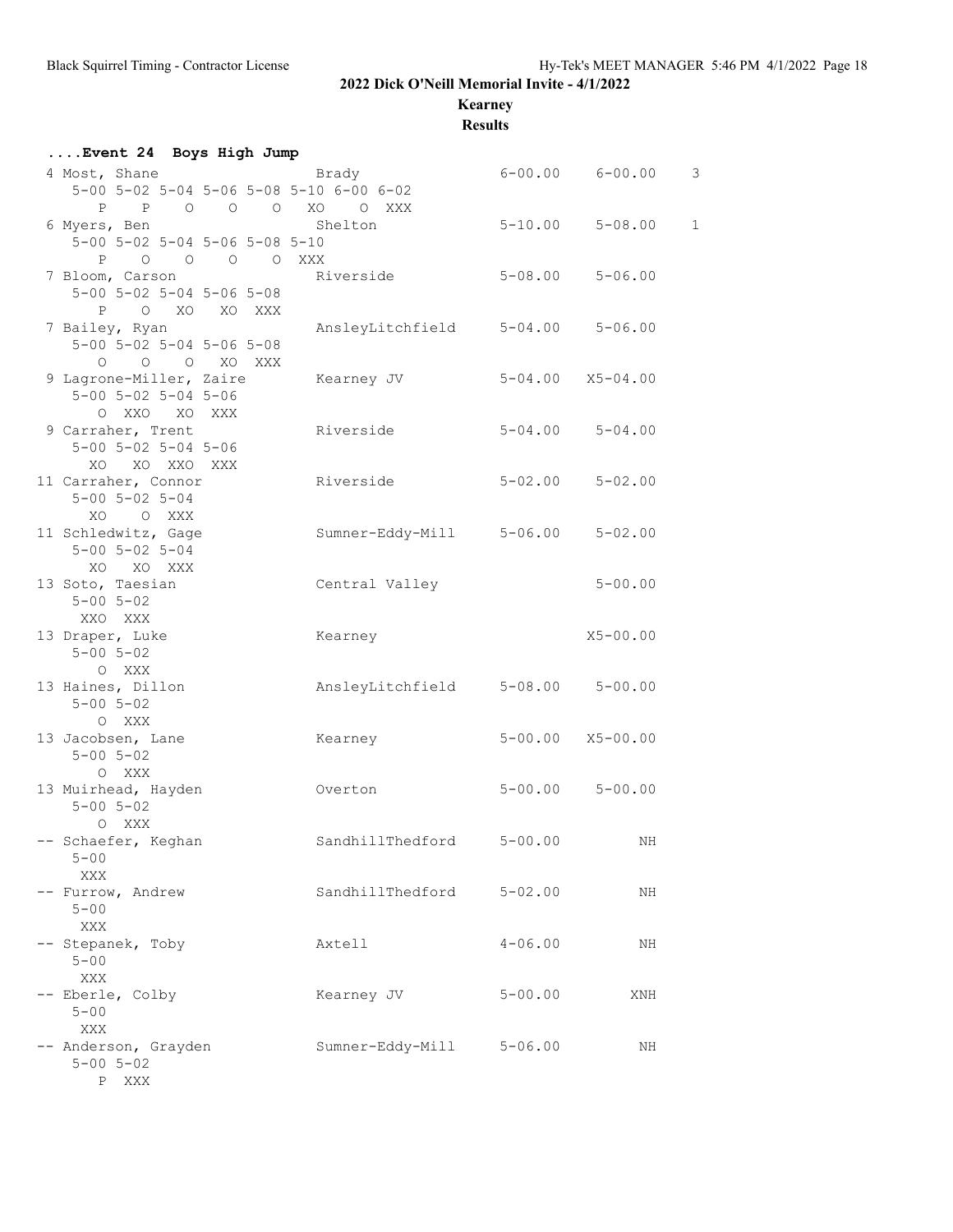**Kearney**

**Results**

| Event 24 Boys High Jump            |                                 |    |
|------------------------------------|---------------------------------|----|
| -- Smith, Mike<br>$5 - 00$<br>XXX  | AnsleyLitchfield<br>$4 - 08.00$ | NΗ |
| -- Pierce, Josh<br>$5 - 00$<br>XXX | Pleasanton                      | NΗ |

#### **Event 25 Girls Pole Vault**

================================================================================

| EVENT TO FOLLOW BOYS POLE VAULT<br>Name                                                      | Year School                 | Seed                      | Finals Points           |                |
|----------------------------------------------------------------------------------------------|-----------------------------|---------------------------|-------------------------|----------------|
| 1 Houchin, Trinity<br>$6-00$ $6-06$ $7-00$ $7-06$ $8-00$ $8-06$ $9-00$ $9-06$                | Axtell<br>P P O O O O O XXX | $8 - 00.00$               | $9 - 00.00$             | 9              |
| 1 Brennan, Blair<br>6-00 6-06 7-00 7-06 8-00 8-06 9-00 9-06<br>$P$ $P$ 0 0 0                 | Overton<br>O O XXX          | $8 - 03.00$               | $9 - 00.00$             | 9              |
| 3 Engel, Taya<br>$6 - 00$ $6 - 06$ $7 - 00$ $7 - 06$ $8 - 00$ $8 - 06$ $9 - 00$<br>P P P O O | Central Valley<br>O XXX     |                           | 9-00.00 8-06.00         | 6              |
| 4 Luther, Gracyn<br>$6 - 00$ $6 - 06$ $7 - 00$ $7 - 06$ $8 - 00$<br>O O XXO XXO XXX          | Overton                     | $7 - 06.00$               | $7 - 06.00$             | 4              |
| 5 Snell, Angie<br>$6 - 00$ $6 - 06$ $7 - 00$ $7 - 06$<br>P O O XXX                           | Axtell                      | $7 - 00.00$               | $7 - 00.00$             | $\overline{2}$ |
| 6 Luther, Ella<br>$6 - 00$ $6 - 06$ $7 - 00$ $7 - 06$<br>XXO O XO XXX                        | Overton                     | $7 - 06.00$               | J7-00.00                | $\mathbf{1}$   |
| 7 Sheldon, Ava<br>$6 - 00$ $6 - 06$ $7 - 00$<br>P O XXX                                      | Kearney                     | 7-06.00                   | $X6 - 06.00$            |                |
| 7 McKoski, Angel<br>$6 - 00$ $6 - 06$ $7 - 00$<br>O O XXX                                    | Elba                        |                           | $7 - 00.00$ $6 - 06.00$ |                |
| 9 Tompkin, Kaycee<br>$6 - 00$ $6 - 06$ $7 - 00$<br>O XO XXX                                  | Shelton                     | $5 - 06.00$               | $J6 - 06.00$            |                |
| 9 Pearson, Trina<br>$6 - 00 6 - 06 7 - 00$<br>O XO XXX                                       | Brady                       |                           | $J6 - 06.00$            |                |
| 9 Schalk, Hope<br>$6 - 00$ $6 - 06$ $7 - 00$<br>O XO XXX                                     | Riverside                   | $7 - 00.00$               | $J6 - 06.00$            |                |
| 12 Jahn, Emma<br>$6 - 00$ $6 - 06$ $7 - 00$<br>O XXO XXX                                     | Kearney                     |                           | 7-00.00 XJ6-06.00       |                |
| 13 Carman, Callee<br>$6 - 00 6 - 06$<br>XO XXX                                               | Shelton                     |                           | $5 - 06.00$ $6 - 00.00$ |                |
| 14 Pierson, Sophia<br>$6 - 00 6 - 06$<br>XXO<br>XXX                                          | Kearney JV                  | $6 - 00.00$ $XJ6 - 00.00$ |                         |                |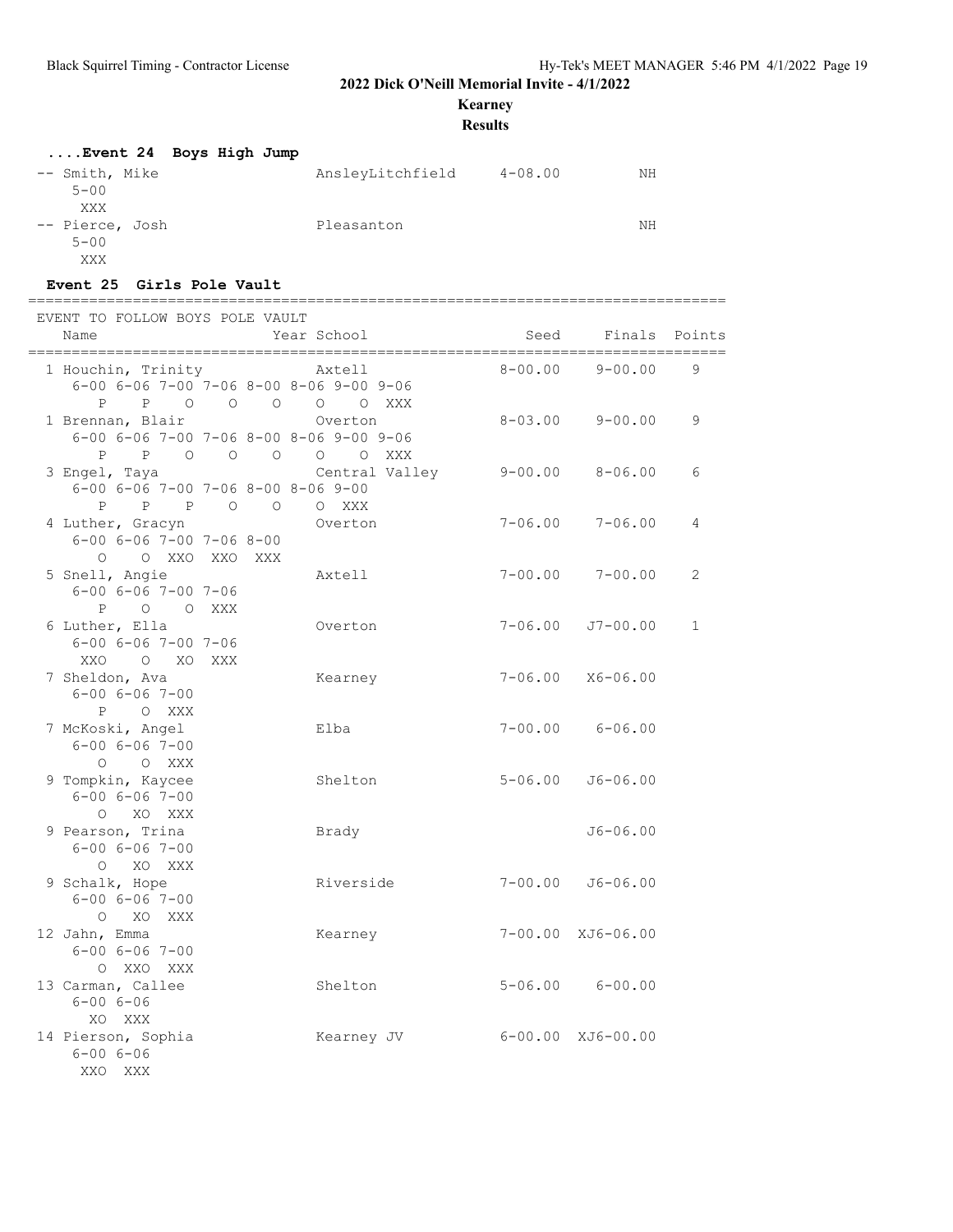### **Kearney**

#### **Results**

#### **....Event 25 Girls Pole Vault**

| 14 Posvar, Annika | Kearney   | 7-00.00 XJ6-00.00 |
|-------------------|-----------|-------------------|
| $6 - 006 - 06$    |           |                   |
| XXO XXX           |           |                   |
| -- Gutierrez, Avy | Riverside | NΗ                |
| $6 - 00$          |           |                   |
| XXX               |           |                   |

## **Event 26 Boys Pole Vault**

| Name                                                                                       | Year School                                           | Seed        | Finals Points             |              |
|--------------------------------------------------------------------------------------------|-------------------------------------------------------|-------------|---------------------------|--------------|
| 1 Nachtigal, Sam                                                                           | Kearney<br>7-06 8-00 8-06 9-00 9-06 10-00 10-06 11-00 |             | $9 - 00.00$ $X10 - 06.00$ |              |
| 2 Berney, Ayden<br>7-06 8-00 8-06 9-00 9-06 10-00 10-06                                    | P P P P O O XXO XXX<br>Elba                           |             | $11 - 00.00$ $10 - 00.00$ | 10           |
| P P P P P O XXX<br>3 Richmond, Luke<br>$7-06$ 8-00 8-06 9-00 9-06 10-00 10-06              | Kearney JV                                            |             | 9-06.00 XJ10-00.00        |              |
| $\mathbf{P}$<br>4 Nelson, Aydan<br>7-06 8-00 8-06 9-00 9-06 10-00 10-06                    | P O O O XO XXX<br>Kearney JV                          |             | 9-06.00 XJ10-00.00        |              |
| P P P O XO<br>5 Ransdell, Jacob<br>$7-06$ 8-00 8-06 9-00 9-06 10-00 10-06<br>P P P XXO XXO | XO XXX<br>Kearney<br>XO XXX                           |             | 10-06.00 XJ10-00.00       |              |
| 6 Pooschke, Dylan<br>$7-06$ 8-00 8-06 9-00 9-06<br>P O O XO XXX                            | Overton                                               |             | $8 - 03.00$ $9 - 00.00$   | 7            |
| 6 Wolf, Zaden<br>$7-06$ 8-00 8-06 9-00 9-06<br>P O O XO XXX                                | Central Valley                                        |             | $8 - 00.00$ $9 - 00.00$   | 7            |
| 8 Carraher, Drew<br>$7-06$ 8-00 8-06 9-00 9-06<br>$\circ$<br>O O XXO XXX                   | Riverside                                             | $8 - 06.00$ | $J9 - 00.00$              | 4            |
| 9 Kenton, Dylan<br>$7 - 068 - 008 - 06$<br>$O$ $O$ XXX                                     | Shelton                                               |             | $7 - 00.00$ $8 - 00.00$   | 2            |
| 10 Schalk, Dane<br>$7 - 068 - 00$<br>O XXX                                                 | Riverside                                             |             | $7 - 06.00$               | $\mathbf{1}$ |
| -- Wallace, Marquez<br>$7 - 068 - 00$<br>P XXX                                             | Kearney                                               |             | NH                        |              |
| -- Stoner, Isaac<br>$7 - 06$<br><b>XXX</b>                                                 | Axtell                                                | $7 - 06.00$ | NH                        |              |
| -- Stewart, Will<br>$7 - 06$<br>XXX                                                        | Shelton                                               | $7 - 00.00$ | ΝH                        |              |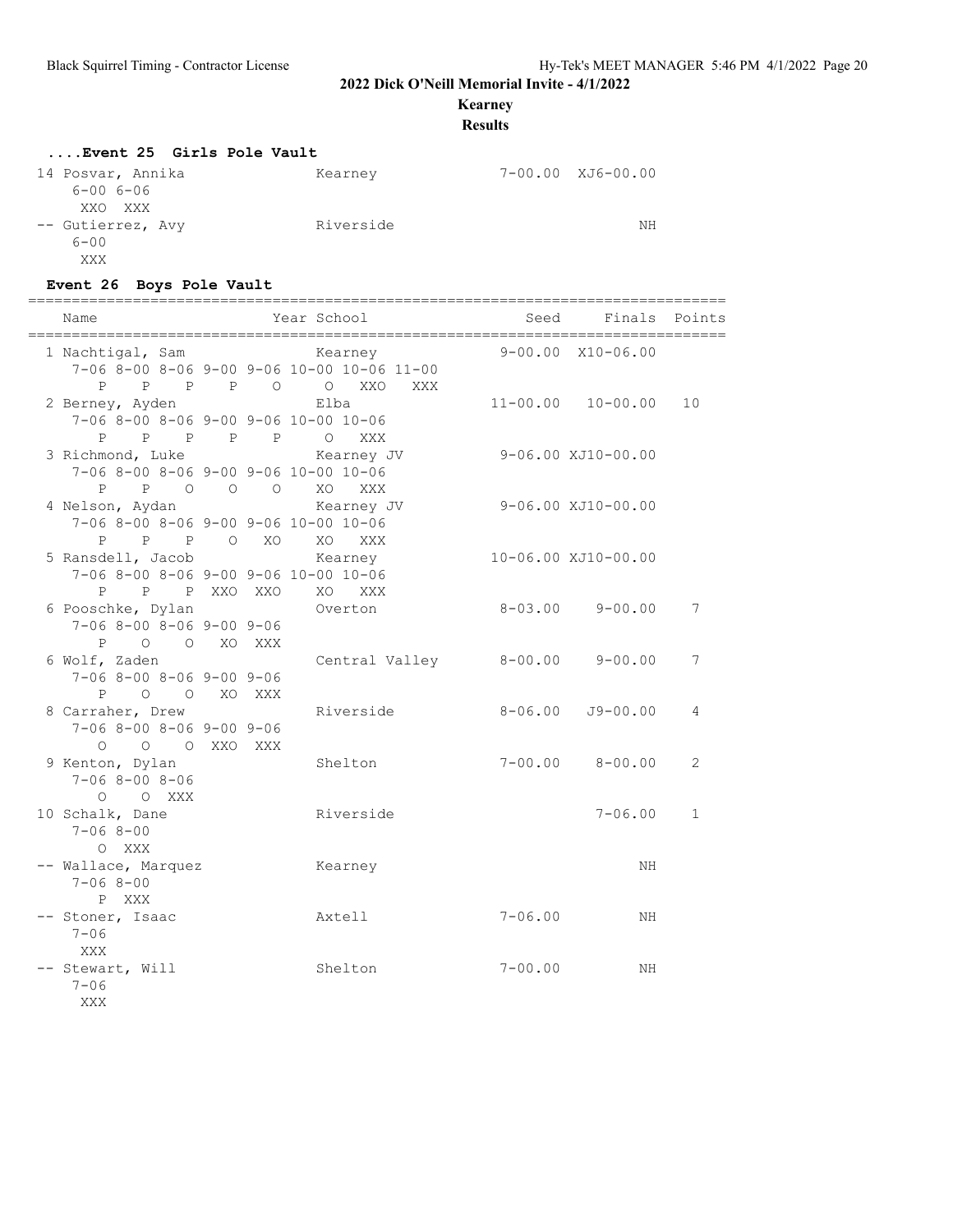**Kearney**

**Results**

**Event 27 Girls Long Jump**

|                                                                        | ============                       |              |                           |                 |              |
|------------------------------------------------------------------------|------------------------------------|--------------|---------------------------|-----------------|--------------|
| Name                                                                   | Year School                        | Seed         | Finals H# Points          |                 |              |
| 14-03.75 14-06.75 14-06 14-11.50 13-11.75 15-03.25                     |                                    | 15-08.00     | $15 - 03.25$              | $4\overline{ }$ | 10           |
| 2 Herrick, Hannah<br>FOUL FOUL 14-10.25 FOUL 14-10 15-02.50            | Amherst                            |              | $16 - 05.00$ $15 - 02.50$ | $\overline{4}$  | 8            |
| 3 Wehrer, Kassie<br>FOUL 15-02 15-00.50 15-00.50 14-07.75 14-05.25     | Axtell                             | $14 - 11.00$ | $15 - 02.00$              | 4               | 6            |
| 4 Haake, Karley<br>14-09.50 FOUL FOUL FOUL 14-02.25 14-05.75           | SandhillThedford 14-10.00          |              | $14 - 09.50$              | $\overline{4}$  | 4            |
| 5 Munn, Haley<br>14-07.75 13-08 14-08.50 11-09.50 FOUL 13-10.50        | Riverside 15-01.00 14-08.50        |              |                           | $\overline{4}$  | 2            |
| 6 Fuller, Addie Kearney 1<br>14-05 13-09 13-05.25 13-08 13-02.50 13-08 |                                    |              | 13-05.00 X14-05.00        | $\mathfrak{Z}$  |              |
| 7 Paitz, Cassidee Pleasanton<br>14-03 14-04 14-02 13-07 14-03 13-04.75 |                                    |              | $14-05.25$ $14-04.00$     | $\overline{4}$  | $\mathbf{1}$ |
| 8 Clark, Anna<br>FOUL 13-04.50 14-03.25 14-03.25 14-00.25 FOUL         | SandhillThedford 14-00.00 14-03.25 |              |                           | 3               |              |
| 9 King, Madysen<br>14-01.25 13-08 FOUL                                 | Kearney 13-00.00 X14-01.25         |              |                           | $\mathbf{2}$    |              |
| 10 Tompkin, Kaycee<br>13-11.50 13-04 13-10                             | Shelton                            | $14 - 03.00$ | $13 - 11.50$              | 4               |              |
| 11 Branic, Brea<br>$12-10$ $13-04.75$ $13-08$                          | SandhillThedford                   | $14 - 00.00$ | $13 - 08.00$              | 3               |              |
| 12 Ohlman, Jaylynn<br>13-00 13-07.50 13-01                             | Shelton                            | $13 - 02.00$ | $13 - 07.50$              | 3               |              |
| 13 Corman, Emma<br>13-06.75 FOUL FOUL                                  | Central Valley                     | $13 - 10.00$ | $13 - 06.75$              | 3               |              |
| 14 Simmons, Brianna<br>13-05.25 13-04.75 12-10.75                      | Shelton                            | $13 - 00.00$ | $13 - 05.25$              | 2               |              |
| 15 Cargill, Kendra<br>FOUL 13-04.75 10-08.25                           | Central Valley 13-07.50 13-04.75   |              |                           | $\mathcal{S}$   |              |
| 16 Snider, Aybrie<br>FOUL 13-03.75 13-00.50                            | Kearney                            |              | 13-10.00 X13-03.75        | 3               |              |
| 17 Hagan, Keelie<br>FOUL FOUL 13-02.75                                 | Amherst                            | $14 - 00.00$ | $13 - 02.75$              | 4               |              |
| Amherst<br>18 Van Ranken, Lucy<br>FOUL 13-02 FOUL                      |                                    | $15 - 02.00$ | $13 - 02.00$              | 4               |              |
| 19 Halvorsen, Kassidy Maxtell<br>13-01.75 12-09.75 13-01.25            |                                    |              | $14 - 06.00$ $13 - 01.75$ | 4               |              |
| 20 Cool, Haikan<br>13-01.25 FOUL<br>FOUL                               | Kearney JV                         | $12 - 06.00$ | X13-01.25                 | 1               |              |
| 21 Pokorney, Kaitlyn<br>FOUL 12-05.75<br>$13 - 00.50$                  | Kearney JV                         | $13 - 00.75$ | $X13 - 00.50$             | $\mathbf{2}$    |              |
| 22 Shephard, Piper<br>FOUL FOUL 13-00                                  | Central Valley                     |              | $13 - 00.00$              | 2               |              |
| 23 Radkee, Maycee<br>FOUL 12-11.75<br>FOUL                             | Elba                               | $13 - 10.00$ | $12 - 11.75$              | 3               |              |
| 24 Reiter, Katelynn<br>12-11.25 FOUL<br>$12 - 03.75$                   | Sumner-Eddy-Mill                   | $12 - 06.00$ | $12 - 11.25$              | $\mathbf{2}$    |              |
| 25 Heapy, Faith<br>12-11 12-04.50<br>FOUL                              | AnsleyLitchfield                   | $13 - 00.00$ | $12 - 11.00$              | $\mathbf{2}$    |              |
| 26 Loefelholz, Sarah<br>FOUL 12-04.50 12-09                            | Pleasanton                         | $13 - 00.50$ | $12 - 09.00$              | 2               |              |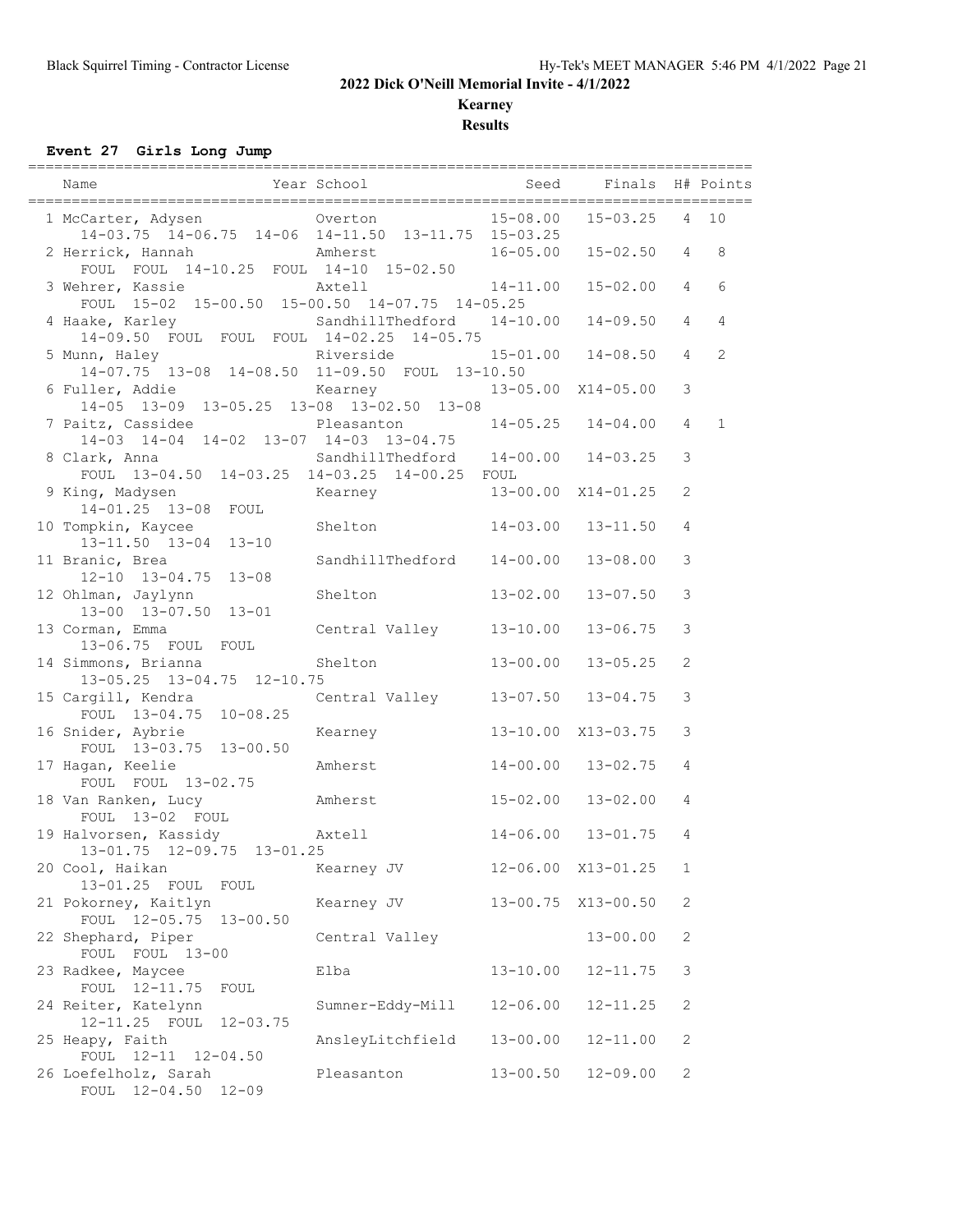**Kearney**

**Results**

| Event 27 Girls Long Jump         |                           |                             |                |
|----------------------------------|---------------------------|-----------------------------|----------------|
| 27 Luther, Addison               | Overton                   | $12 - 05.00$ $12 - 08.25$ 1 |                |
| 12-08.25 FOUL FOUL               |                           |                             |                |
| 28 Samuelson, Taeylor Axtell     |                           | $13 - 02.00$ $12 - 07.50$   | $\mathcal{B}$  |
| FOUL 12-06 12-07.50              |                           |                             |                |
| 29 Murphy, Addie                 | Riverside                 | $11 - 00.00$ $12 - 06.00$   | $\mathbf{1}$   |
| 12-06 FOUL FOUL                  |                           |                             |                |
| 30 Fulton, Averi                 | Riverside                 | $12 - 04.75$                | $\mathbf{1}$   |
| $12 - 04.75$ $11 - 03$ $12 - 02$ |                           |                             |                |
| 31 Gove, Emma                    | Kearney JV                | 12-09.00 X11-06.00          | $\overline{2}$ |
| FOUL FOUL 11-06                  |                           |                             |                |
| 32 Durre, Haylee                 | Pleasanton                | $11 - 05.50$                | $\mathbf{1}$   |
| 11-05.50 10-09 FOUL              |                           |                             |                |
| 33 Rohde, Allie                  | Sumner-Eddy-Mill 11-01.00 | 11-01.25                    | $\mathbf{1}$   |
| $10-11.50$ $11-01.25$ $10-01.50$ |                           |                             |                |
| 34 Schultz-Pierce, Liberty Brady |                           | $11 - 03.00$ $10 - 11.75$   | $\mathbf{1}$   |
| $10-11.75$ $10-05.50$ $10-07.25$ |                           |                             |                |
| 35 Usasz, Aryana                 | Elba                      | $12 - 02.00$ $8 - 02.75$    | 1              |
| 8-02.75 FOUL FOUL                |                           |                             |                |

### **Event 28 Boys Long Jump**

| Year School Seed Finals H# Points<br>Name                                                        |                  |              |                     |                |                |
|--------------------------------------------------------------------------------------------------|------------------|--------------|---------------------|----------------|----------------|
| 1 Berger, Tony<br>FOUL 22-03.25 21-06.50 FOUL FOUL FOUL<br>FOUL 22-03.25 21-06.50 FOUL FOUL FOUL |                  |              |                     |                |                |
| 2 Eloe, Nolan<br>18-05.75 19-09.75 19-09 FOUL 21-04.50<br>20-08.00 21-04.50                      |                  |              |                     | $\mathcal{E}$  | 8              |
| 3 Kulhanek, Will $Overton$ 000 19-06.00<br>19-11.50  20-04.25  20-03.25  21-01  21-02.25  FOUL   |                  |              | $21 - 02.25$        | $\mathcal{E}$  | 6              |
| 4 Eloe, Ethan Mmherst<br>20-03 19-11.50 FOUL FOUL FOUL 20-07.75                                  |                  |              | $20 - 07.75$        | $\mathbf{1}$   | $\overline{4}$ |
|                                                                                                  |                  |              | $20 - 01.00$        | $\mathcal{S}$  | 2              |
| 6 Eggleston, Noah Sumner-Eddy-Mill 19-04.00<br>18-05 19-05.50 18-11.50 19-08.50 18-10.50 20-00   |                  |              | $20 - 00.00$        | $\mathcal{E}$  | $\overline{1}$ |
| 7 Eggleston, Kellen Sumner-Eddy-Mill 17-08.00<br>19-03 19-05.50 19-01.50 19-11 19-03.50 18-05    |                  |              | $19 - 11.00$        | $\overline{c}$ |                |
|                                                                                                  |                  |              |                     | 3              |                |
| 9 Scranton, Seth SandhillThedford 19-08.00 19-01.50<br>$17-10.75$ $18-11.75$ $19-01.50$          |                  |              |                     | 3              |                |
| 10 Nachtigal, Sam Mearney<br>19-01.50 18-04 17-11.50                                             |                  |              | 18-01.50 XJ19-01.50 | $\overline{2}$ |                |
| 11 Berney, Ayden Blba Elba 19-01.50 19-00.75<br>17-11.50 FOUL 19-00.75                           |                  |              |                     | 3              |                |
| 12 Schutte, Jackson Kearney JV<br>18-09.50 FOUL 19-00.50                                         |                  |              | 18-08.00 X19-00.50  | $\overline{2}$ |                |
| 13 Svarvari, Caleb<br>18-11.50 17-06.50 17-04.50                                                 | Overton 17-08.00 |              | $18 - 11.50$        | $\overline{2}$ |                |
| 14 Molt, Jack Riverside 19-02.00<br>FOUL 17-10.50 18-10.50                                       |                  |              | $18 - 10.50$        | 3              |                |
| 15 Fisher, Reilly<br>16-10.50 18-01.25 18-07.75                                                  |                  | 18-00.00     | 18-07.75            | 2              |                |
| 16 Cole, Gavend Axtell<br>17-03.75 17-07.50 18-07.50                                             |                  | $20 - 03.00$ | $18 - 07.50$        | 3              |                |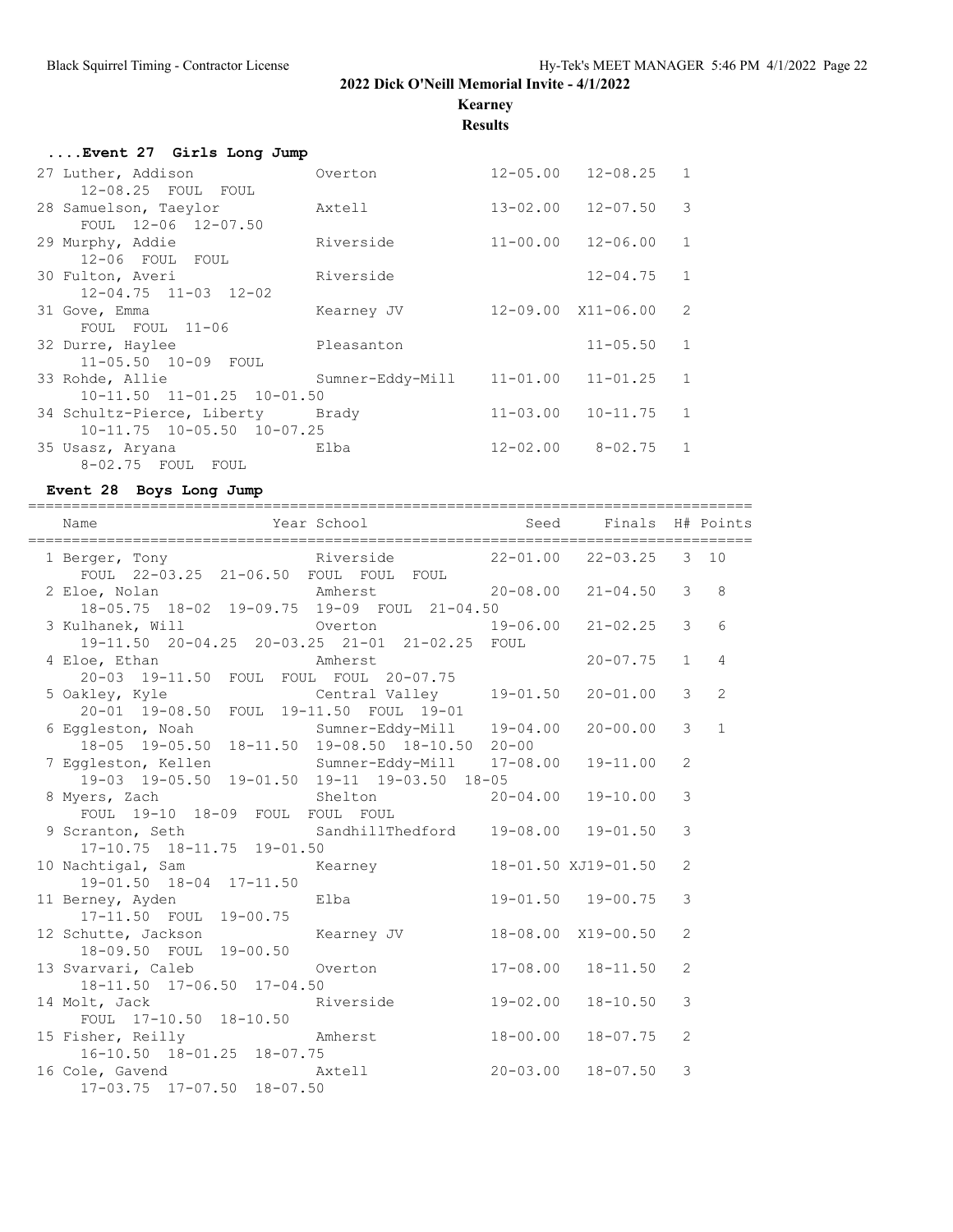# **Kearney**

**Results**

| Event 28 Boys Long Jump                                |                  |              |                    |                |
|--------------------------------------------------------|------------------|--------------|--------------------|----------------|
| 17 Meier, Ryan                                         | Kearney          |              | 17-10.00 X18-05.00 | 2              |
| FOUL 18-05 FOUL                                        |                  | $19 - 06.00$ | $18 - 04.00$       | 3              |
| 18 Haines, Dillon<br>FOUL 17-00.50 18-04               | AnsleyLitchfield |              |                    |                |
| 19 Morales, Sam<br>17-02 17-09.75 17-02.50             | Shelton          | $17 - 08.00$ | $17 - 09.75$       | 2              |
| 20 Cox, Kyle                                           | SandhillThedford | $18 - 05.50$ | $17 - 07.00$       | $\overline{2}$ |
| 17-07 FOUL 16-08.50<br>21 Evans, Karter                | Kearney JV       |              | 17-01.00 X17-04.50 | $\mathbf{1}$   |
| 17-04.50 17-02.25 17-02.25<br>22 Lagrone-Miller, Zaire | Kearney JV       |              | 18-08.00 X17-00.50 | 2              |
| FOUL FOUL 17-00.50                                     |                  |              |                    |                |
| 23 Halvorsen, Jacob                                    | Axtell           | $17 - 08.00$ | $17 - 00.00$       | 2              |
| FOUL FOUL 17-00                                        |                  |              |                    |                |
| 24 Zutavern, Reece<br>16-10 15-11 16-00                | SandhillThedford | $18 - 04.75$ | $16 - 10.00$       | $\overline{2}$ |
| 25 Schmeits, Luke<br>16-09.50 FOUL FOUL                | Riverside        | $16 - 09.00$ | $16 - 09.50$       | $\mathbf{1}$   |
| 26 Kenton, Dylan                                       | Shelton          | $16 - 06.50$ | $16 - 07.25$       | $\mathbf{1}$   |
| 15-08 16-06.50 16-07.25                                |                  |              |                    |                |
| 27 Slaymaker, Evan                                     | Kearney JV       |              | 16-08.00 X16-06.50 | $\mathbf{1}$   |
| FOUL 16-03.50 16-06.50<br>28 Keene, Brendon            | Elba             | $17 - 04.00$ | $15 - 08.50$       | $\mathbf{1}$   |
| 14-09.50 FOUL 15-08.50                                 |                  |              |                    |                |
| 29 Burns, Donovan                                      | Central Valley   | $15 - 03.00$ | $15 - 01.50$       | $\mathbf{1}$   |
| FOUL 15-01.50 14-08.25                                 |                  |              |                    |                |
| 30 Carstens, Copeland<br>15-00.50 14-10 14-04          | Pleasanton       | $15 - 08.00$ | $15 - 00.50$       | $\mathbf{1}$   |
| 31 Jacobsen, Gabriel                                   | Central Valley   | $15 - 00.00$ | $14 - 10.50$       | $\mathbf{1}$   |
| FOUL 14-07 14-10.50                                    |                  |              |                    |                |
| 32 Eacker, Reece                                       | Elba             | $14 - 02.50$ | $14 - 09.50$       | $\mathbf{1}$   |
| 14-09.50 FOUL FOUL<br>33 O'Brien, Isaac                | AnsleyLitchfield |              | $14 - 09.25$       | $\mathbf{1}$   |
| $12 - 08$ $14 - 09.25$ $13 - 03$                       |                  |              |                    |                |
| 34 Atkins, Treu                                        | Sumner-Eddy-Mill | $15 - 00.00$ | $13 - 07.50$       | $\mathbf{1}$   |
| FOUL 13-07.50 11-11.50                                 | Pleasanton       | $14 - 05.75$ | $12 - 11.00$       | $\mathbf{1}$   |
| 35 Pierce, Josh<br>FOUL 12-04.50<br>$12 - 11$          |                  |              |                    |                |
|                                                        |                  |              |                    |                |

### **Event 29 Girls Triple Jump**

| EVENT TO FOLLOW GIRLS LONG JUMP<br>Name                                       | Year School           | Seed                      | Finals H# Points |   |                |
|-------------------------------------------------------------------------------|-----------------------|---------------------------|------------------|---|----------------|
| 1 McCarter, Adysen<br>FOUL 33-02 FOUL 33-10.50 32-07.75 34-04.25              | Overton               | $35 - 04.00$ $34 - 04.25$ |                  | 3 | 10             |
| 2 Herrick, Hannah<br>FOUL $31-11.50$ $32-05.75$ $30-05$ $31-04.25$ $31-04.75$ | Amherst               | $32 - 00.00$              | $32 - 05.75$     | 3 | 8              |
| 3 John, Grace<br>FOUL $31-03.50$ $31-06.75$ $30-06.75$ $32-01.25$ $30-10.25$  | Amherst               | $30 - 10.00$              | $32 - 01.25$     | 3 | 6              |
| 4 Wehrer, Kassie<br>$30-07$ $31-11$ $31-11.75$ $30-10.75$ $31-05$             | Axtell<br>FOUL        | $31 - 06.00$              | $31 - 11.75$     | 3 | $\overline{4}$ |
| 5 Munn, Haley<br>$31-02$ $30-06.25$ $31-01.50$ $30-05$ $30-09$                | Riverside<br>31-08.50 | $32 - 09.00$              | $31 - 08.50$     | 3 | 2              |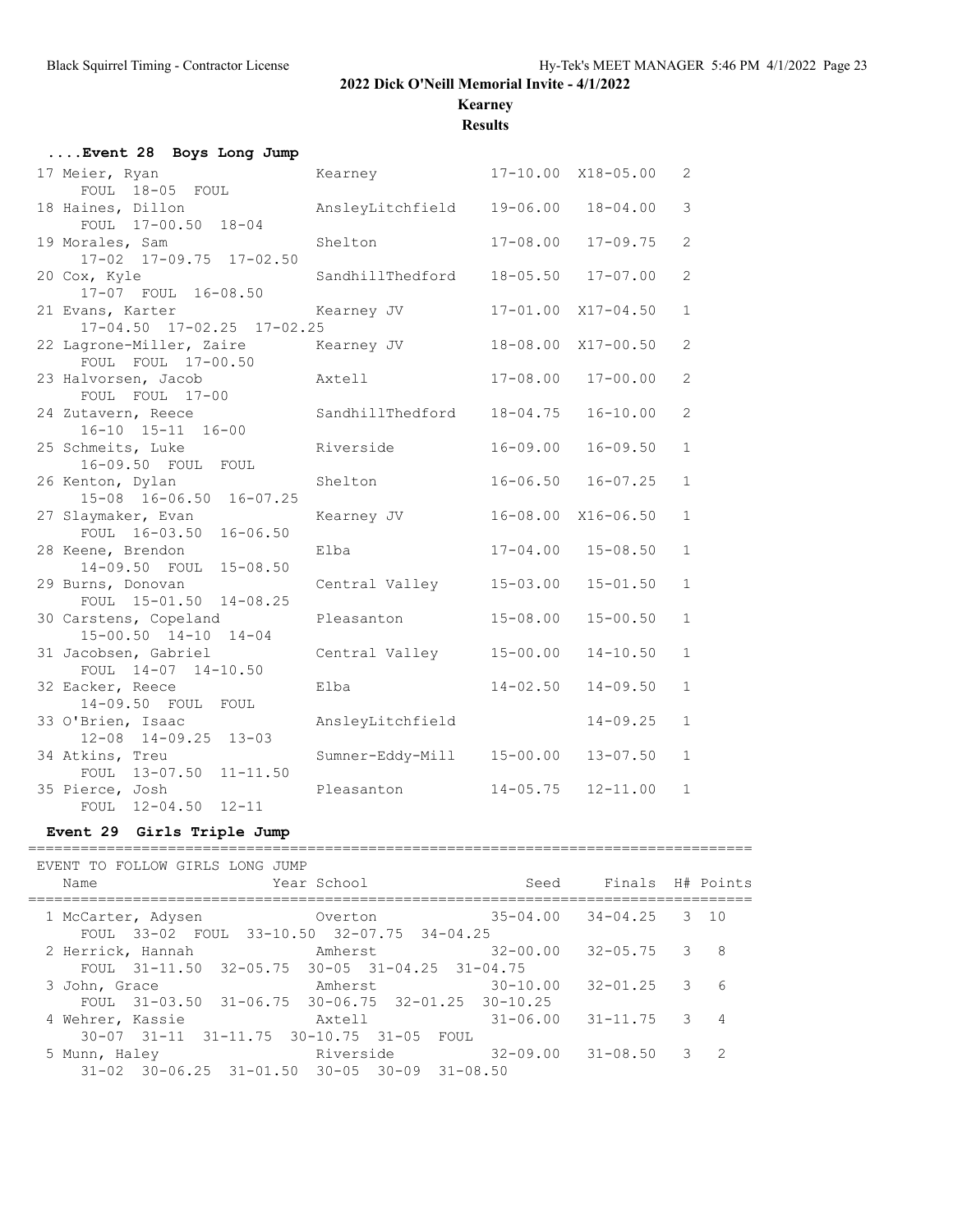# **Kearney**

**Results**

## **....Event 29 Girls Triple Jump**

| 6 Wadas, Callie Central Valley 29-01.00                        |                  |              | $30 - 11.50$              | 2              | $\overline{1}$ |
|----------------------------------------------------------------|------------------|--------------|---------------------------|----------------|----------------|
| 29-02.75 30-00.25 30-03 30-04 30-11.50 30-02.25                |                  |              |                           |                |                |
| 7 Wysocki, Jamie                                               | Elba             | $29 - 09.00$ | $30 - 07.25$              | 2              |                |
|                                                                |                  |              |                           |                |                |
|                                                                |                  |              | $30 - 03.25$              | $\overline{2}$ |                |
|                                                                |                  |              |                           |                |                |
| 9 Radkee, Maycee Blba 29-10.50 30-01.25                        |                  |              |                           | $\overline{2}$ |                |
| $30 - 01.25$ 29-01.50 29-01                                    |                  |              |                           |                |                |
| 10 Pokorney, Kaitlyn Mearney JV                                |                  |              | 28-09.00 X29-07.50        | $\overline{2}$ |                |
| 29-07.50 29-07 28-07.50                                        |                  |              |                           |                |                |
| 11 King, Madysen Manager Stearney JV<br>FOUL 29-06.25 29-02.50 |                  |              | 28-00.00 X29-06.25        | $\mathbf{1}$   |                |
|                                                                |                  |              | $28 - 06.50$ $29 - 04.50$ | 2              |                |
| 12 Ryan, Jolee<br>29-04.50 FOUL 27-11.50                       | Overton          |              |                           |                |                |
| 13 Weltruski, Ashley Manuel Riverside                          |                  | $30 - 05.75$ | $29 - 02.00$              | 3              |                |
| FOUL 27-06 29-02                                               |                  |              |                           |                |                |
| 14 Weber, Taylor SandhillThedford 29-11.00                     |                  |              | $29 - 00.00$              | $\overline{2}$ |                |
| 29-00 28-01 28-03.75                                           |                  |              |                           |                |                |
| 15 Paitz, Katherine                                            | AnsleyLitchfield | $30 - 00.00$ | $28 - 11.25$              | 3              |                |
| 28-04 FOUL 28-11.25                                            |                  |              |                           |                |                |
| 16 Simmons, Brianna and Shelton                                |                  | $27 - 00.00$ | $28 - 06.25$              | $\mathbf{1}$   |                |
| 28-05.50 FOUL 28-06.25                                         |                  |              |                           |                |                |
| 17 Luther, Addison Cverton                                     |                  | $28 - 02.00$ | $28 - 04.50$              | $\mathbf{1}$   |                |
| FOUL 28-04.50 FOUL                                             |                  |              |                           |                |                |
| 18 Schledewitz, Rilyn Sumner-Eddy-Mill                         |                  | $27 - 02.00$ | $28 - 00.50$              | $\mathbf{1}$   |                |
| FOUL 26-07.25 28-00.50                                         |                  |              |                           |                |                |
| 19 Riedel, Eryn Kearney                                        |                  |              | 29-09.00 X27-06.00        | $\overline{2}$ |                |
| 27-06 26-11.50 25-01.75                                        |                  |              |                           |                |                |
| 20 Robinson, LaTajanae SandhillThedford                        |                  |              | $26 - 00.00$ $26 - 00.25$ | $\mathbf{1}$   |                |
| 26-00.25 25-09.50 25-05.50                                     |                  |              |                           |                |                |
| 21 Chavez, Emily                                               | SandhillThedford | $22 - 01.00$ | $24 - 00.50$              | $\mathbf{1}$   |                |
| 22-04.50 24-00.50 FOUL                                         |                  |              |                           |                |                |
| -- Schalk, Hope Riverside                                      |                  |              | $30-04.00$ FOUL           | 3              |                |
| FOUL FOUL FOUL                                                 |                  |              |                           |                |                |

#### **Event 30 Boys Triple Jump**

#### ===================================================================================

| Name               | EVENT TO FOLLOW BOYS LONG JUMP                           | Year School                          |              | Seed         | Finals H# Points          |   |                |
|--------------------|----------------------------------------------------------|--------------------------------------|--------------|--------------|---------------------------|---|----------------|
| 1 Berger, Tony     | $42-02$ $42-10.50$ $40-10.50$ $42-09.50$                 | Riverside                            | FOUL<br>FOUL |              | $43 - 07.00$ $42 - 10.50$ |   | $3 \quad 10$   |
| 2 Scranton, Seth   | 40-09.25 FOUL FOUL 39-11.50 41-10 40-07.50               | $SandhillThedford 41-04.50 41-10.00$ |              |              |                           | 3 | 8              |
| 3 Fisher, Reilly   | $40-07$ $38-11.50$ FOUL $40-02.50$ $39-02$ $40-06.50$    | Amherst 39-05.00                     |              |              | 40-07.00                  | 3 | 6              |
| 4 Ryan, Wyatt      | 39-00.50 40-05.50 FOUL 37-06 39-04.50 37-05.50           | Overton                              |              | $37 - 10.00$ | $40 - 05.50$              | 3 | 4              |
| 5 Carraher, Connor | 39-11 39-05.75 FOUL 39-00.50 39-05.25 40-05              | Riverside 39-05.00                   |              |              | 40-05.00                  | 3 | $\overline{2}$ |
| 6 Svarvari, Caleb  | $38-11.50$ $39-04$ $39-09.75$ $38-07.50$ $38-07$ $38-02$ | Overton                              |              | $36 - 03.00$ | 39-09.75                  | 2 | $\overline{1}$ |
| 7 Carraher, Trent  | 38-08.50 38-09.50 FOUL 37-10 38-01 38-10                 | Riverside 40-06.00 38-10.00          |              |              |                           | 3 |                |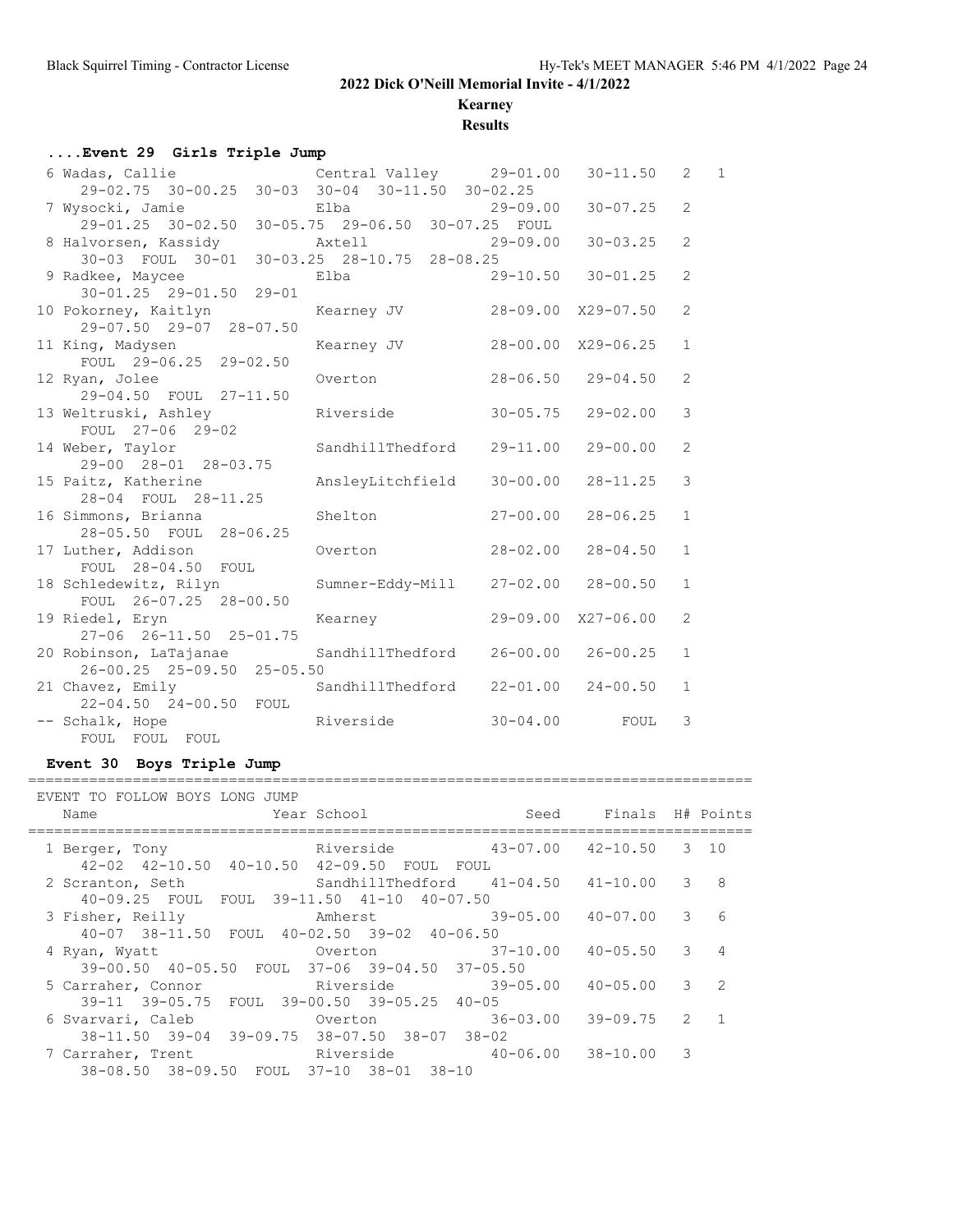# **Kearney**

**Results**

| Event 30 Boys Triple Jump                                    |                           |              |                           |                |
|--------------------------------------------------------------|---------------------------|--------------|---------------------------|----------------|
| 8 Bailey, Luke<br>FOUL 38-03.25 37-11.25 37-07 FOUL FOUL     | AnsleyLitchfield          |              | $36 - 00.00$ $38 - 03.25$ | 2              |
| 9 Schutte, Jackson<br>$37-09.50$ $37-05.75$ $35-09$          | Kearney JV                |              | 36-11.00 X37-09.50        | $\overline{2}$ |
| 10 Eggleston, Noah<br>$36 - 11.50$ $37 - 09.50$ $36 - 10.50$ | Sumner-Eddy-Mill          |              | 35-00.00 J37-09.50        | 2              |
| 11 Cox, Kyle<br>FOUL FOUL 37-03.50                           | SandhillThedford          |              | $36 - 07.00$ $37 - 03.50$ | 2              |
| 12 Halvorsen, Jacob<br>36-10 36-11 36-11.50                  | Axtell                    | $37 - 04.00$ | $36 - 11.50$              | 2              |
| 13 Slaymaker, Evan<br>36-10 FOUL 36-00.50                    | Kearney JV                |              | 34-08.00 X36-10.00        | $\mathbf{1}$   |
| 14 Most, Shane<br>FOUL FOUL 36-09                            | Brady                     |              | $37 - 06.00$ $36 - 09.00$ | 3              |
| 15 Meier, Ryan<br>FOUL $36-05$ $35-04.50$                    | Kearney                   |              | 37-07.00 X36-05.00        | 3              |
| 16 Piper, Ian<br>FOUL 35-07.25 34-07.50                      | Kearney JV                |              | 34-04.00 X35-07.25        | $\mathbf{1}$   |
| 17 Baker, Carson<br>FOUL 35-03.50 FOUL                       | Kearney                   |              | 37-09.00 X35-03.50        | 3              |
| 18 Arner, Zach<br>34-00.50 35-02.50 FOUL                     | Axtell                    |              | $37 - 03.00$ $35 - 02.50$ | $\mathbf{1}$   |
| 19 Dolence, Josh<br>FOUL FOUL 34-04.50                       | Kearney                   |              | 35-09.00 X34-04.50        | $\overline{2}$ |
| 20 Soto, Taesian<br>FOUL 33-01 32-04.50                      | Central Valley            | $33 - 00.50$ | $33 - 01.00$              | $\mathbf{1}$   |
| 21 Jacobsen, Gabriel<br>32-11 31-10.50 31-10.25              | Central Valley            | $30 - 07.00$ | $32 - 11.00$              | $\mathbf{1}$   |
| 22 O'Brien, Isaac<br>32-07 32-01.25 32-03.25                 | AnsleyLitchfield          | $31 - 00.00$ | $32 - 07.00$              | $\mathbf{1}$   |
| 23 Carstens, Copeland<br>$32 - 05.50$ $32 - 01$ $31 - 00$    | Pleasanton                | $32 - 00.00$ | $32 - 05.50$              | $\mathbf{1}$   |
| 24 Burns, Donovan<br>28-04.25 28-00 29-11.75                 | Central Valley            | $30 - 05.50$ | $29 - 11.75$              | $\mathbf{1}$   |
| -- Kulhanek, Will<br>FOUL FOUL FOUL                          | Overton                   | $41 - 08.00$ | FOUL                      | 3              |
| -- Zutavern, Caden<br>FOUL FOUL FOUL                         | SandhillThedford          |              | FOUL                      | $\mathbf{1}$   |
| -- Eqqleston, Kellen<br>FOUL FOUL FOUL                       | Sumner-Eddy-Mill 34-09.00 |              | FOUL                      | $\mathbf{1}$   |

#### **Event 31 Girls Discus Throw**

===================================================================================

| EVENT TO FOLLOW BOYS DISCUS                                                             |            |                  |   |                |
|-----------------------------------------------------------------------------------------|------------|------------------|---|----------------|
| Year School<br>Name                                                                     | Seed       | Finals H# Points |   |                |
| 1 Berglund, Emmilly<br>Shelton<br>127-05 122-04 103-07 118-05 113-06 108-00             | $114 - 07$ | $127 - 05$       |   | 4 10           |
| Central Valley<br>2 Young, Madison<br>FOUL FOUL 93-07 92-08 104-04 105-05               | $107 - 04$ | $105 - 05$       | 4 | 8              |
| 3 Eckhoff, Lexie<br>Axtell<br>100-04 89-09 90-06 90-07 FOUL 91-09                       | $88 - 00$  | $100 - 04$       | 4 | 6              |
| 4 Hobbln Bittner, Chancy AnsleyLitchfield<br>FOUL 99-08 89-05 FOUL<br>$94 - 03$<br>FOUL | $88 - 00$  | $99 - 08$        | 4 | $\overline{4}$ |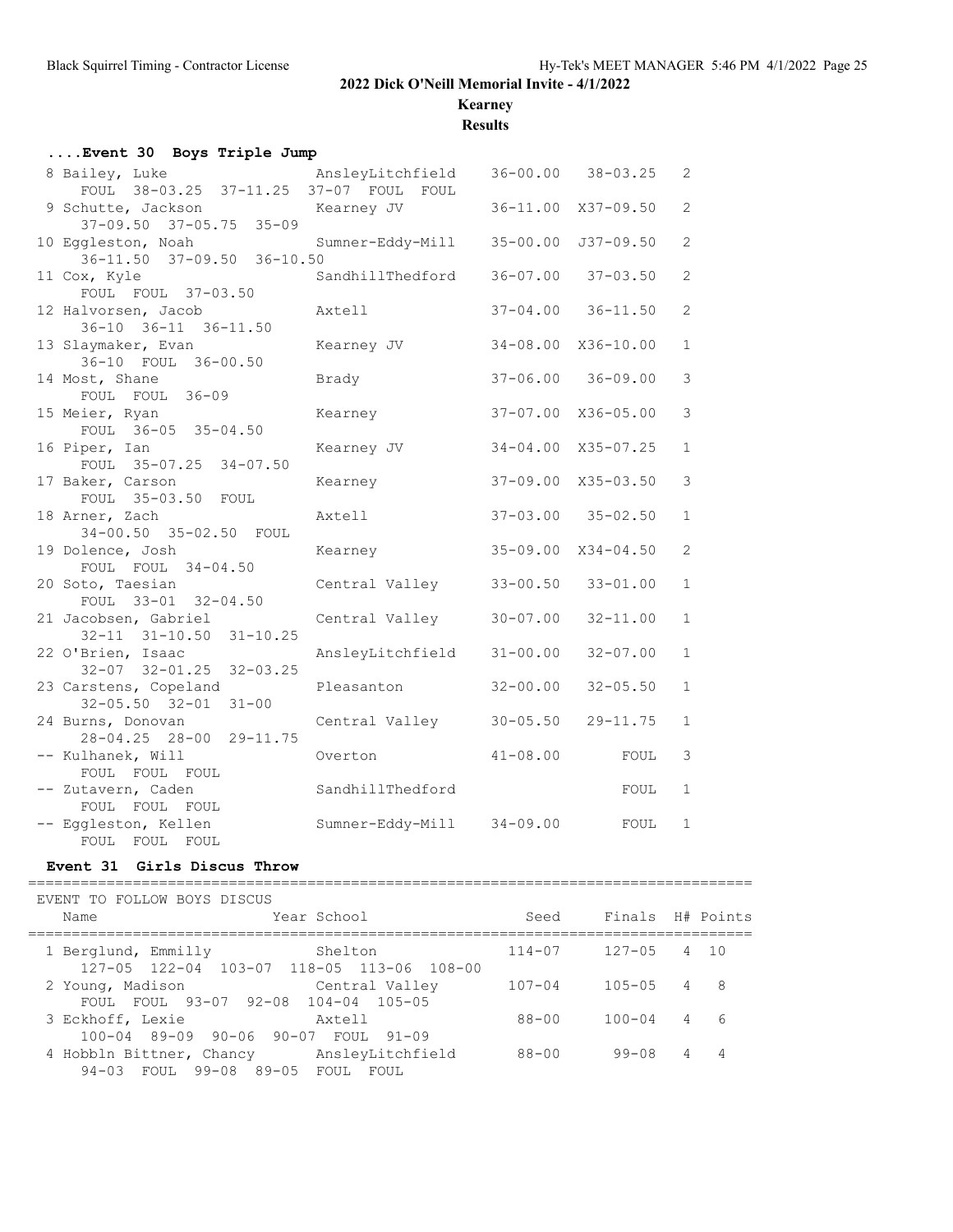**Kearney**

**Results**

| Event 31 Girls Discus Throw                                            |                  |                       |            |                |                |
|------------------------------------------------------------------------|------------------|-----------------------|------------|----------------|----------------|
| 5 Fisher, Chelsea<br>91-05 FOUL 88-04 FOUL FOUL 68-08                  | Pleasanton       | $85 - 04$ $91 - 05$ 4 |            |                | $\overline{c}$ |
| 6 Hawkins, Morgan<br>88-07 FOUL FOUL 78-04 58-04 70-07                 | Pleasanton       |                       | $88 - 07$  | $\mathbf{1}$   | $\mathbf{1}$   |
| 7 Cast, Payton<br>87-00 FOUL FOUL                                      | Amherst          | $69 - 09$ 87-00       |            | 3              |                |
| 8 Fountain, Janessa<br>Kearney<br>FOUL 82-07 FOUL FOUL FOUL FOUL       |                  | $75 - 02$             | X82-07     | 4              |                |
| 9 Young, Hannah<br>80-03 59-02 73-09 80-02 64-03 82-04                 | Central Valley   | 89-07 82-04           |            | 4              |                |
| 10 Rohde, Kaylee<br>$63 - 08$ $78 - 07$ $64 - 08$                      | AnsleyLitchfield | 68-04 78-07           |            | 3              |                |
| 11 Ryan, Jolee<br>$67 - 06$ $60 - 06$ $77 - 08$                        | Overton          | $73 - 04$ $77 - 08$   |            | 3              |                |
| 12 Schall, Hannah<br>$70 - 08$ $74 - 00$ $62 - 02$                     | Kearney JV       | 79-06                 | $X74-00$   | 4              |                |
| 13 Tompkin, Kaycee<br>$74 - 00$ $62 - 02$ $57 - 03$                    | Shelton          | $73 - 11$             | J74-00     | 3              |                |
| 14 Willis, MaKenna<br>69-07 68-05 72-05                                | Shelton          | $74 - 04$ $72 - 05$   |            | 3              |                |
| 15 Clark, McKenzie<br>$71-09$ $67-01$ $69-09$                          | Kearney          | $69 - 02$             | $X71 - 09$ | 3              |                |
| 16 Jeffries, Jordyn<br>FOUL 71-09 67-04                                | Overton          | $76 - 00$             | J71-09     | 4              |                |
| 17 Fryda, Paige<br>59-03 69-03 50-03                                   | Kearney          | 72-01                 | X69-03     | 3              |                |
| 18 Murphy, Erin<br>$57-07$ $69-02$ $66-08$                             | Amherst          | $54 - 08$             | 69-02      | 2              |                |
| 19 Choat, Aidan<br>$64 - 04$ $65 - 09$ $68 - 04$                       | Riverside        | 73-08 68-04           |            | 3              |                |
| 20 Kelley, Sutton<br>55-05 55-02 67-05                                 | Kearney JV       | $67 - 03$             | X67-05     | 2              |                |
| 21 Bosshamer, Breanna<br>58-06 65-03 67-02                             | Amherst          | $57 - 00$ 67-02       |            | $\overline{2}$ |                |
| 22 Holley, Kennady<br>66-07 FOUL 58-09                                 | Central Valley   | 75-00 66-07           |            | 4              |                |
| 23 Bryan, Corin<br>55-04 FOUL 66-04                                    | Sumner-Eddy-Mill | 75-00 66-04           |            | 3              |                |
| 24 Cross, Alex                                                         | Kearney JV       | 68-02 X65-03          |            | 3              |                |
| 65-03 65-01 FOUL<br>25 Johnson, Jett<br>59-08 53-03 57-04              | Shelton          |                       | $59 - 08$  | 1              |                |
| 26 Jameson, Cylee                                                      | SandhillThedford | $51 - 07$             | $58 - 06$  | $\mathbf{1}$   |                |
| $58 - 06$ $53 - 09$<br>$46 - 07$<br>27 Quintana, Addy                  | Overton          | $53 - 07$             | $58 - 01$  | 2              |                |
| 58-01 50-09 43-07<br>28 Rehbein, Faith                                 | Pleasanton       | $51 - 11$             | $J58 - 01$ | $\mathbf{1}$   |                |
| FOUL 58-01 FOUL<br>29 Heikes, Ashtyn                                   | Riverside        | $59 - 02$             | $57 - 03$  | 2              |                |
| FOUL 46-05 57-03<br>30 Winkelbauer, Kora                               | SandhillThedford | $48 - 04$             | $53 - 05$  | $\mathbf{1}$   |                |
| 34-03 37-05 53-05<br>31 Adams, Reagan<br>$53 - 03$ $50 - 08$ $41 - 06$ | Elba             | $52 - 07$             | $53 - 03$  | $\mathbf{1}$   |                |
|                                                                        |                  |                       |            |                |                |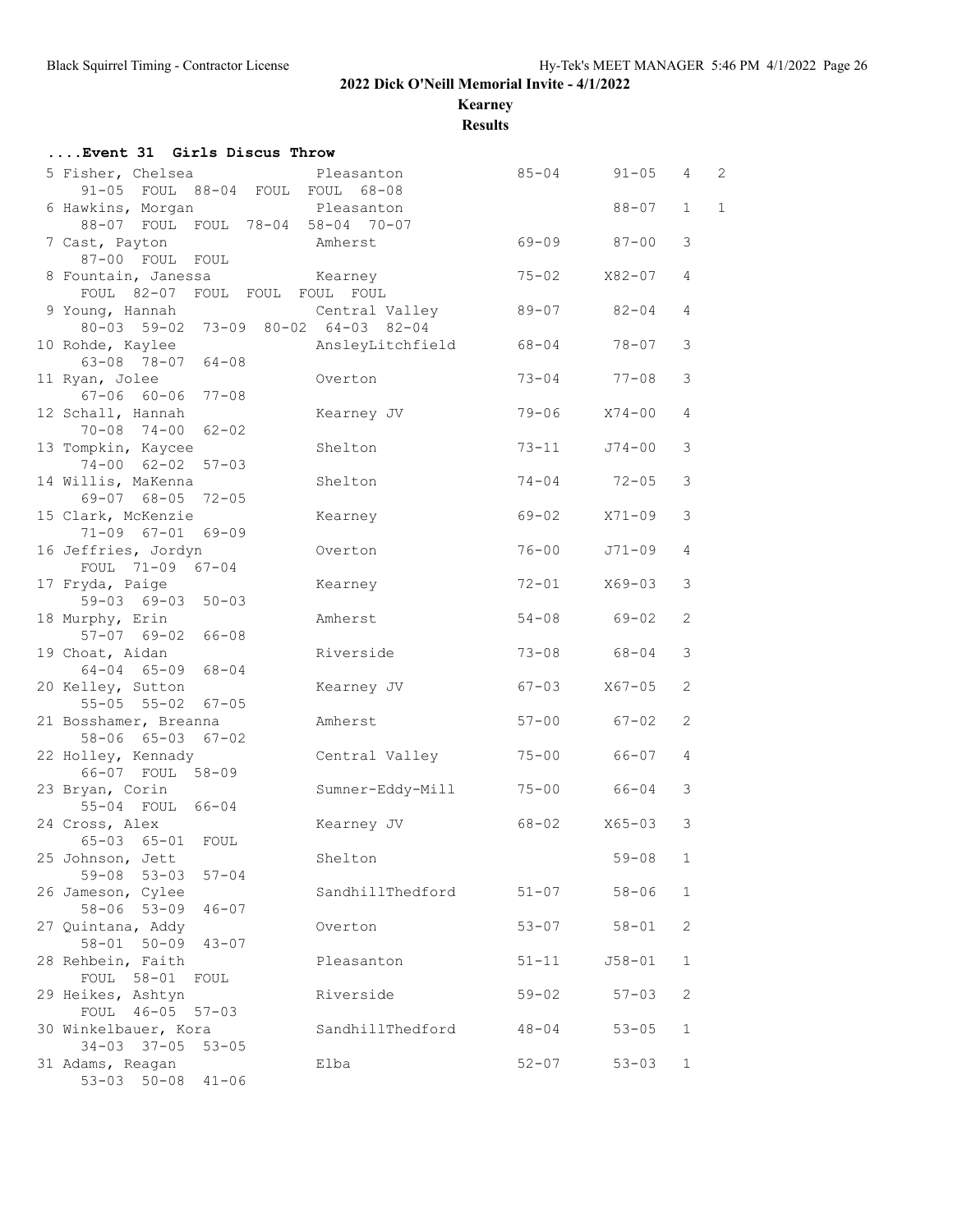**Kearney**

**Results**

| Event 31 Girls Discus Throw |  |  |
|-----------------------------|--|--|
|                             |  |  |

| Elba             | $48 - 00$ | $52 - 02$                   |  |
|------------------|-----------|-----------------------------|--|
|                  |           |                             |  |
| Riverside        | $53 - 00$ | $50 - 01$                   |  |
|                  |           |                             |  |
| Brady            | $56 - 09$ | 2<br>$49 - 05$              |  |
|                  |           |                             |  |
| Brady            | $57 - 11$ | $\overline{2}$<br>$48 - 06$ |  |
|                  |           |                             |  |
| Elba             | $60 - 00$ | 2<br>$48 - 00$              |  |
|                  |           |                             |  |
| SandhillThedford | $52 - 11$ | $43 - 07$                   |  |
|                  |           |                             |  |
|                  |           |                             |  |

## **Event 32 Boys Discus Throw**

|                                           | ===========            |            |                  |                |                |
|-------------------------------------------|------------------------|------------|------------------|----------------|----------------|
| Name<br>_________________________________ | Year School            | Seed       | Finals H# Points |                |                |
| 1 Runge, Brennan                          | Axtell                 | $121 - 02$ | $139 - 07$       | $\overline{4}$ | 10             |
| 139-07 137-08 136-01 137-07 FOUL FOUL     |                        |            |                  |                |                |
| 2 Edwards, Jack                           | Kearney JV             |            | 111-00 X125-06   | 4              |                |
| 113-09 117-09 122-01 FOUL 125-06 115-05   |                        |            |                  |                |                |
| 3 Bertrand, Baker                         | Kearney                | $117 - 00$ | X122-09          | 4              |                |
| 122-09 FOUL 120-03 97-03 FOUL 106-01      |                        |            |                  |                |                |
| 4 Falk, Daniel                            | Kearney                | $116 - 02$ | X119-08          | 4              |                |
| 107-09 FOUL 119-08 111-03 115-04 FOUL     |                        |            |                  |                |                |
| 5 Furrow, Andrew                          | SandhillThedford       | 118-09     | $117 - 08$       | 4              | 8              |
| 117-08 109-01 115-05 FOUL 110-11 116-06   |                        |            |                  |                |                |
| 6 Bogard, Brody                           | Amherst                | $110 - 00$ | $117 - 07$       | 4              | 6              |
| 116-08 FOUL 117-07 111-01 94-04 FOUL      |                        |            |                  |                |                |
| 7 Anderson, Wyatt                         | Amherst                | $90 - 00$  | $117 - 04$       | 3              | $\overline{4}$ |
| 117-04 116-06 116-06 FOUL 90-09 FOUL      |                        |            |                  |                |                |
| 8 Carr, Cameron                           | Brady                  | $100 - 00$ | $116 - 03$       | 3              | $\overline{2}$ |
| 116-01 96-04 98-11 114-05 116-03 FOUL     |                        |            |                  |                |                |
| 9 Kreis, Sam                              | Kearney JV             | $110 - 11$ | X106-02          | 4              |                |
| FOUL FOUL 106-02                          |                        |            |                  |                |                |
| 10 Riessland, Carter                      | Amherst                | $100 - 00$ | $105 - 10$       | 3              | $\mathbf{1}$   |
| 102-04 105-10 84-11                       |                        |            |                  |                |                |
| 11 Hunt, Keeghan                          | Kearney JV             | $109 - 08$ | $X104 - 02$      | 4              |                |
| 104-02 98-00 100-08                       |                        |            |                  |                |                |
| 12 Lozano, David                          | Riverside              | $92 - 07$  | $102 - 11$       | 3              |                |
| 86-04 95-09 102-11                        |                        |            |                  |                |                |
| 13 Paul, Brooks                           | Kearney                | $123 - 00$ | $X102 - 06$      | 4              |                |
| FOUL 102-06 FOUL                          |                        |            |                  |                |                |
| 14 Jones, Reece                           | Sumner-Eddy-Mill 85-00 |            | $99 - 04$        | 2              |                |
| 99-04 FOUL 98-02                          |                        |            |                  |                |                |
| 15 Bourbon, Simon                         | Shelton                | $101 - 00$ | $96 - 06$        | 3              |                |
| $96 - 06$ $91 - 01$<br>$76 - 05$          |                        |            |                  |                |                |
| 16 Ryan, Wyatt                            | Overton                | $107 - 10$ | $95 - 10$        | $\overline{4}$ |                |
| 95-07 83-00 95-10                         |                        |            |                  |                |                |
| 17 Roan, Damein                           | Riverside              | $76 - 07$  | $91 - 01$        | $\mathbf{1}$   |                |
| 86-00 FOUL 91-01                          |                        |            |                  |                |                |
| 18 Rohde, Cohen                           | Sumner-Eddy-Mill       | $85 - 00$  | $90 - 06$        | $\overline{c}$ |                |
| $77 - 02$ 62-00 90-06                     |                        |            |                  |                |                |
| 19 Carlson, Dalton                        | Overton                | $95 - 11$  | $90 - 01$        | 3              |                |
| 89-07 76-02<br>$90 - 01$                  |                        |            |                  |                |                |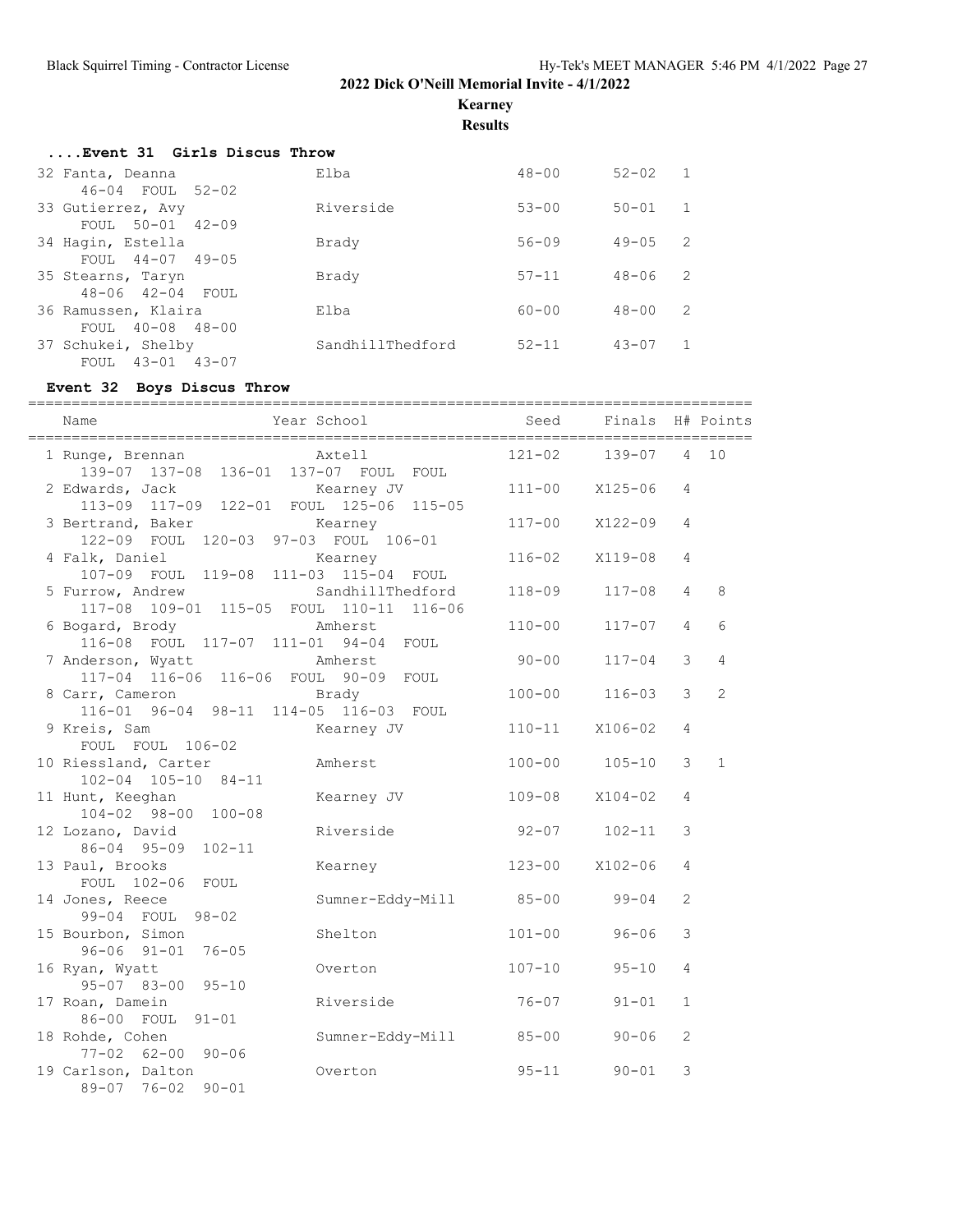**Kearney**

**Results**

| Event 32 Boys Discus Throw                       |                  |            |           |              |
|--------------------------------------------------|------------------|------------|-----------|--------------|
| 20 Stunkel, Kaden<br>87-07 80-03 87-05           | AnsleyLitchfield | $88 - 10$  | 87-07     | 3            |
| 21 Massey, Seth<br>87-03 48-09 73-02             | Central Valley   | $80 - 05$  | $87 - 03$ | 2            |
| 22 Gillming, Luke<br>86-04 71-05 84-01           | Shelton          | $82 - 11$  | $86 - 04$ | 2            |
| 23 Heapy, Jacob<br>72-04 FOUL 84-08              | AnsleyLitchfield |            | $84 - 08$ | $\mathbf{1}$ |
| 24 Jeffries, Jace<br>FOUL 72-03 84-07            | Overton          | $78 - 11$  | $84 - 07$ | 2            |
| 25 Kindschuh, Caleb<br>FOUL FOUL 83-06           | Axtell           | $88 - 06$  | $83 - 06$ | 3            |
| 26 Stearns, Triston<br>FOUL FOUL 83-04           | Brady            | $89 - 01$  | $83 - 04$ | 3            |
| 27 Oakley, Kyle<br>80-02 63-02 78-07             | Central Valley   |            | $80 - 02$ | $\mathbf{1}$ |
| 28 Stewart, Sam<br>78-05 79-06 FOUL              | Shelton          | $87 - 01$  | $79 - 06$ | 2            |
| 29 Hickman, Tyson<br>66-04 65-08 78-00           | SandhillThedford | $79 - 03$  | $78 - 00$ | 2            |
| 30 Jones, Maddox<br>72-09 73-00 77-03            | Sumner-Eddy-Mill | $85 - 00$  | $77 - 03$ | 2            |
| 31 Mitchell, Tayvier<br>70-08 77-02 69-01        | Brady            | $88 - 00$  | $77 - 02$ | 2            |
| 32 Modlin, Brandt<br>75-06 58-03 71-05           | Axtell           | $89 - 04$  | $75 - 06$ | 3            |
| 33 Schalk, Dane<br>73-00 72-08 FOUL              | Riverside        | $83 - 11$  | $73 - 00$ | 2            |
| 34 Hasenauer, Kenan<br>70-11 69-08 69-08         | Pleasanton       | $70 - 02$  | $70 - 11$ | $\mathbf{1}$ |
| 35 Hobblyn-Bittner, Jacob<br>69-02 54-06 67-10   | AnsleyLitchfield |            | $69 - 02$ | $\mathbf{1}$ |
| 36 Carstens, Holten<br>FOUL 55-09 67-11          | Pleasanton       | $67 - 05$  | 67-11     | $\mathbf{1}$ |
| 37 Zutavern, Caden<br>$42 - 08$ 55-00 63-07      | SandhillThedford | $65 - 10$  | $63 - 07$ | $\mathbf{1}$ |
| 38 Stark, Gavin<br>$63 - 01$ $61 - 11$ $50 - 09$ | Pleasanton       | 66-11      | $63 - 01$ | $\mathbf{1}$ |
| 39 Ramussen, Trevon<br>37-04 FOUL 46-08          | Elba             | $46 - 10$  | $46 - 08$ | $\mathbf{1}$ |
| -- Benson, Keean<br>FOUL FOUL<br>FOUL            | Central Valley   | $111 - 03$ | FOUL      | 4            |

#### **Event 33 Girls Shot Put**

=================================================================================== Name The Year School Seed Finals H# Points =================================================================================== 1 Berglund, Emmilly 3helton 37-05 38-05 36-09.75 FOUL 34-10.50 35-05 2 Fisher, Chelsea Pleasanton 31-04.00 33-03.50 4 8 33-03.50 32-01.50 32-09.50 32-00.50 33-02.50 31-01 3 Willis, MaKenna Shelton 34-07.00 33-02.50 4 6 32-04.50 31-11 33-00.50 32-10 33-00 33-02.50 4 Garcia, Vinna Shelton 31-08.00 J33-02.50 4 4 31-02 32-03 31-02 30-04.50 30-07 33-02.50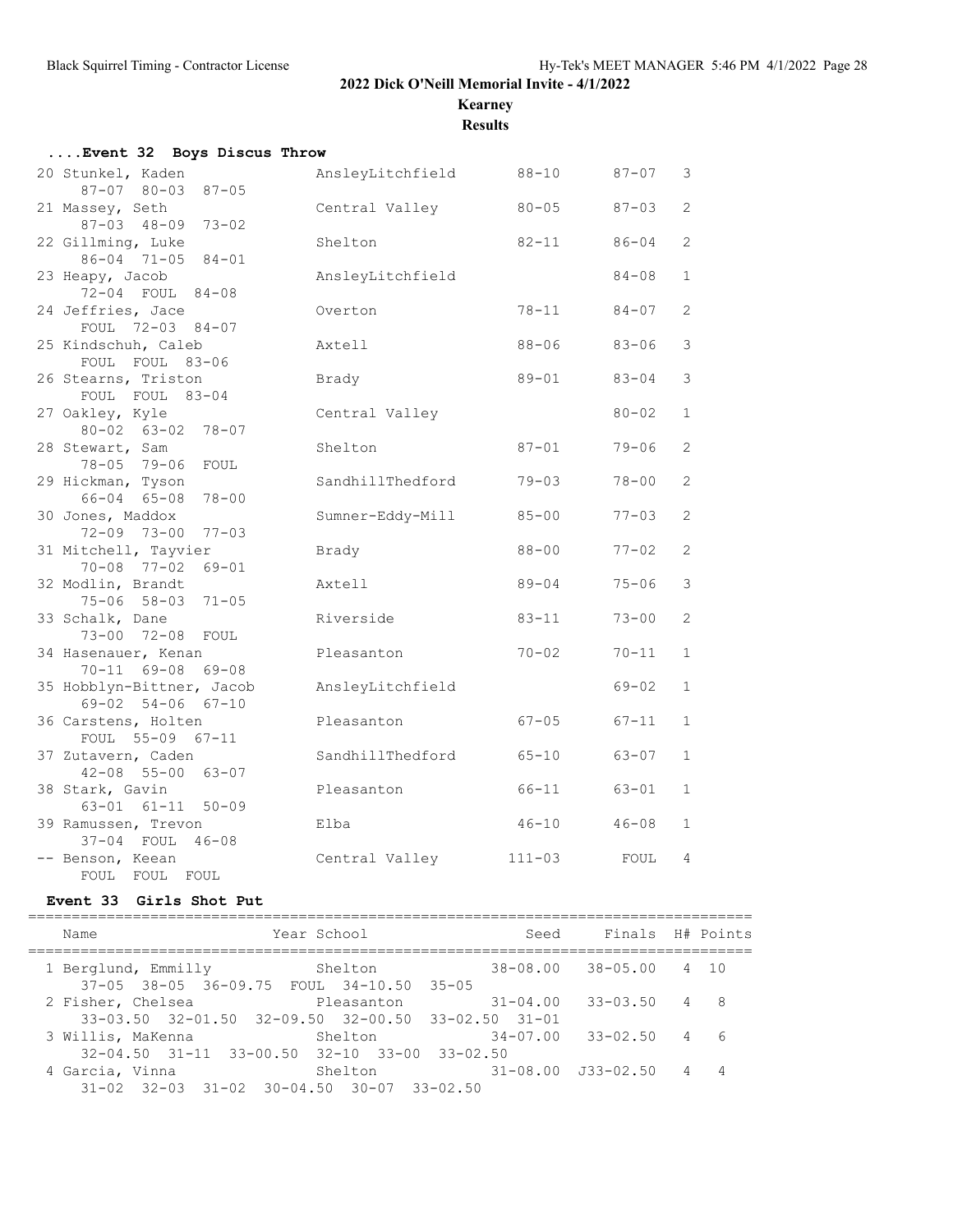**Kearney**

**Results**

#### **....Event 33 Girls Shot Put**

| 5 Young, Madison<br>32-03.50 29-04 29-00.50 29-06 29-07 29-10                                      | Central Valley 33-00.00 32-03.50   |              |                             | 4              | $\overline{c}$ |
|----------------------------------------------------------------------------------------------------|------------------------------------|--------------|-----------------------------|----------------|----------------|
| 6 Cast, Payton<br>$30-09.75$ 29-01 31-11.50 29-10.50 28-09 29-08                                   | Amherst                            | 28-08.00     | $31 - 11.50$                | 3              | $\mathbf{1}$   |
| 7 Murphy, Erin<br>28-04.50 28-03.50 30-04.50                                                       | Amherst                            | $28 - 10.00$ | $30 - 04.50$                | 3              |                |
| 8 Rohde, Kaylee<br>29-09.50 30-02 29-07.75 29-03 29-10.50 29-08.50                                 |                                    |              | $30 - 02.00$                | 4              |                |
| 9 Hobbln Bittner, Chancy MnsleyLitchfield 29-08.00<br>27-02.50 29-06.75 28-06 28-08 27-02.50 27-05 |                                    |              | $29 - 06.75$                | 4              |                |
| 10 Choat, Aidan                                                                                    | Riverside                          |              | $26 - 07.00$ 29-00.00       | 3              |                |
| 28-07.50 27-03.50 29-00<br>11 Young, Hannah                                                        | Central Valley 32-00.00 28-08.50   |              |                             | 4              |                |
| 27-08 28-08.50 27-11.50<br>12 Young, Bella<br>$27-10$ $27-05$ $28-04.50$                           | Kearney                            |              | 29-00.75 X28-04.50          | 3              |                |
| 13 Eckhoff, Lexie Maxtell<br>28-03.50 28-02.50 28-03.50                                            |                                    |              | $32 - 00.00$ $28 - 03.50$   | 4              |                |
| 14 Ryan, Kerri<br>(ai), Nerri<br>FOUL 27-11 26-00<br>Notes AnsleyLitchfield 28-00.00 27-11.00      |                                    |              |                             | $\mathbf{1}$   |                |
| 15 Flood, Taryn<br>27-05.50 27-09.50 27-06.25                                                      | Pleasanton                         |              | $28 - 07.75$ 27-09.50       | 3              |                |
| 16 Holley, Kennady<br>27-04 27-07.75 25-06                                                         | Central Valley                     |              | $27 - 07.75$                | 3              |                |
| 17 Jeffries, Jordyn<br>$25 - 06.50$ $26 - 01.50$ $27 - 03$                                         | Overton  25-05.00  27-03.00        |              |                             | 2              |                |
| 18 Hagan, Morgan<br>25-10 26-09.50 27-02.50                                                        | Kearney                            |              | 29-02.00 X27-02.50          | 4              |                |
| 19 Bryan, Corin<br>25-06.50 26-09.50 24-06.50                                                      | Sumner-Eddy-Mill 25-00.00 26-09.50 |              |                             | $\overline{2}$ |                |
| 20 Ryan, Jolee Coverton<br>25-05.50 26-06.75 25-06                                                 |                                    |              | $25 - 03.00$ 26-06.75       | 2              |                |
| 21 Hawkins, Morgan Pleasanton<br>$26 - 05$ $25 - 08.50$ $25 - 07$                                  |                                    |              | $25 - 11.00$ $26 - 05.00$   | 2              |                |
| 22 Goeke, Makenna Kearney JV<br>25-03 25-09.50 23-11.50                                            |                                    |              | 25-05.00 X25-09.50          | 2              |                |
| 23 Nagatani, Trinity<br>24-03 22-05.50 25-02.75                                                    | Kearney JV                         |              | 27-06.00 X25-02.75          | $\mathcal{S}$  |                |
| 24 Fountain, Janessa<br>$22 - 00.25$ $23 - 00.50$ $25 - 01$                                        | Kearney                            |              | 27-01.00 X25-01.00          | 3              |                |
| 25 Araujo, Jada book overton<br>23-06.50 25-00 24-03                                               |                                    |              | $21 - 11.00$ $25 - 00.00$ 1 |                |                |
| 26 Stearns, Taryn<br>24-07.50 22-00.50 23-09                                                       | Brady                              |              | $23 - 10.00$ $24 - 07.50$   | 2              |                |
| 27 Beck, Sandra<br>23-07.50 23-08 23-08.50                                                         | Axtell                             | $25 - 00.00$ | $23 - 08.50$                | 2              |                |
| 28 Jameson, Cylee<br>21-06.50 23-05.50 23-01.50                                                    | SandhillThedford                   | $21 - 09.00$ | $23 - 05.50$                | $\mathbf{1}$   |                |
| 29 Bosshamer, Breanna<br>22-09.50 22-05.50 23-04                                                   | Amherst                            | $21 - 08.00$ | $23 - 04.00$                | 1              |                |
| 30 Fanta, Deanna<br>22-01 22-08.50 21-08.75                                                        | Elba                               | $23 - 06.00$ | $22 - 08.50$                | 1              |                |
| 31 Ramussen, Klaira<br>22-07.50 20-07.25 22-02.50                                                  | Elba                               | $22 - 10.00$ | $22 - 07.50$                | $\mathbf{1}$   |                |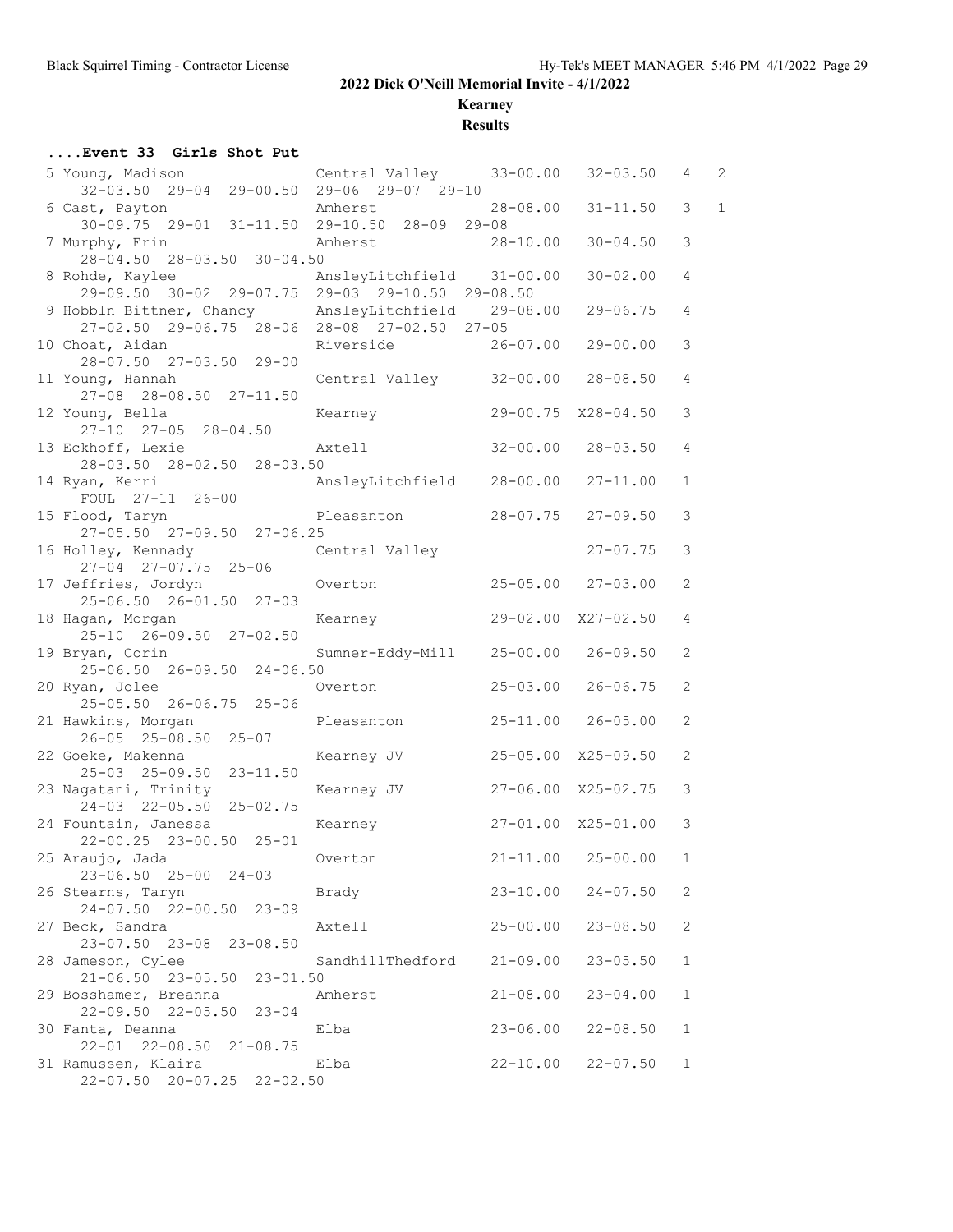**Kearney**

**Results**

#### **....Event 33 Girls Shot Put**

| $\overline{2}$<br>$\overline{1}$<br>$\overline{1}$<br>$\overline{2}$ |
|----------------------------------------------------------------------|

## **Event 34 Boys Shot Put**

===================================================================================

| EVENT TO FOLLOW GIRLS SHOT PUT                                                         | Year School Seed Finals H# Points   |              |                    |                |                |
|----------------------------------------------------------------------------------------|-------------------------------------|--------------|--------------------|----------------|----------------|
| Name                                                                                   |                                     |              |                    |                |                |
| 1 Delgadillo, Erik Kearney 42-01.00 X44-02.00<br>43-03.50 44-02 40-03 42-08 42-07 FOUL |                                     |              |                    | 4              |                |
| 2 Falk, Daniel<br>$40-09$ $41-06$ $39-08$ $43-02.25$ $41-02.50$ FOUL                   | Kearney 43-06.75 X43-02.25          |              |                    | 4              |                |
| 3 Buchanon, Beau<br>39-06 40-03 41-06 FOUL 41-08 FOUL                                  | Kearney JV                          |              | 38-03.00 X41-08.00 | 4              |                |
| 4 Issacson, Riley<br>40-10.50 41-01 40-03 FOUL 40-03 40-11.75                          | Kearney                             |              | 43-10.75 X41-01.00 | 4              |                |
| 5 Bertrand, Baker<br>38-09.50 FOUL 40-03 FOUL 39-00.50 39-08                           | Kearney JV                          |              | 41-10.00 X40-03.00 | 4              |                |
| 6 Benson, Keean<br>34-08 35-00 38-09.50 36-10 38-06.50 40-01                           | Central Valley                      | $36 - 09.00$ | $40 - 01.00$       | 3              | 10             |
| 7 Mitchell, Tayvier Brady<br>37-04.50 36-02 39-01 FOUL 37-09 38-06                     |                                     | $40 - 00.00$ | $39 - 01.00$       | $\overline{4}$ | 8              |
| 8 Runge, Brennan Mxtell<br>FOUL 38-03 36-10 37-00.50 FOUL FOUL                         |                                     | $41 - 08.00$ | $38 - 03.00$       | $\overline{4}$ | 6              |
| 9 Carlson, Dalton<br>38-00.50 36-11.50 FOUL                                            | Overton                             | $34 - 03.00$ | $38 - 00.50$       | 3              | $\overline{4}$ |
| 10 Carr, Cameron<br>37-10 FOUL FOUL                                                    | <b>Brady</b>                        | $40 - 04.00$ | $37 - 10.00$       | $\overline{4}$ | 2              |
| 11 Bogard, Brody<br>37-04 FOUL 36-06                                                   | Amherst                             | $37 - 06.00$ | $37 - 04.00$       | $\overline{4}$ | $\mathbf{1}$   |
| 12 Schuster, Henry<br>$33 - 07.50$ $34 - 02$ $36 - 02$                                 | Kearney JV 37-07.00 X36-02.00       |              |                    | 4              |                |
| 13 Stearns, Triston<br>35-07.50 35-05.50 34-00                                         | Brady                               |              | 38-01.00 35-07.50  | 4              |                |
| 14 Schroeder, Darren<br>33-05.50 33-09.50 35-05                                        | Sumner-Eddy-Mill 37-00.00           |              | $35 - 05.00$       | 3              |                |
| 15 Chavez, Keaton<br>FOUL 34-00.50 33-11                                               | Shelton                             | $34 - 00.25$ | $34 - 00.50$       | 3              |                |
| 16 Senff, Brent<br>33-11.50 32-09 FOUL                                                 | Axtell                              | $34 - 02.00$ | $33 - 11.50$       | 3              |                |
| 17 Furrow, Andrew<br>33-09.50 33-09.50 29-04                                           | SandhillThedford 35-09.00 33-09.50  |              |                    | 3              |                |
| 18 Shilley, Carter<br>$31 - 06.50$ $33 - 09.50$ $33 - 03$                              | AnsleyLitchfield 32-00.00 J33-09.50 |              |                    | $\overline{c}$ |                |
| 19 Straka, Treyven<br>FOUL 32-01.50 33-04                                              | Central Valley 35-01.00 33-04.00    |              |                    | 3              |                |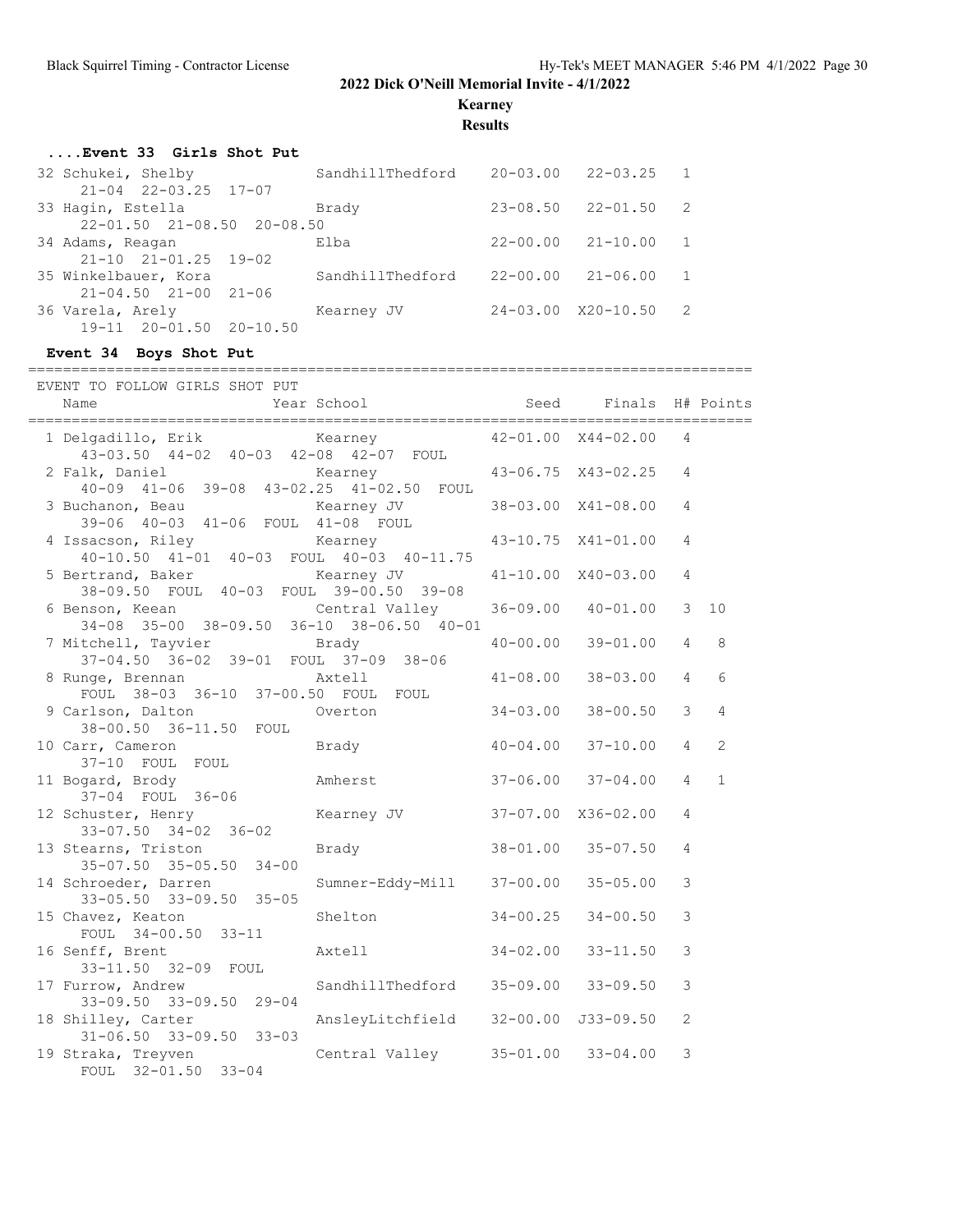**Kearney**

**Results**

| Event 34 Boys Shot Put                                    |                                  |              |                       |              |
|-----------------------------------------------------------|----------------------------------|--------------|-----------------------|--------------|
| 20 Stewart, Sam                                           | Shelton 32-07.50 33-02.00        |              |                       | 2            |
| 33-02 32-10.50 FOUL                                       |                                  |              |                       |              |
| 21 Lozano, David<br>32-11 32-00.50 31-11.50               | Riverside 33-01.50               |              | $32 - 11.00$          | 3            |
| 22 Jones, Reece                                           | Sumner-Eddy-Mill 32-06.00        |              | $32 - 02.00$          | 2            |
| $30 - 03.50$ $32 - 02$ $30 - 03$                          |                                  |              |                       |              |
| 23 Pooschke, Dylan                                        | Overton                          | $31 - 02.00$ | $32 - 01.00$          | 2            |
| $31 - 01$ $30 - 11.75$ $32 - 01$                          |                                  |              |                       |              |
| 23 R, Dylan                                               | Overton                          |              | $32 - 01.00$          | 3            |
| $31-01$ $30-11.75$ $32-01$                                | AnsleyLitchfield 32-05.00        |              | $31 - 10.00$          | 2            |
| 25 Stunkel, Kaden<br>29-09.50 31-02 31-10                 |                                  |              |                       |              |
| 26 Lopez, Ash                                             | Overton                          | $31 - 06.50$ | $31 - 04.50$          | 2            |
| FOUL 30-07.50 31-04.50                                    |                                  |              |                       |              |
| 27 Rohde, Cohen                                           | Sumner-Eddy-Mill 28-05.00        |              | $30 - 09.50$          | $\mathbf{1}$ |
| $27-03$ $30-09.50$ $30-03$                                |                                  |              |                       |              |
| 28 Taubenheim, Seth                                       | Amherst                          | $29 - 00.00$ | $30 - 00.50$          | $\mathbf{1}$ |
| $30 - 00$ $30 - 00.50$ $29 - 05$<br>29 Beaty, Dylan       | Central Valley 29-11.50 30-00.00 |              |                       | 2            |
| 29-11.50 30-00 FOUL                                       |                                  |              |                       |              |
| 30 Anderson, Wyatt                                        | Amherst 33-03.00 J30-00.00       |              |                       | 3            |
| FOUL 29-03 30-00                                          |                                  |              |                       |              |
| 31 Kindschuh, Caleb                                       | Axtell                           |              |                       | 3            |
| 28-11 30-00 27-04                                         |                                  |              |                       |              |
| 32 Pearson, Colby<br>FOUL 28-09.50 29-10.50               | Shelton                          |              | $30 - 01.00$ 29-10.50 | 2            |
| 33 Roan, Damein                                           | Riverside 31-07.00               |              | $29 - 08.00$          | $\mathbf{1}$ |
| 29-08 29-01 29-03                                         |                                  |              |                       |              |
| 34 Stark, Gavin                                           | Pleasanton 29-06.00              |              | $29 - 04.50$          | $\mathbf{1}$ |
| 29-04.50 28-02 27-06                                      |                                  |              |                       |              |
| 35 Hickman, Tyson                                         | SandhillThedford 30-08.00        |              | 29-02.50              | 2            |
| 29-02.50 29-02 27-11<br>36 Heapy, Jacob                   | AnsleyLitchfield                 |              | $28 - 11.50$          | $\mathbf{1}$ |
| $27-09.50$ $28-11.50$ $27-10.50$                          |                                  |              |                       |              |
| 37 Hasenauer, Kenan                                       | Pleasanton 29-05.25              |              | $25 - 10.00$          | $\mathbf{1}$ |
| $24 - 04.50$ $23 - 10.50$ $25 - 10$                       |                                  |              |                       |              |
| 38 Zutavern, Caden                                        | SandhillThedford 27-02.00        |              | $25 - 04.00$          | 3            |
| 24-06 25-04 FOUL                                          |                                  |              |                       |              |
| 39 Ramussen, Trevon                                       | Elba                             | 24-09.00     | $25 - 01.00$          | $\mathbf{1}$ |
| 23-07 25-01 23-06<br>40 Carstens, Holten                  | Pleasanton                       | 28-00.00     | $24 - 07.00$          | $\mathbf{1}$ |
| 23-07 24-07 FOUL                                          |                                  |              |                       |              |
| 41 Leiting, John Issac MnsleyLitchfield 20-00.00 21-00.00 |                                  |              |                       | $\mathbf{1}$ |
| $21 - 00$ $20 - 01$ $18 - 08$                             |                                  |              |                       |              |
|                                                           |                                  |              |                       |              |

Women - Team Rankings - 17 Events Scored

#### =========================================================================================

| 1) Axtell           | 104 | 2) Amherst          | 80                       |
|---------------------|-----|---------------------|--------------------------|
| 3) SandhillThedford | 71  | 4) Overton          | 69                       |
| 5) Shelton          | 51  | 6) AnsleyLitchfield | 44                       |
| 7) Central Valley   | 42  | 8) Brady            | 21                       |
| 9) Sumner-Eddy-Mill | 17  | 10) Pleasanton      |                          |
| l1) Elba            | b   | 12) Riverside       | $\overline{\phantom{a}}$ |